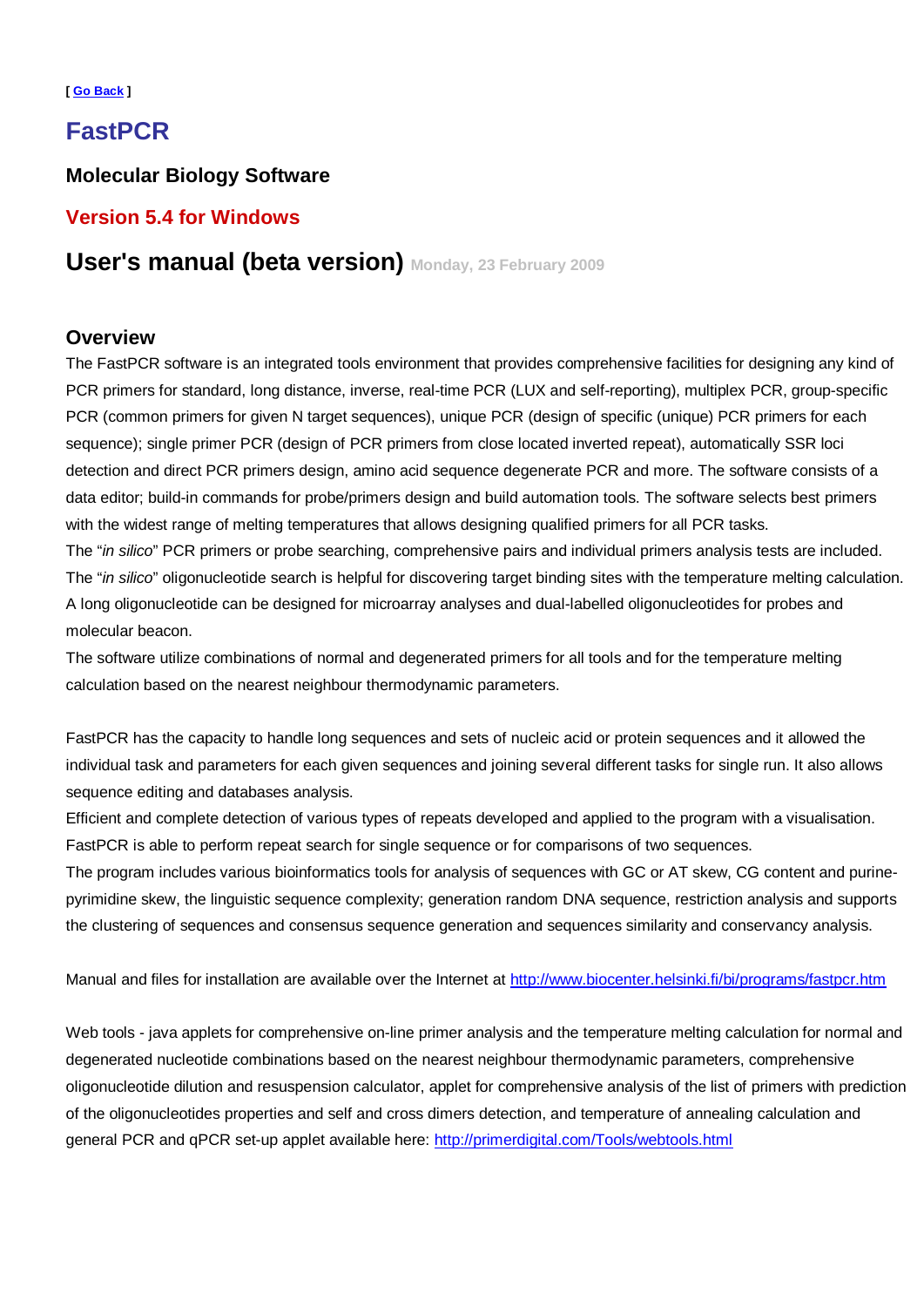# **Availability**

To academic institutions FastPCR is available for a free, provided for non-commercial research and education use only (not for reproduction or distribution, cannot be used in any commercial enterprises). The manual, licence and files for installation are available over the Internet at: <http://www.biocenter.helsinki.fi/bi/programs/fastpcr.htm> or from PrimerDigital Ltd: <http://www.primerdigital.com/>

A web interface (Java) and stand-alone 64-Bit software (VS.Net C#) for Linux and Mac operation systems are currently under development.

The "FastPCR" software was currently written in Microsoft Visual Studio 6.0 and compiled to an executive file that, after installation, can be used with any version of Microsoft Windows.

For Linux and Mac "Wine" as a compatibility layer for running Windows programs and it is a completely free alternative implementation of the Windows API also for use native Windows DLLs.

Although FastPCR is not officially supported on the Linux platform at this time, users report being able to run FastPCR successfully on Linux using WINE. Linux installation, it is not need to compile source - just type:

**'wine msiexec /i FastPCR.msi'** and it will install without problem. Users who want to use FastPCR on the Mac platform are encouraged to use the Virtual PC Windows Emulator from Microsoft.



All Microsoft Windows, but Windows XP, Windows Server 2003, Windows Vista and 7 (32-Bit or 64-Bit) recommended Memory: 512-2048 MB of RAM

Reference apply to all FasPCR updates, if you use FastPCR in your work please cite. The citation of FastPCR is necessary and co-authorship for minimum 10% participation in publication result: Kalendar R. 2008. FastPCR software for PCR design and repeat search. [[www.biocenter.helsinki.fi/bi/programs/fastpcr.htm](http://www.biocenter.helsinki.fi/bi/programs/fastpcr.htm)]

**Reporting Problems:** If you encounter problems, please visit Web site and download the latest version to see if the issue has been resolved. It would be very helpful if you could send me a feedback report with the data and conditions you were using, in order to fix the encountered bug. Dr. Ruslan Kalendar E-mail: [ruslan.kalendar\\*helsinki.fi](mailto:ruslan.kalendar*helsinki.fi?subject=FastPCR)

This is the latest update for all previous FastPCR: <http://www.primerdigital.com/soft/newfastpcr.zip> Manually copy and overwrite old file: **fastpcr.exe** by new one in the FastPCR folder: **C:\Program Files\FastPCR** or

**C:\Program Files (x86)\FastPCR**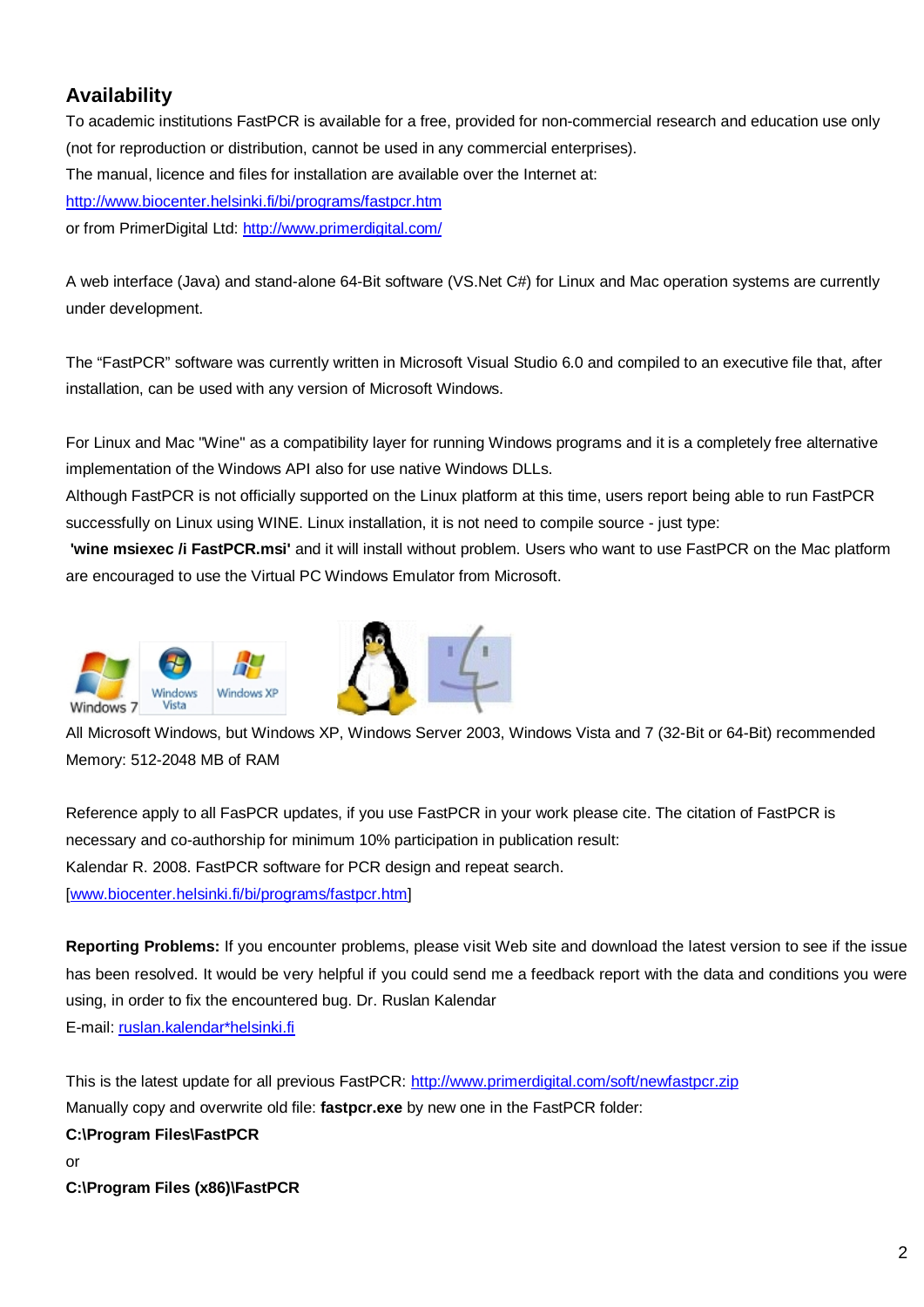## **The program Structure**

FastPCR is a software package to aid molecular biologist, students, and other in the study, manipulation and design experiment.

The logical structure of FastPCR is known below. Two text editors (boxes): **general** and **additional**:

| <b>FastPCR</b>                                                                                                                                                                                                                                                                     |                                                           |                      |                                                                                                                                                                                                                                                                                                                                                                                                                                                                                                                                                                                                                                                                                                                                            |
|------------------------------------------------------------------------------------------------------------------------------------------------------------------------------------------------------------------------------------------------------------------------------------|-----------------------------------------------------------|----------------------|--------------------------------------------------------------------------------------------------------------------------------------------------------------------------------------------------------------------------------------------------------------------------------------------------------------------------------------------------------------------------------------------------------------------------------------------------------------------------------------------------------------------------------------------------------------------------------------------------------------------------------------------------------------------------------------------------------------------------------------------|
| File                                                                                                                                                                                                                                                                               | Edit View PCR Search Converting Tools Run Database LTRs   | Alignment            | Dligos Order                                                                                                                                                                                                                                                                                                                                                                                                                                                                                                                                                                                                                                                                                                                               |
|                                                                                                                                                                                                                                                                                    | <i>. 2 2 .</i> 1 × 4 6 A 0 . 2 2 2 3 U 2 2                | 专开区                  |                                                                                                                                                                                                                                                                                                                                                                                                                                                                                                                                                                                                                                                                                                                                            |
| M=(A/C) R=(A/G) W=(A/T) S=(G/C) Y=(C/T) K=(G/T) V=(A/G/C) H=(A/C/T) D=(A/G/T) B <mark>=</mark> (C/G/T) N=/ <mark>/</mark> /G/C/T), U=T                                                                                                                                             |                                                           |                      |                                                                                                                                                                                                                                                                                                                                                                                                                                                                                                                                                                                                                                                                                                                                            |
| Primers, Probe Design<br><b>Primers Design Options</b><br>In Silico PCR, Search<br>Single Primer PCR<br>Quick Primer Test<br>List of Primers, Analysis<br><b>Restriction Analysis</b><br>Clustering<br><b>MITE Search</b><br><b>SSR Loci Search</b><br><b>I TR Flements Search</b> | >seq1<br>tatcgcagca<br>$>$ se $q2$<br>qca<br>$>$ seq $3$  |                      | aacctcgggatttctatactttgtgtatgatcatatgcacaactaaagcaactt<br>ataggcatgtagtatagagatcatcacaaacacaagcatcaaacacaagaaacact<br>cactcctcgtcattgcggcaacaagtacgattgcacagcaa caccatttccacaa<br>cacaaccatatccacaacaaccattccaaccqcaacaaccatttccacaacaacca<br>ccttcccaccgcaacaagaatttccacaacaaccaccat ttggccacaacaacca<br>aacctcgggatttctatactttgtgtatgatcatat cacaactaaaaagcaactt<br>taacacaatgtaccaaaaatccatttccaaacatceaaacacaattgttaaatttc<br>taggcatgtagtatagagatcatcacaagcgcaa tatcaaaaccaagcaacactc<br>actcctcgccattgcggcaacaagcacgattgc cagcaacaaccatttccacaac<br>acaaccatatccacaacaacccttcccaccgc acaaccatttccacaacaacccc<br>accgcaacaaccatttccacaacaaccaccattttggcaacaaaaaccatttccac<br>aacctcgggatttctatactttgtgtatgatcatatgcacaactaaaaagcaactt |
|                                                                                                                                                                                                                                                                                    |                                                           |                      | taacacaatgtaccaaaaatccgtttgoaaacatccaaacacaattgttaaagct                                                                                                                                                                                                                                                                                                                                                                                                                                                                                                                                                                                                                                                                                    |
| 3:1766bp                                                                                                                                                                                                                                                                           | A=674 T=344 C=559 G=189 N=0 R=863 Y=03 R/Y=0.956 CG%=42.4 |                      |                                                                                                                                                                                                                                                                                                                                                                                                                                                                                                                                                                                                                                                                                                                                            |
| Pre-designed primer list: 2 - 53nt                                                                                                                                                                                                                                                 |                                                           | C Standard PCR       |                                                                                                                                                                                                                                                                                                                                                                                                                                                                                                                                                                                                                                                                                                                                            |
| $>$ F1<br>tgattatcaattcaaaagtacgcttgt                                                                                                                                                                                                                                              |                                                           | C Inverted PCR       |                                                                                                                                                                                                                                                                                                                                                                                                                                                                                                                                                                                                                                                                                                                                            |
| $>$ R1                                                                                                                                                                                                                                                                             |                                                           | <b>Multiplex PCR</b> |                                                                                                                                                                                                                                                                                                                                                                                                                                                                                                                                                                                                                                                                                                                                            |
| gctgcgatagaattggttgttgtagc                                                                                                                                                                                                                                                         |                                                           |                      |                                                                                                                                                                                                                                                                                                                                                                                                                                                                                                                                                                                                                                                                                                                                            |
|                                                                                                                                                                                                                                                                                    |                                                           | C Group-Specific PCR |                                                                                                                                                                                                                                                                                                                                                                                                                                                                                                                                                                                                                                                                                                                                            |

Both editors are equally reading any sequence formats, but general editor designed for working with sequence(s) and for reading sequences from open file(s); additional editor use for controlling tools, for predesigned primer(s) or sequence(s). Import sequences from a clipboard with keyboard (Shit-Insert or Ctrl-V) and right-click mouse displays a contextual menu.

Tree View for choosing task. The result will appear in status bar and "**key F5**":

T.

| Current task: in silico PCR |                 | 2.025Mb RAM Free |
|-----------------------------|-----------------|------------------|
|                             | <b>F5 - Run</b> |                  |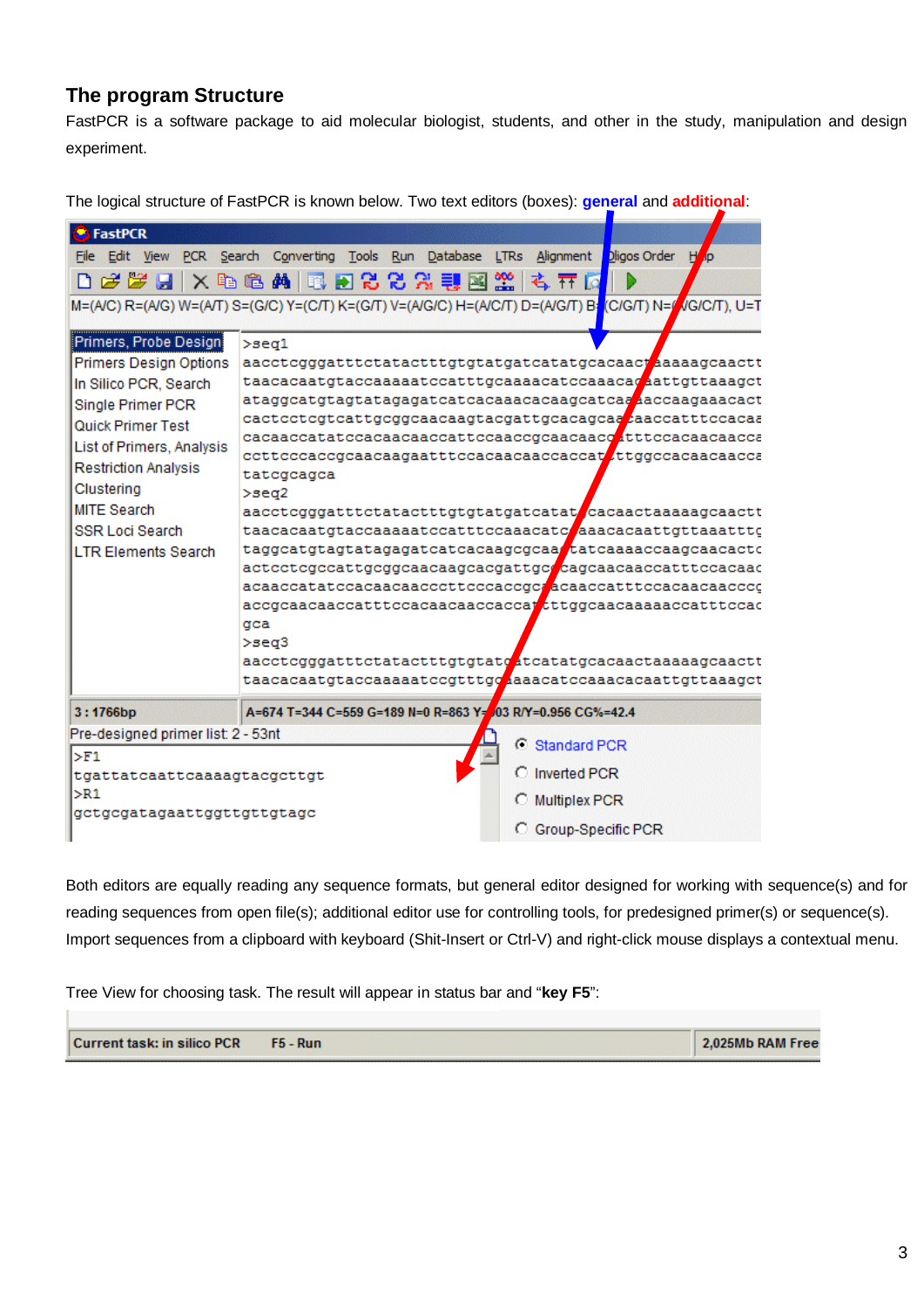# *Creating an experiment*

### **Import sequence(s), about Sequence Formats.**

FastPCR normally expect to read sequence files in FASTA format. Prepare your sequence data file using a text editor (Notepad, WordPad), and save in ASCII text format (plain text) or Rich Text Format (.rtf).

You can type in FastPCR editors or import nucleotide (protein) sequence(s) from file or from the clipboard as simple text, RTF text, or FASTA format, MEGA, or alignment for BLAST, EMBL result searching, Dialign or MSF alignment, Excel sheet or Word table (two columns), the table with TAB or whitespace separators to general text editor:

| <b>S</b> FastPCR                                                                                                                                                                                                                                                           |                                                                                                                                                                                                                                                |
|----------------------------------------------------------------------------------------------------------------------------------------------------------------------------------------------------------------------------------------------------------------------------|------------------------------------------------------------------------------------------------------------------------------------------------------------------------------------------------------------------------------------------------|
|                                                                                                                                                                                                                                                                            | File Edit View PCR Search Converting Tools Run Database LTRs Alignment Oligos Order Help<br>DFFFFX电色的同时2CRRW图案 专开区 P<br>M=(A/C) R=(A/G) W=(A/T) S=(G/C) Y=(C/T) K=(G/T) V=(A/G/C) H=(A/C/T) D=(A/G/T) B=(C/G/T) N=(A/G/C/T), U=T, I and X=(ATC |
| Primers, Probe Design<br>Primers Design Options<br>In Silico PCR, Search<br>Single Primer PCR<br>Quick Primer Test<br>List of Primers, Analysis<br><b>Restriction Analysis</b><br>Clustering<br><b>MITE Search</b><br><b>SSR Loci Search</b><br><b>LTR Elements Search</b> | acgaatcgtattcaagcctgc<br>gegteatetggetgetaeetega<br>cgagettagtettcaaegecaa<br>agaggacgctcgtgtctttcggac<br>geteaegteaaagtettgteegag                                                                                                             |
| 5:114bp                                                                                                                                                                                                                                                                    | A=24 T=28 C=34 G=28 N=0 R=52 Y=62 R/Y=0.839 CG%=54.4                                                                                                                                                                                           |

Import sequences are not different for two editors: both editors take all ways, with keyboard (Shit-Insert, Ctrl-V) and allowed work with right-click mouse displays a contextual menu.

Importing sequence(s) must be at the same format. Degenerate DNA sequences are also accepted as [IUPAC code i](http://www.chem.qmul.ac.uk/iubmb/misc/naseq.html)s an extended vocabulary of 16 letters which allows the description of ambiguous DNA code.

Each letter represents a combination of one or several nucleotides: M=(A/C) R=(A/G) W=(A/T) S=(G/C) Y=(C/T) K=(G/T)  $V=(A/G/C)$  H=(A/C/T) D=(A/G/T) B=(C/G/T) N=(A/G/C/T), U=T and I (Inosine).

Accepted amino acid codes: A(Ala), C(Cys), D(Asp), E(Glu), F(Phe), G(Cly), H(His), I(Ile), K(Lys), L(Leu), M(Met), N(Asn), P(Pro), Q(Gln), R(Arg), S(Ser), T(Thr), V(Val), W(Trp), Y(Tyr).

Sequence formats are simply the way in which the amino acid or DNA sequence is recorded in a computer file. Different programs expect different formats, so if you want to run a successful job, it is important to understand what the various formats look like.

When sequences are imported you may edit the sequences in general or additional editors and immediately visualize the result of editing. Press **F12** switch on-typing sequence interpretation to on or off. You can modify a nucleotide sequences by inserting, deleting and replacing sequence fragments.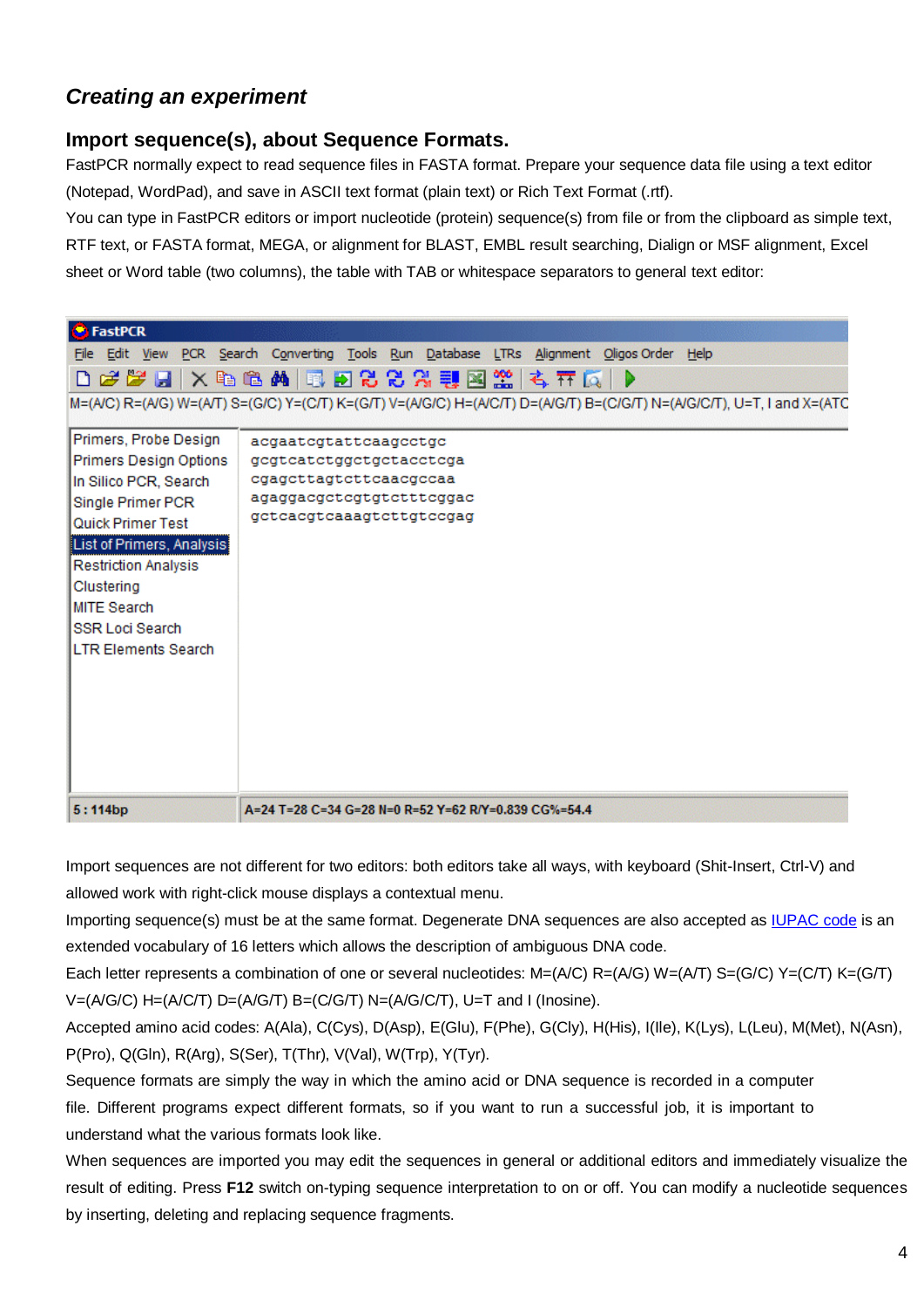### **Raw format (ASCII):**

Like a text/plain format with any white space or digits. It read only standard [IUB/IUPAC](http://www.chem.qmul.ac.uk/iubmb/misc/naseq.html) amino acid or nucleic acid codes characters and rejects anything else, low- and upper-case insensitive. Digits, spaces, TAB characters or else are removed and ignored (but Tab and space characters with combination end line character (Enter press) can be interpreted as column format). Non-alphabetic characters (for instance, punctuation characters) will made the sequence rejected as erroneous. Here are some examples of raw formatted sequence:

ataaattcttattttgacactcaccaaaatagtcacctggaaaacccgctttttgtgaca

### **FASTA format description:**

FASTA format (no alignment) is simple the raw sequence proceeded by definition line. The definition line begins with a ">" sign and followed immediately by a name for the sequence with using any length and amount of words.

Many sequences can be listed in the file, the format indicating a new sequence at each new '>' symbol found. It is important to press Enter at the end of each line after ">" to help FastPCR recognize the end and beginning of sequence and sequence's name. Make sure the first line starts with a ">" and has (has not) a header description. The description must be contained within one line and not run into 2 or more lines. The sequence starts directly on next line.

As for the previous raw data format, sequences must be in the standard IUB/IUPAC amino acid or nucleic acid codes, any other characters - digits, spaces, TAB characters or else are ignored, low- and upper-case insensitive:

> cggccgagatcaggcgatgcatg > acgacgacgcagctatattacag

FastPCR: the alignment sequences in FASTA format will read only standard IUB/IUPAC amino acid or nucleic acid codes characters and rejects anything else, low- and upper-case insensitive. Sequence alignment (PHYLIP, NEXUS and else) is not necessary to reformat into FASTA format.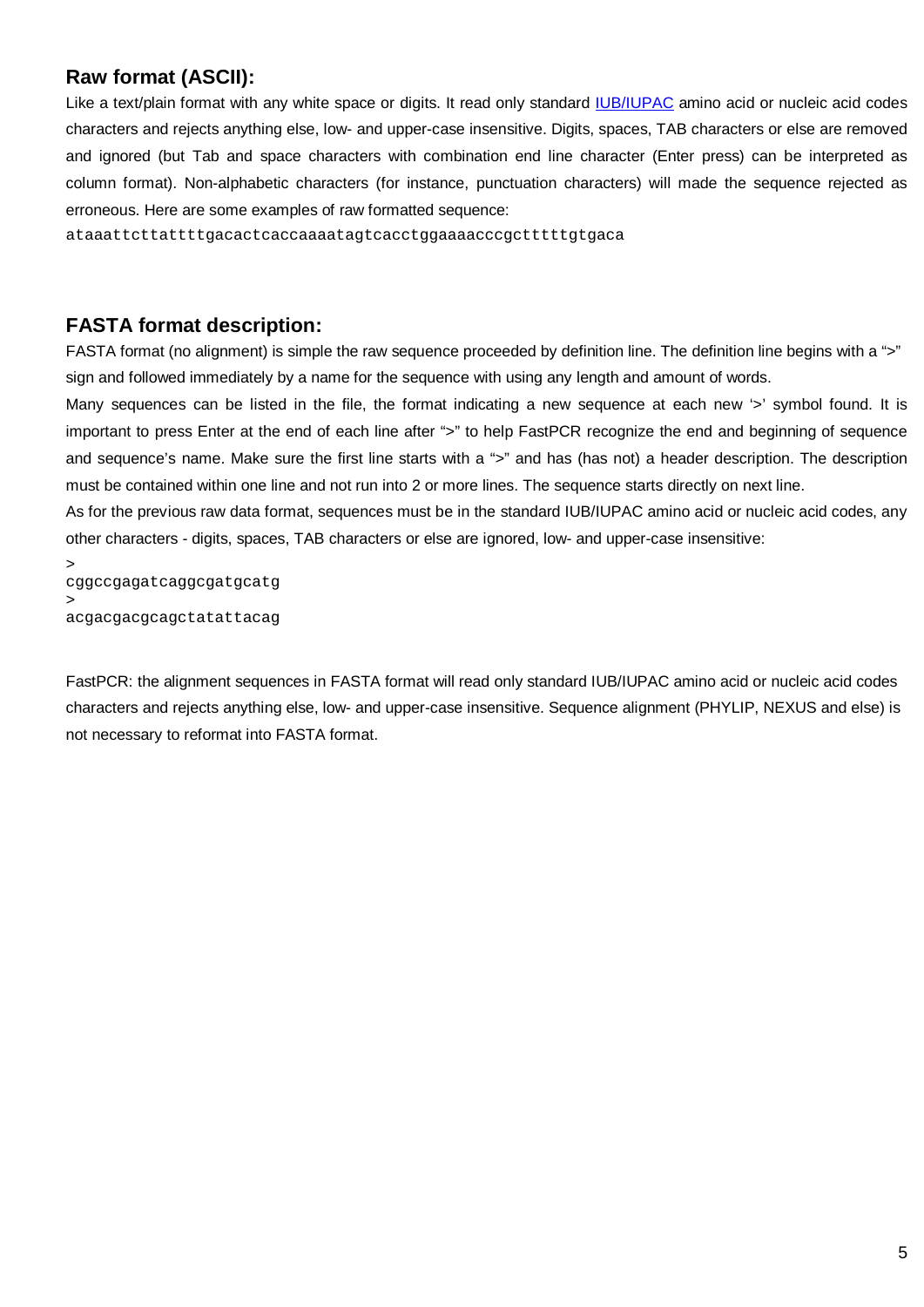# **Tables format description:**

You can import the table from Microsoft Word or Excel sheet (or OpenOffice), or primer's list from PCR design result, or the table with TAB or whitespace separators. Software reads only first two columns with names and sequences:

| 1F1_234-253     | agggagtagcttacctcgct     | 20 | 56.6 | 31.6 | 55   | 95   | 87  |
|-----------------|--------------------------|----|------|------|------|------|-----|
| 2F1_263-283     | gcgaaaaccaagtgcttacct    | 21 | 55.9 | 29.4 | 47.6 | 95.2 | 101 |
| 3F1_290-313     | tcctcaagcgaaaaccaatccaca | 24 | 58.8 | 29.9 | 45.8 | 92.5 | 101 |
| 4F1_318-338     | tgttcacatgtttggggacga    | 21 | 56.4 | 36.3 | 47.6 | 90.5 | 77  |
| 5F1_545-564     | gcttgtaaggcaaacccaca     | 20 | 56   | 31   | 50   | 96   | 83  |
| 6F1_606-625     | acgtggtactcatggtgtca     | 20 | 55.2 | 30   | 50   | 89   | 85  |
| 1R1_601-622     | caccatgagtaccacgtgagtt   | 22 | 56.5 | 30.9 | 50   | 86.4 | 87  |
| 2R1_366-386     | tgtgtgatcatgatgccctca    | 21 | 55.9 | 33.9 | 47.6 | 85.7 | 69  |
| 3R1_325-348     | atcgacaccttcgtccccaaacat | 24 | 60.1 | 30.3 | 50   | 93.3 | 84  |
| 4R1_262-284     | gaggtaagcacttggttttcgct  | 23 | 57.6 | 32.1 | 47.8 | 96.5 | 103 |
| 5R1_234-255     | caagcgaggtaagctactccct   | 22 | 58   | 31.9 | 54.5 | 94.5 | 98  |
| 1F2_32-53       | cccaacggtttacctcaagggt   | 22 | 59.2 | 32.9 | 54.5 | 94.5 | 105 |
| 2F2_435-457     | tcgcgaccttatgagaacgctgc  | 23 | 61.1 | 36.5 | 56.5 | 96.5 | 115 |
| 3F2_476-495     | aagcagcgaccgacgaaacc     | 20 | 60.2 | 33.5 | 60   | 85   | 75  |
| 1R2_476-495     | ggtttcgtcggtcgctgctt     | 20 | 60.1 | 36.6 | 60   | 85   | 75  |
| 2R2_448-470     | agtcaacggcgtcgcagcgttct  | 23 | 64.7 | 36.6 | 60.9 | 92.2 | 99  |
| 3R2_160-179     | ggtcgcgacatccgttccaa     | 20 | 59.7 | 32.6 | 60   | 95   | 82  |
| $4R2 - 33 - 54$ | tacccttgaggtaaaccgttgg   | 22 | 56.5 | 31.8 | 50   | 94.5 | 106 |

| Primers, Probe Design       | 1F1 234-253 | agggagtagcttacctcgct                                   | 20 | 56.6 | 31.6 | 55   |
|-----------------------------|-------------|--------------------------------------------------------|----|------|------|------|
| Primers Design Options      | 2F1 263-283 | gcgaaaaccaagtgcttacct                                  | 21 | 55.9 | 29.4 | 47.6 |
| In Silico PCR, Search       | 3F1 290-313 | tcctcaagcgaaaaccaatccaca                               | 24 | 58.8 | 29.9 | 45.8 |
| Single Primer PCR           | 4F1 318-338 | tgttcacatgtttggggacga                                  | 21 | 56.4 | 36.3 | 47.6 |
| Quick Primer Test           | 5F1 545-564 | gcttgtaaggcaaacccaca                                   | 20 | 56   | 31   | 50   |
| List of Primers, Analysis   | 6F1 606-625 | acgtggtactcatggtgtca                                   | 20 | 55.2 | 30   | 50   |
| <b>Restriction Analysis</b> | 1R1 601-622 | caccatgagtaccacgtgagtt                                 | 22 | 56.5 | 30.9 | 50   |
| Clustering                  | 2R1 366-386 | tgtgtgatcatgatgccctca                                  | 21 | 55.9 | 33.9 | 47.6 |
| <b>MITE Search</b>          | 3R1 325-348 | atcgacaccttcgtccccaaacat                               | 24 | 60.1 | 30.3 | 50   |
| <b>SSR Loci Search</b>      | 4R1 262-284 | gaggtaagcacttggttttcgct                                | 23 | 57.6 | 32.1 | 47.8 |
| LTR Elements Search         | 5R1 234-255 | caagcgaggtaagctactccct                                 | 22 | 58   | 31.9 | 54.5 |
|                             | 1F2 32-53   | cccaacggtttacctcaagggt                                 | 22 | 59.2 | 32.9 | 54.5 |
|                             | 2F2 435-457 | tcgcgaccttatgagaacgctgc                                | 23 | 61.1 | 36.5 | 56.5 |
|                             | 3F2 476-495 | aagcagcgaccgacgaaacc                                   | 20 | 60.2 | 33.5 | 60   |
|                             | 1R2 476-495 | ggtttcgtcggtcgctgctt                                   | 20 | 60.1 | 36.6 | 60   |
|                             | 2R2 448-470 | agtcaacggcgtcgcagcgttct                                | 23 | 64.7 | 36.6 | 60.9 |
|                             | 3R2 160-179 | ggtcgcgacatccgttccaa                                   | 20 | 59.7 | 32.6 | 60   |
| 18:388bp                    |             | A=94 T=90 C=110 G=94 N=0 R=188 Y=200 R/Y=0.94 CG%=52.6 |    |      |      |      |

As for the previous raw data format, sequences must be in the standard [IUB/IUPAC](http://www.chem.qmul.ac.uk/iubmb/misc/naseq.html) amino acid or nucleic acid codes, any other characters - digits, spaces or else are ignored, low- and upper-case insensitive. Tab character or spaces are used for recognition columns.

Other simple table format is with or without name for primers (probes or else); name is replaced by single space (space inside sequence not allowed) and the end of each sequence, press Enter is necessary:

 acgaatcgtattcaagcctgc gcgtcatctggctgctacctcga cgagcttagtcttcaacgccaa agaggacgctcgtgtctttcggac gctcacgtcaaagtcttgtccgag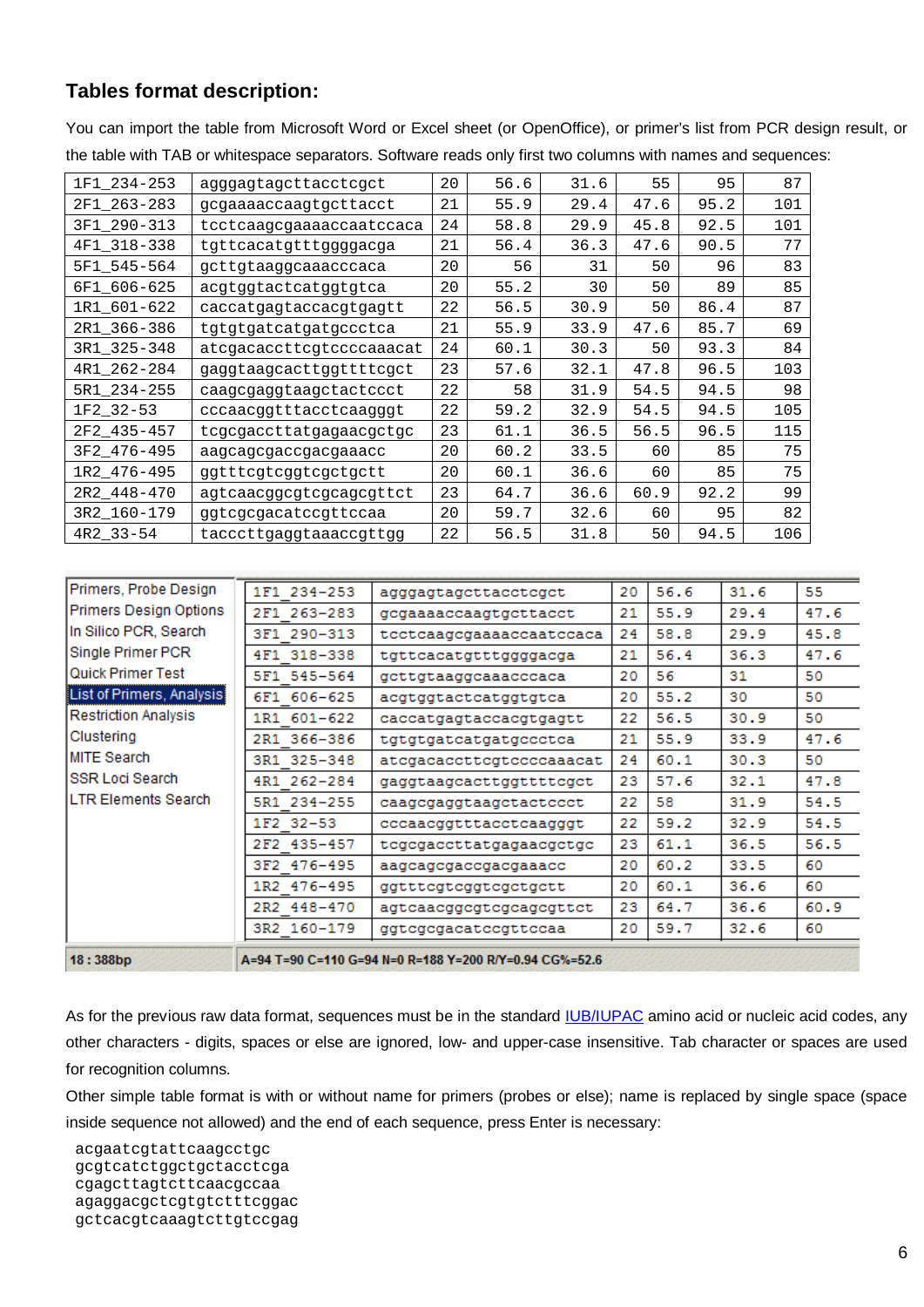In case using sequence's name, no space inside names and sequences are allowed:

1 acgaatcgtattcaagcctgc

 $\mathbb{R}$ 

- 2 gcgtcatctggctgctacctcga
- 3 cgagcttagtcttcaacgccaa
- 4 agaggacgctcgtgtctttcggac

Software always indexing each sequence from 1 to N, therefore doesn't matter if some sequence's name are the same or absent:

1 acg aat cgt att caa gcc tgc ccg tca tct ggc tgc tac ctc ga cga gct agt ctt caa cgc caa 1 aga gga cgc tcg tgt ctt tcg gac

To check the correct format was read, look at the information under text editor in status bar:



Press **BU B** at tool bar for converting sequences to FASTA format, for checking correct format reading.

Press **EN** at tool bar for converting sequences to **IUB/IUPAC** FASTA format; **A** at tool bar for converting sequences to original format with FASTA ">" sign.

You can import directly the result for primer's list after PCR primer design to general editor, software read only two first columns:

| Primers, Probe Design<br>1F1 234-253<br>agggagtagettaeeteget<br>Primers Design Options<br>2F1 263-283<br>gcgaaaaccaagtgcttacct<br>In Silico PCR, Search<br>3F1 290-313<br>tcctcaagcgaaaaccaatccaca<br>Single Primer PCR<br>4F1 318-338<br>tgttcacatgtttggggacga<br>Quick Primer Test<br>5F1 545-564<br>gettgtaaggeaaaeeeaca<br>List of Primers, Analysis<br>6F1 606-625<br>acgtggtactcatggtgtca<br>Restriction Analysis<br>1R1 601-622<br>caccatgagtaccacgtgagtt<br>Clustering<br>2R1 366-386<br>tgtgtgatcatgatgccctca<br><b>MITE Search</b><br>3R1 325-348<br>atcgacaccttcgtccccaaacat<br>SSR Loci Search<br>4R1 262-284<br>gaggtaagcacttggttttcgct<br>LTR Elements Search<br>5R1 234-255<br>caagcgaggtaagctactccct<br>1F2 32-53<br>cccaacggtttacctcaagggt<br>2F2 435-457<br>tegegaeettatgagaaegetge<br>3F2 476-495<br>aagcagcgaccgacgaaacc<br>1R2 476-495<br>ggtttcgtcggtcgctgctt | 20<br>21<br>24<br>21<br>20<br>20<br>22<br>21<br>24<br>23 | 56.6<br>55.9<br>58.8<br>56.4<br>56<br>55.2<br>56.5<br>55.9<br>60.1 | 95<br>95.2<br>92.5<br>90.5<br>96<br>89<br>86.4<br>85.7<br>93.3 | 87<br>101<br>101<br>77<br>83<br>85<br>87<br>69<br>84 |
|-------------------------------------------------------------------------------------------------------------------------------------------------------------------------------------------------------------------------------------------------------------------------------------------------------------------------------------------------------------------------------------------------------------------------------------------------------------------------------------------------------------------------------------------------------------------------------------------------------------------------------------------------------------------------------------------------------------------------------------------------------------------------------------------------------------------------------------------------------------------------------------|----------------------------------------------------------|--------------------------------------------------------------------|----------------------------------------------------------------|------------------------------------------------------|
|                                                                                                                                                                                                                                                                                                                                                                                                                                                                                                                                                                                                                                                                                                                                                                                                                                                                                     |                                                          |                                                                    |                                                                |                                                      |
|                                                                                                                                                                                                                                                                                                                                                                                                                                                                                                                                                                                                                                                                                                                                                                                                                                                                                     |                                                          |                                                                    |                                                                |                                                      |
|                                                                                                                                                                                                                                                                                                                                                                                                                                                                                                                                                                                                                                                                                                                                                                                                                                                                                     |                                                          |                                                                    |                                                                |                                                      |
|                                                                                                                                                                                                                                                                                                                                                                                                                                                                                                                                                                                                                                                                                                                                                                                                                                                                                     |                                                          |                                                                    |                                                                |                                                      |
|                                                                                                                                                                                                                                                                                                                                                                                                                                                                                                                                                                                                                                                                                                                                                                                                                                                                                     |                                                          |                                                                    |                                                                |                                                      |
|                                                                                                                                                                                                                                                                                                                                                                                                                                                                                                                                                                                                                                                                                                                                                                                                                                                                                     |                                                          |                                                                    |                                                                |                                                      |
|                                                                                                                                                                                                                                                                                                                                                                                                                                                                                                                                                                                                                                                                                                                                                                                                                                                                                     |                                                          |                                                                    |                                                                |                                                      |
|                                                                                                                                                                                                                                                                                                                                                                                                                                                                                                                                                                                                                                                                                                                                                                                                                                                                                     |                                                          |                                                                    |                                                                |                                                      |
|                                                                                                                                                                                                                                                                                                                                                                                                                                                                                                                                                                                                                                                                                                                                                                                                                                                                                     |                                                          |                                                                    |                                                                |                                                      |
|                                                                                                                                                                                                                                                                                                                                                                                                                                                                                                                                                                                                                                                                                                                                                                                                                                                                                     |                                                          | 57.6                                                               | 96.5                                                           | 103                                                  |
|                                                                                                                                                                                                                                                                                                                                                                                                                                                                                                                                                                                                                                                                                                                                                                                                                                                                                     | 22                                                       | 58                                                                 | 94.5                                                           | 98                                                   |
|                                                                                                                                                                                                                                                                                                                                                                                                                                                                                                                                                                                                                                                                                                                                                                                                                                                                                     | 22                                                       | 59.2                                                               | 94.5                                                           | 105                                                  |
|                                                                                                                                                                                                                                                                                                                                                                                                                                                                                                                                                                                                                                                                                                                                                                                                                                                                                     | 23                                                       | 61.1                                                               | 96.5                                                           | 115                                                  |
|                                                                                                                                                                                                                                                                                                                                                                                                                                                                                                                                                                                                                                                                                                                                                                                                                                                                                     | 20                                                       | 60.2                                                               | 85                                                             | 75                                                   |
|                                                                                                                                                                                                                                                                                                                                                                                                                                                                                                                                                                                                                                                                                                                                                                                                                                                                                     | 20                                                       | 60.1                                                               | 85                                                             | 75                                                   |
| 2R2 448-470<br>agtcaacggcgtcgcagcgttct                                                                                                                                                                                                                                                                                                                                                                                                                                                                                                                                                                                                                                                                                                                                                                                                                                              | 23                                                       | 64.7                                                               | 92.2                                                           | 99                                                   |
| 3R2 160-179<br>ggtcgcgacatccgttccaa                                                                                                                                                                                                                                                                                                                                                                                                                                                                                                                                                                                                                                                                                                                                                                                                                                                 | 20                                                       | 59.7                                                               | 95                                                             | 82                                                   |
| 18:388bp<br>A=94 T=90 C=110 G=94 N=0 R=188 Y=200 R/Y=0.94 CG%=52.6                                                                                                                                                                                                                                                                                                                                                                                                                                                                                                                                                                                                                                                                                                                                                                                                                  |                                                          |                                                                    |                                                                | <b>Open Tab Column Sequences</b>                     |
|                                                                                                                                                                                                                                                                                                                                                                                                                                                                                                                                                                                                                                                                                                                                                                                                                                                                                     |                                                          |                                                                    |                                                                |                                                      |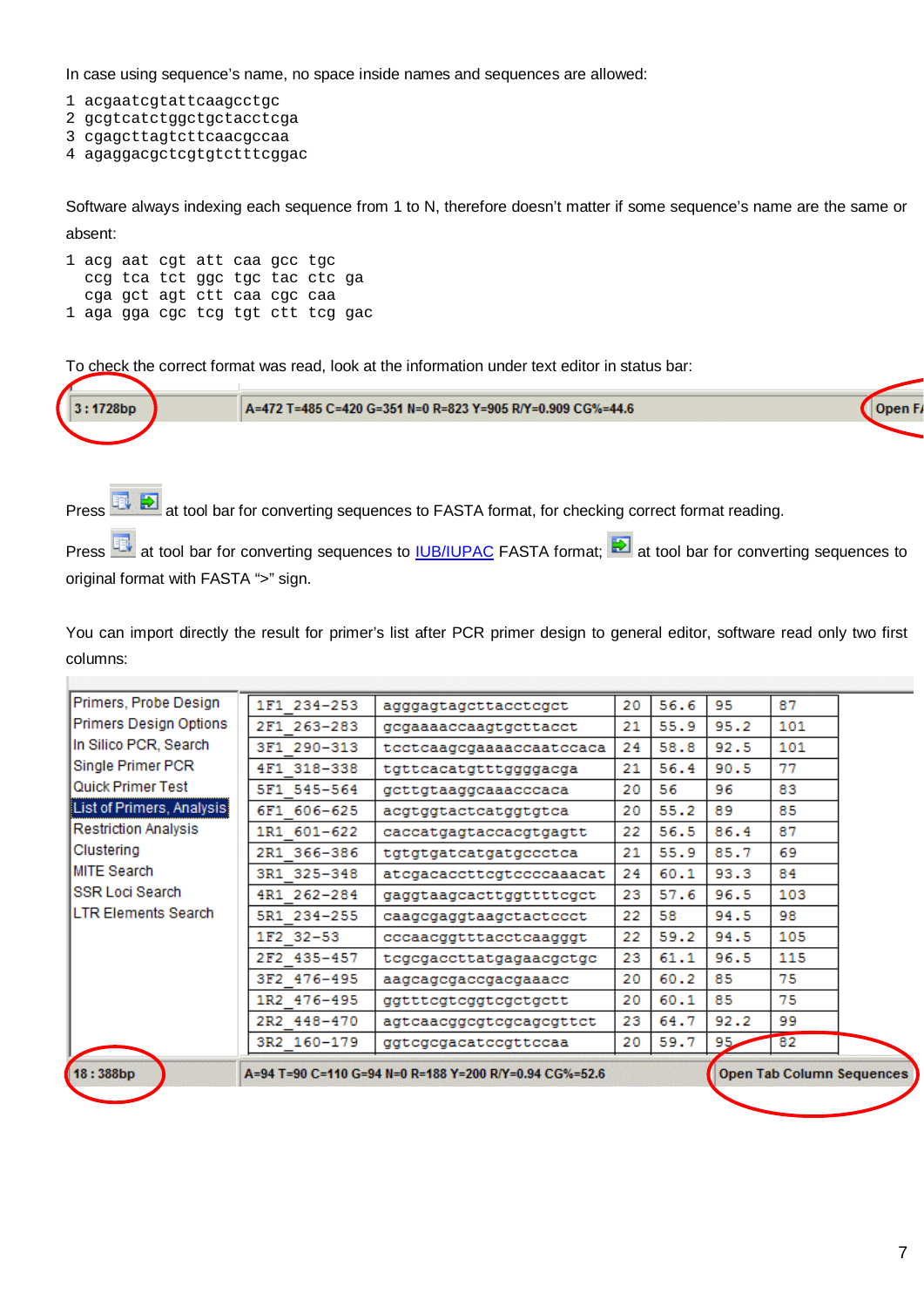### **GCG/MSF Format:**

Here, the file may begin with as many lines of comment or description as required. The comments are terminated with a line containing only two slashes.

The first mandatory line that is recognised as part of the MSF file contains the text "MSF:"; this line also includes the sequence length and type, the date and an internal check sum value. There then follows one line per sequence describing the sequence name, length, checksum and a weight value. Only one name per line is allowed; the qualifier "Name: " is followed by the sequence name. Extra characters, between the sequence names and "Len: " are acceptable if they contain no blank characters. Another blank line is added followed by a line starting with two slashes "**//**", this indicates the end of the name list. There then follows another blank line. Sequences are interleaved on separate lines with gaps represented by periods. Each sequence line starts with the sequence name which is separated from the aligned sequence residues by white space.

Here is an example of MSF file format:

|               | MSF: 865       |                             |                                                        |  |
|---------------|----------------|-----------------------------|--------------------------------------------------------|--|
|               |                | Name: Hordeum vulg Len: 725 |                                                        |  |
|               |                | Name: Brachypodium Len: 660 |                                                        |  |
|               |                | Name: Phleum_prate Len: 734 |                                                        |  |
|               |                | Name: Oryza sativa Len: 766 |                                                        |  |
|               | Name: Zea mays | Len: 811                    |                                                        |  |
| $\frac{1}{2}$ |                |                             |                                                        |  |
| Hordeum vulg  |                |                             | T  GTGATA GCCT .GGCTTATTA                              |  |
| Brachypodium  |                |                             |                                                        |  |
| Phleum prate  |                |                             | T  GTGATA TCCTGGCCTA GGGCTTAATA                        |  |
| Oryza sativa  |                |                             | T  GTAACA TCCCGGCCTA GGGCTTAATA                        |  |
| Zea mays      |                |                             | tgtgatatcc tggcccctgg gatgGTGATA TCCTGGCCCA AGGCTTAATA |  |
|               |                |                             |                                                        |  |
| Hordeum_vulg  |                |                             | GGGATGATAG ACTACTCATA TCAATAAGGa attcCTTCTT TTCCGGGAGC |  |
| Brachypodium  |                |                             | GGAATGATAG ACTACTTATA CCAATAAGGT GCATCTTTTT TTCCGGAAGC |  |
| Phleum prate  |                |                             | GGATTGATAG GATACTCATA TCAATAAGTT GCAACTTCTT TTCCGGAAGC |  |
| Oryza sativa  |                |                             | GGATTAATAG AATACTCATA TCAACAAGTT GCAACTTCTT TTCCGGAAGC |  |
| Zea mays      |                |                             | GAATTAATAG AGTACTCATA CCAACAAGGT GCATCTTCTT TTTCGGAAGC |  |
|               |                |                             |                                                        |  |

### **Sequences in MSF format are NOT analysed and all non IUB/IUPAC codes are conserved:**

Press **FR** at tool bar for converting sequences to [IUB/IUPAC](http://www.chem.qmul.ac.uk/iubmb/misc/naseq.html) FASTA format, if it necessary.

Press at tool bar for converting sequences to FASTA format in with saving "-" from alignment.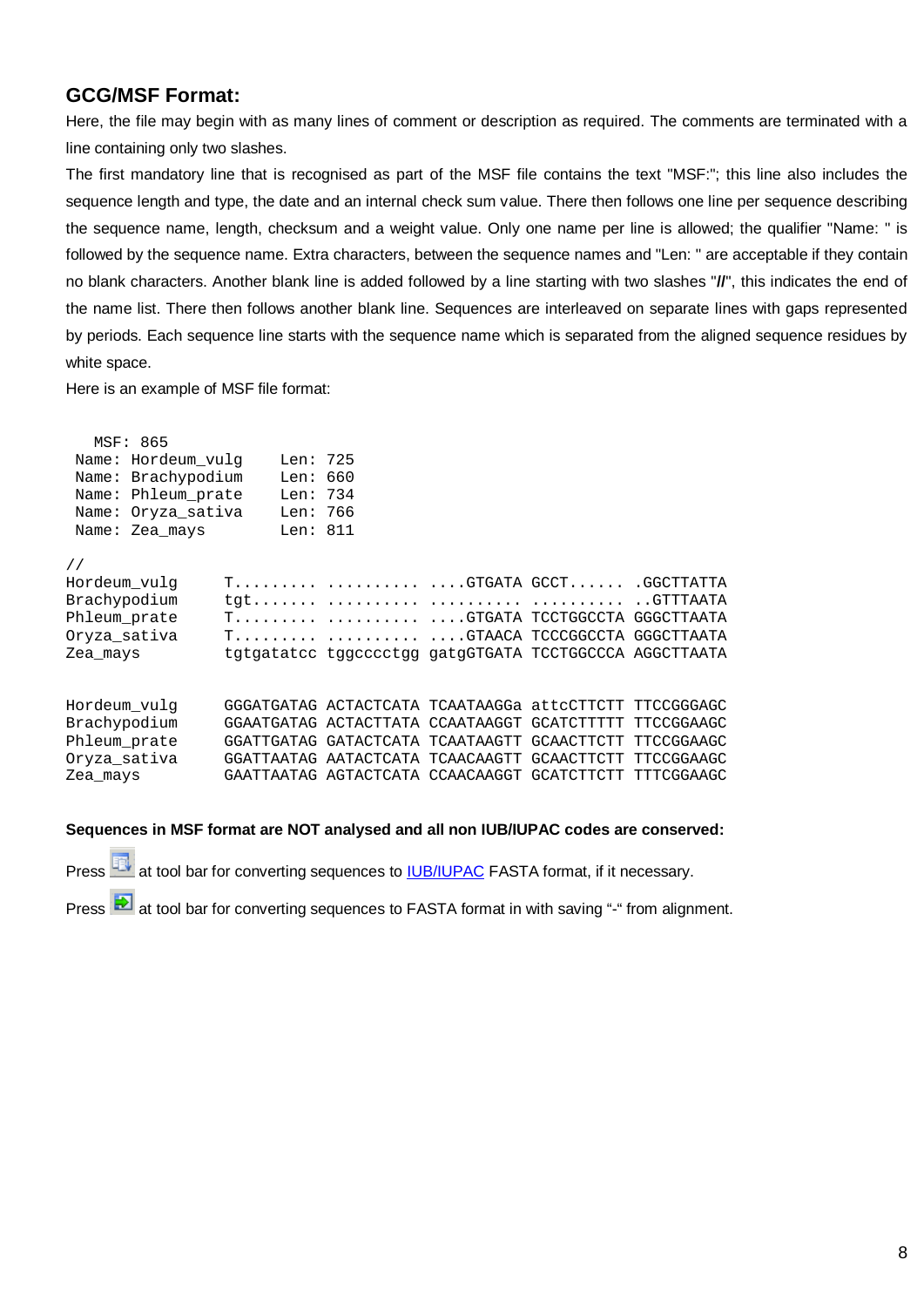# **Simple Alignment format description:**

The first mandatory line that is recognised as part of the Simple Alignment file contains the text "Alignment" (case not sensitive):

#### **alignment**

| Uni 5SrRNA   | 1            | GGGTGCGATC ATACCAGCAC TAATGCACCG GATCCCATCA GAACTCCGCA |  |  |
|--------------|--------------|--------------------------------------------------------|--|--|
| 5SrRNA Trifo | $\mathbf{1}$ | AGGTGCGATC ATACCAGCAC TAATGCACCG GATCCCATCA GAACTCCGCA |  |  |
| 5SrRNA Ginkq | 1            | GGGTGCGATC ATACCAGCGT TAATGCACCG GATCCCATCA GAACTCCGCA |  |  |
| 5SrRNA Metas | 1            | GGGTGCGATC ATACCAGCGT TAGTGCACCG GATCCCATCA GAACTCCGCA |  |  |
| 5SrRNA Spina | 1            | GGGTGCGATC ATACCAGCAC TAATGCACCG GATCCCATCA GAACTCCGCA |  |  |
| 5SrRNA Goss2 | 1            | GGGTGCGATC ATACCAGCAC TAATGCACCG GATCCCATCA GAACTCCACA |  |  |
| 5SrRNA_Gossy | 1            | GGGTGCGATC ATACCAGCAC TAATGCACCG GATCCCATCA GAACTCCGCA |  |  |
| 5SrRNA Gnetu | $\mathbf{1}$ | GGGTGCGATA ATACCACCGC TAACGTATCG GATCCGATCA GAACTCCGTA |  |  |
| 5SrRNA Citru | 1            | GGGTGCGACC ATACCAGCAC TAATGCACCG GATCCCATCA GAACTCCGCA |  |  |
| 5SrRNA_Lactu | $\mathbf{1}$ | GTGTGCGATC ATACCAGCAC TAATGCACTG AATCCCATCA GAACTCTGCA |  |  |
| 5SRRNA ALFAL | $\mathbf{1}$ | AGGTGCGATC ATACCAGCAC TAATGCACCG GATCCCATCA GAACTCCGCA |  |  |
|              |              |                                                        |  |  |
|              |              |                                                        |  |  |
|              |              |                                                        |  |  |
|              |              |                                                        |  |  |
|              |              |                                                        |  |  |
|              |              |                                                        |  |  |
|              |              |                                                        |  |  |
| Uni 5SrRNA   | 51           | GTTAAGCGTG CTTGGGCGAG AGTAGTACTA GGATGGGTGA CCTCCTGGGA |  |  |
| 5SrRNA Trifo | 51           | GTTAAGCGTG CTTGGGCGAG AGTAGTACTA GGATGGGTGA CCTCCTGGGA |  |  |
| 5SrRNA Ginkq | 51           | GTTAAGCACG CTTGGGCTGG AGTAGTACTA GGATGGGTGA CCTCCTGGGA |  |  |
| 5SrRNA Metas | 51           | GTTAAGCGCG CTTGGGCCGG AGTAGTACTG GGATGGGTGA CCTCCCGGGA |  |  |
| 5SrRNA Spina | 51           | GTTAAGCGTG CTTGGGCGAG AGTAGTACTA GGATGGGTGA CCTCCTGGGA |  |  |
| 5SrRNA Goss2 | 51           | GTTAAGCGTG CTTGGGCGAG AGTAGTACTA GGATGGGTGA CCTCCTGGGA |  |  |
| 5SrRNA Gossy | 51           | GTTAAGCGTG CTTGGGCGAG AGTAGTACTA GGATGGGTGA CCTCCTGGGA |  |  |
| 5SrRNA Gnetu | 51           | ATTAAGCGCG CTTGGGCTAG AGTAGTACTG GGATGGGTGA CCTCTCGGGA |  |  |
| 5SrRNA Citru | 51           | GTTAAGCGTG CTTGGGCGAG AGCAGTACTA aGATGGGTGA CCTCTTGGGA |  |  |
| 5SrRNA Lactu |              |                                                        |  |  |
|              | 51           | GTTAAGCGTG CTTGGGCGAG AGTTGTACAA GGATGGGTGA CCCCCTGGGA |  |  |

### **Sequences in Simple Alignment format are NOT analysed and all non IUB/IUPAC codes are conserved:**

Press **BU** at tool bar for converting sequences to **IUB/IUPAC** FASTA format, if it necessary.

Press  $\Box$  at tool bar for converting sequences to FASTA format in with saving "-" from alignment.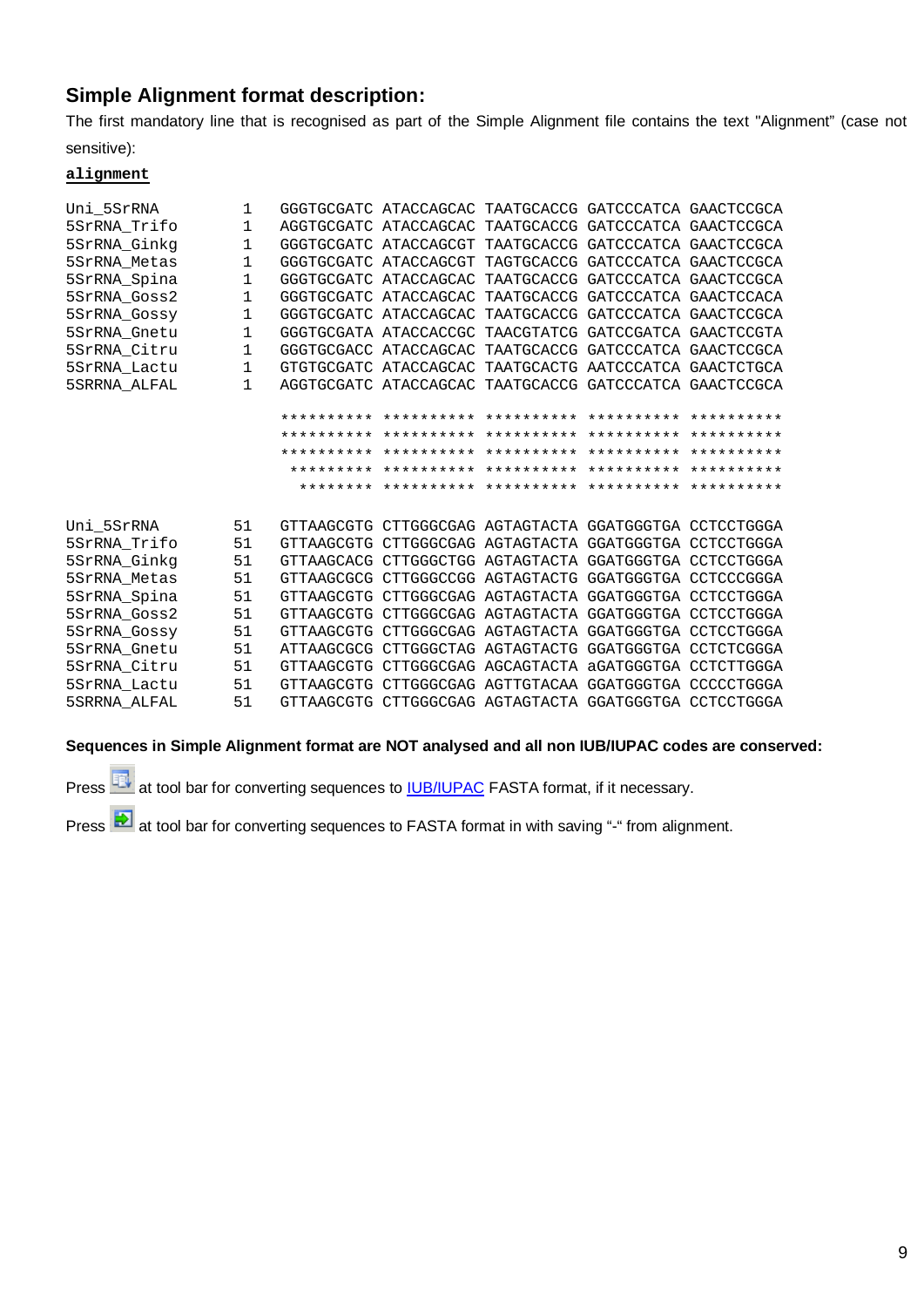#### **GenBank Format and EMBL Format:**

GenBank is the NIH genetic sequence database, an annotated collection of all publicly available DNA sequences. Although there are daily exchanges of information with the [EMBL Nucleotide Sequence Database,](http://www.ebi.ac.uk/help/formats.html#embl%23embl) it has its own sequence format (shown below). Each GenBank entry includes a concise description of the sequence, the scientific name and taxonomy of the source organism, and a table of features identifying coding regions and other sites of biological significance (such as transcription units, sites of mutations or modifications, and repeats). Protein translations for coding regions are included in the feature table. Bibliographic references are included along with a link to the Medline unique identifier for all published sequences. Each sequence entry is composed of lines. Different types of lines, each with their own format, are used to record the various data that make up the entry.

```
ID AF300971 standard; mRNA; PLN; 1375 BP.
XX
AC AF300971;
XX
SV AF300971.2
XX
DT 04-SEP-2002 (Rel. 73, Created)
DT 09-FEB-2005 (Rel. 82, Last updated, Version 3)
XX
DE Oryza sativa DRE binding protein 2 mRNA, complete cds.
XX
KW .
..
RL Agricultural Science, 2-1 Ohwashi, Tsukuba, Ibaraki 305-8686, Japan
XX
CC On Feb 7, 2005 this sequence version replaced gi:22594970.
XX
FH Key Location/Qualifiers
FH
FT source 1..1375
FT /db_xref="taxon:4530"
FT /mol_type="mRNA"
FT /organism="Oryza sativa"
FT CDS 334..1158
FT /codon start=1
FT /db xref="GOA:Q8LLU9"
FT /db_xref="HSSP:O80337"
FT /db_xref="InterPro:IPR001471"
FT /db_xref="UniProt/TrEMBL:Q8LLU9"
FT /note="drought- and salt-stress-inducible transcriptional
FT activator; OsDREB2"
FT /product="DRE binding protein 2"
FT /protein id="AAN02487.2"
FT /translation="MERGEGRRGDCSVQVRKKRTRRKSDGPDSIAETIKWWKEQNQKLQ
FT EENSSRKAPAKGSKKGCMAGKGGPENSNCAYRGVRQRTWGKWVAEIREPNRGRRLWLGS
FT FPTALEAAHAYDEAARAMYGPTARVNFADNSTDANSGCTSAPSLMMSNGPATIPSDEKD
FT ELESPPFIVANGPAVLYQPDKKDVLERVVPEVQDVKTEGSNGLKRVCQERKNMEVCESE
FT GIVLHKEVNISYDYFNVHEVVEMIIVELSADQKTEVHEEYQEGDDGFSLFSY"
XX
SQ Sequence 1375 BP; 374 A; 295 C; 412 G; 294 T; 0 other;
    gctggatgag ccagcagccg cccccgcccg cggttgcttc ccctccccac cacgtcaaaa 60
    cccaacccca accatgatgc tcctgcgcca ccaccaccac ccccacagcg gcgccgccac 120
     caccagcagc agctgcagcg gcggcggcgg ctgttagaga ggagggcaca caccaccacc 180
```
**Sequences in GenBank format are analysed and all non [IUB/IUPAC](http://www.chem.qmul.ac.uk/iubmb/misc/naseq.html) codes are removed.**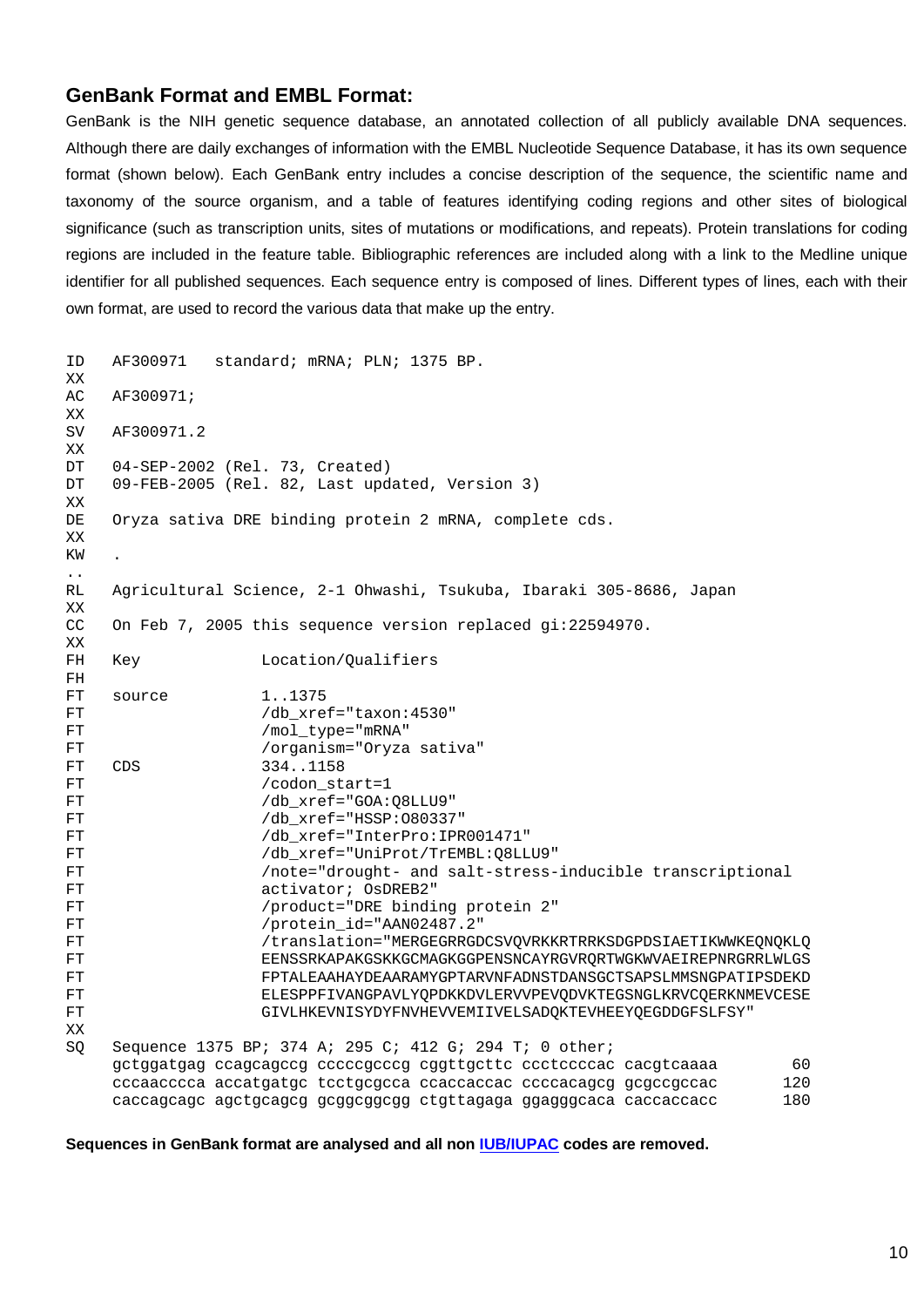## **MEGA format description:**

[http://pubmlst.org/software/analysis/start/manual/mega\\_format.shtml](http://pubmlst.org/software/analysis/start/manual/mega_format.shtml)

All input data files are basic ASCII-text files, which may contain DNA sequence, protein sequence, evolutionary distance, or phylogenetic tree data. Most word processing packages (Notepad) allow you to edit and save ASCII text files. These are usually marked with a .TXT or .MEG extensions.

However, there are a number of features that are common to all MEGA data files, which are as follows.

The first line must contain the keyword **#MEGA** to indicate that the data file is in the MEGA format:

```
#mega
!Title Adh-sequence data from 11 species;
!Format DataType=DNA indel=- CodeTable=Standard;
!Description
     Thomas, R. H., and J. A. Hunt 1993. Mol. Biol. Evol. 10(2):362-374.
     This sequence data is not neccessarily identical to
     Thomas and Hunt (1993), but contains the same species.
    Note the use of underscore (\overline{\phantom{a}}) for including a blank in
     and OTU label.
     Alignment gap symbol = '-'
     Interleaved sequences;
!Gene=Adh Property=Coding CodonStart=1;
#D._melanogaster ATG TCG TTG ACC AAC AAG AAC GTG ATT TTC GTG GCC GGT CTG GGA
#D._pseudoobscura ATG TCT CTC ACC AAC AAG AAC GTC GTT TTC GTG GCC GGT CTG GGC
#S._lebanonensis ATG GAT TTG ACC AAC AAG AAC GTT ATT TTC GTT GCC GCT CTG GGC
#S._albovittata ATG TGT ATC GCT GGC AAG AAT ATC ATC TTT GTC GCT GGT CTC GGT
#D._crassifemur ATG TTC ATC GCT GGC AAG AAC ATC ATC TTT GTC GCT GGT CTC GGC
#D._mulleri ATG GCC ATC GCT AAC AAG AAC ATC ATC TTC GTC GCT GGA CTC GGT
#D._affinidisjuncta ATG GTT ATC GCT AAC AGT AAC GTC ATC TTT GTC GCT GGT CTG GGT
#D._heteroneura ATG GTT ATC GCT AAC AGT AAC ATC ATC TTT GTG GCT GGT CTG GGT
#D._mimica ATG GTT ATC GCT AAC AGT AAC ATC ATC TTT GTG GCT GGT CTG GGT
#D._adiastola         ATG GTT ATC GCT AAC AGT AAC ATC ATC TTT GTC GCT GGT CTG GGT<br>#D._nigra              ATG GTT ATC GCT AAC AGT AAC ATC ATC TTT GTC GCT GTC CTG GGC
                   ATG GTT ATC GCT AAC AGT AAC ATC ATC TTT GTC GCT GGT CTG GGC
#D._melanogaster GGC ATT GGT CTG GAC ACC AGC AAG GAG CTG CTC AAG CGC GAT CTG
#D._pseudoobscura GGC ATT GGC CTG GAC ACC AGC CGG GAG TTG GTC AAG CGT AAT CTG
#S._lebanonensis GGT ATT GGT CTC GAC ACG AGT CGG GAG CTC GTC AAG CGT AAT CTG
#S._albovittata GGC ATT GGA CTG GAC ACC AAT CGC GAG ATT GTC AAG AGC GGT CCC
#D._crassifemur GGC ATT GGA CTG GAG ACG AGT CGC GAG ATT GTC AAG AGC GGT CCC
#D._mulleri GGC ATT GGA TTC GAC ACC AGT CGC GAG ATT GTC AAG AGC GGC CCA
#D._affinidisjuncta GGC ATT GGC CTG GAC ACC AGT CGC GAG ATT GTC AAG AGT GGC CCC
#D._heteroneura GGC ATT GGC CTG GAC ACC AGT CGC GAG ATT GTC AAG AGC GGC CCC
#D._mimica GGC ATT GGT CTG GAC ACC AGT CGC GAG ATT GTC AAG AGT GGC CCC
#D._adiastola GGC ATT GGC CTG GAC ACC AGT CGC GAG ATT GTC AAG AGT GGC CCC
#D._nigra GGC ATT GGC CTG GAC ACC AGT CGC GAG ATT GTC AAG AGT GGC CCC
```
#### **Sequences in MEGA format are NOT analysed and all non IUB/IUPAC codes are conserved:**

Press at tool bar for converting sequences to IUB/IUPAC FASTA format, if it necessary.

Press at tool bar for converting sequences to FASTA format in with saving "-" from alignment.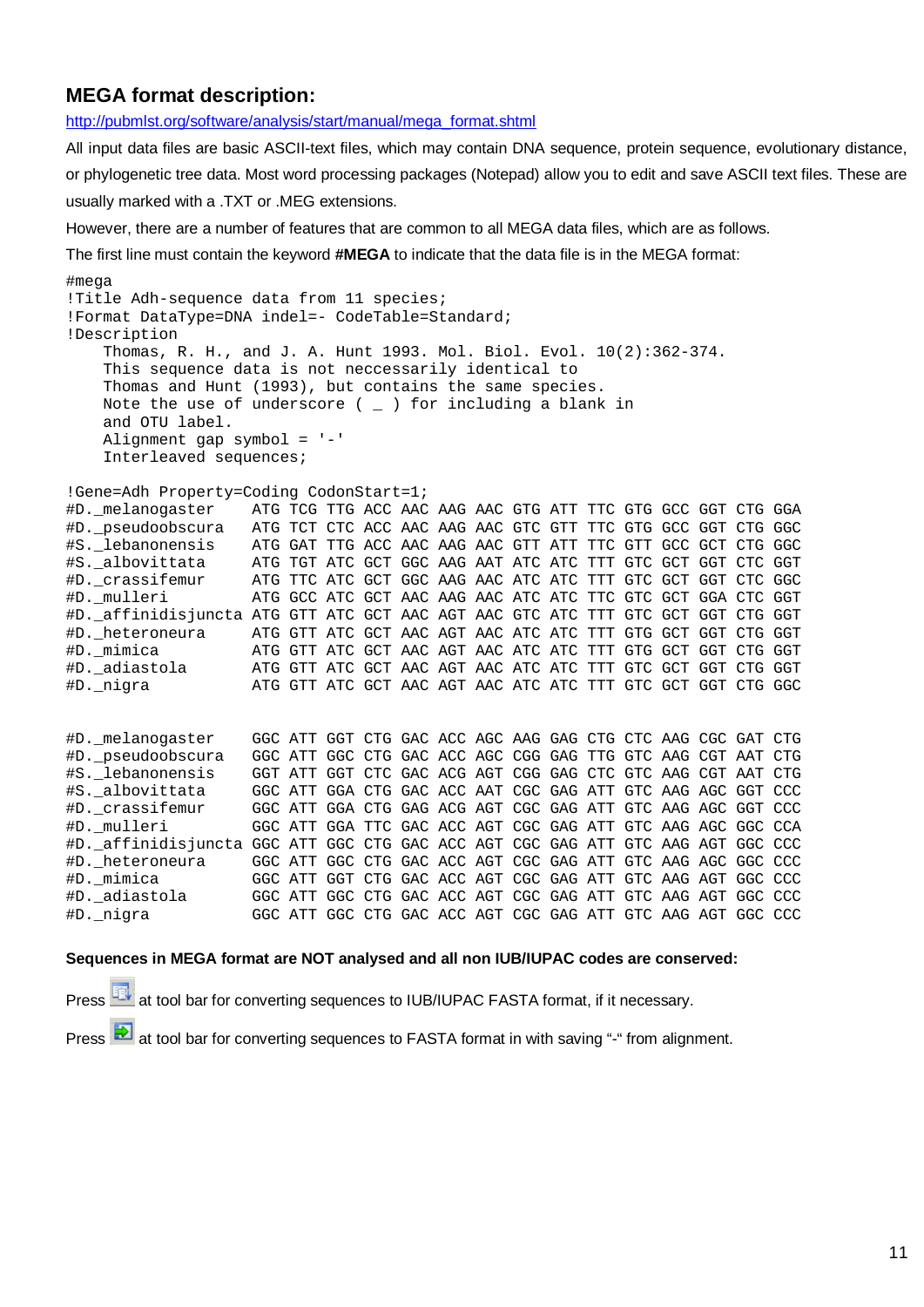# **DIALIGN format description:**

<http://bibiserv.techfak.uni-bielefeld.de/dialign/manual.html>

The first mandatory line that is recognised as part of the Simple Alignment file contains the text " DIALIGN" (case not sensitive):

Alignment (DIALIGN format): ===========================

| Uni 5SrRNA   |   | GGGTGCGATC ATACCAGCAC TAATGCACCG GATCCCATCA GAACTCCGCA |  |  |
|--------------|---|--------------------------------------------------------|--|--|
| 5SrRNA Trifo |   | AGGTGCGATC ATACCAGCAC TAATGCACCG GATCCCATCA GAACTCCGCA |  |  |
| 5SrRNA Ginkq |   | GGGTGCGATC ATACCAGCGT TAATGCACCG GATCCCATCA GAACTCCGCA |  |  |
| 5SrRNA Metas |   | GGGTGCGATC ATACCAGCGT TAGTGCACCG GATCCCATCA GAACTCCGCA |  |  |
| 5SrRNA Spina |   | GGGTGCGATC ATACCAGCAC TAATGCACCG GATCCCATCA GAACTCCGCA |  |  |
| 5SrRNA Gossy |   | GGGTGCGATC ATACCAGCAC TAATGCACCG GATCCCATCA GAACTCCACA |  |  |
| 5SrRNA Goss2 |   | GGGTGCGATC ATACCAGCAC TAATGCACCG GATCCCATCA GAACTCCGCA |  |  |
| 5SrRNA Gnetu |   | GGGTGCGATA ATACCACCGC TAACGTATCG GATCCGATCA GAACTCCGTA |  |  |
| 5SrRNA Citru |   | GGGTGCGACC ATACCAGCAC TAATGCACCG GATCCCATCA GAACTCCGCA |  |  |
| 5SrRNA Lactu | 1 | GTGTGCGATC ATACCAGCAC TAATGCACTG AATCCCATCA GAACTCTGCA |  |  |
| 5SRRNA ALFAL |   | AGGTGCGATC ATACCAGCAC TAATGCACCG GATCCCATCA GAACTCCGCA |  |  |
|              |   |                                                        |  |  |
|              |   |                                                        |  |  |
|              |   |                                                        |  |  |
|              |   |                                                        |  |  |
|              |   |                                                        |  |  |
|              |   |                                                        |  |  |
|              |   |                                                        |  |  |

**Sequences in DIALIGN alignment format are NOT analysed and all non IUB/IUPAC codes are conserved:**

Press  $\overline{H}$  at tool bar for converting sequences to IUB/IUPAC FASTA format, if it necessary.

Press at tool bar for converting sequences to FASTA format in with saving "-" from alignment.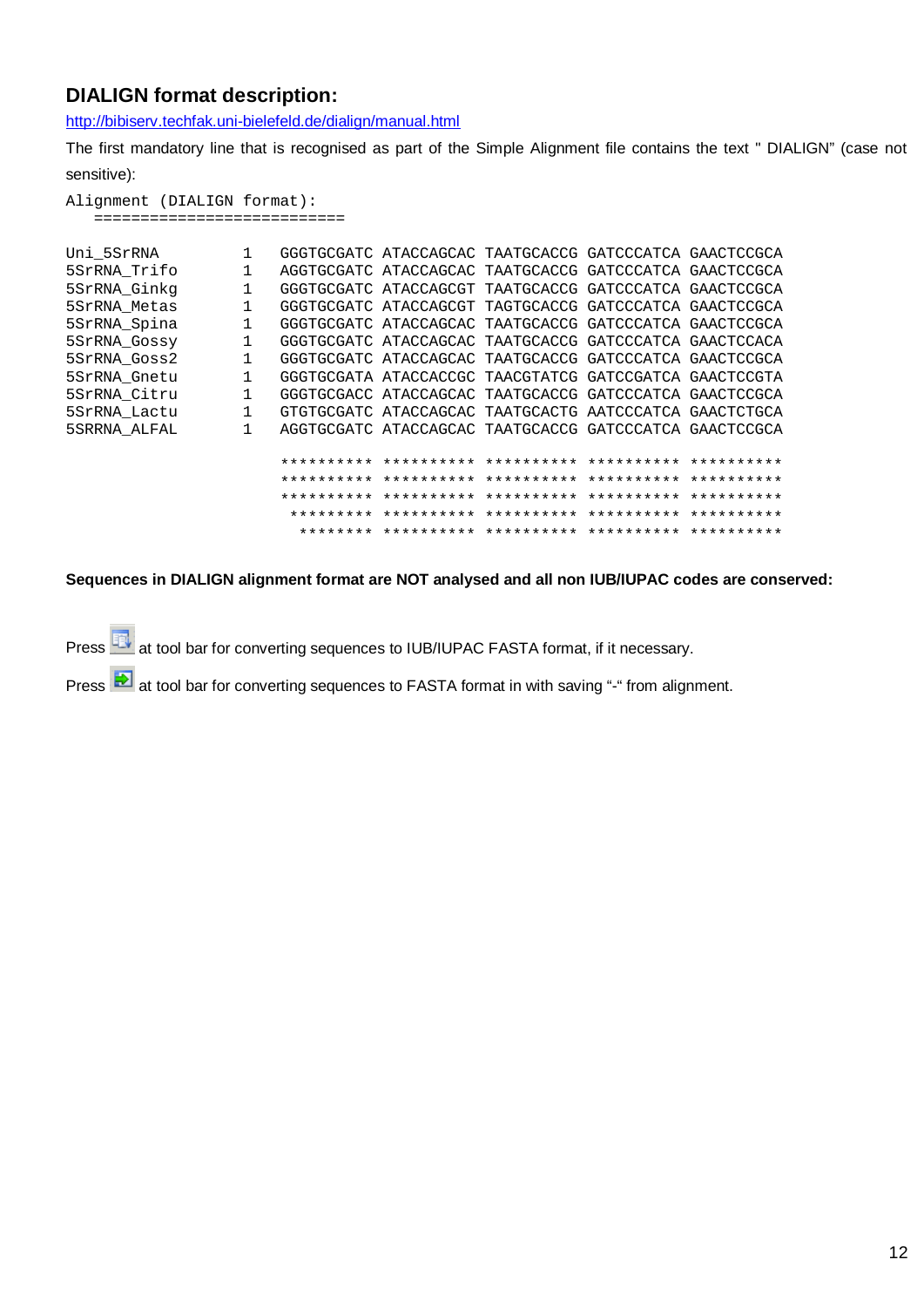### **Blast Queue WEB alignments result format:**

This format allowed reading and joining of all "**Sbjct**" sequences from BLAST result at Internet browsers. First, you need "select all" (Ctrl-A) text with graphics in the Internet browser page, then copy and paste to FastPCR. If FastPCR don't recognize directly the format of Internet browser page, you need "select all" (Ctrl-A) text with graphics in the Internet browser page, then copy and paste to Notepad and then repeat the same for this text from Notepad: select all and copy, and after this paste to FastPCR.

Press at tool bar for converting sequences to "intelligent" FASTA format in with saving "-" from alignment. Sequences in Blast Query Web format are NOT analysed and all non IUB/IUPAC codes are conserved.

Sequences in this formatted Web or text files are preceded by a line starting with a '**>**' symbol, containing the name and labels of the sequence.

```
>gi|46358504|gb|AY491681.1| Triticum monococcum DV92 BAC 109N23, complete sequence
          Length=101101
 Score = 250 bits (126), Expect = 2e-63 Identities = 126/126 (100%), Gaps = 0/126 (0%)
  Strand=Plus/Plus
Query 120 TGAGGATGATGGCGACGACGATGCCGGCGACGATGAGCTTGATCTTCATGTTCTGGTACC 179
               ||||||||||||||||||||||||||||||||||||||||||||||||||||||||||||
Sbjct 18496 TGAGGATGATGGCGACGACGATGCCGGCGACGATGAGCTTGATCTTCATGTTCTGGTACC 18555
Query 180 ACATCCTGCGGCGGATGCGCGTGCCCTCGGTCCTGAAATCCAAGGCGTGGTCGTGGAGCT 239
               ||||||||||||||||||||||||||||||||||||||||||||||||||||||||||||
Sbjct 18556 ACATCCTGCGGCGGATGCGCGTGCCCTCGGTCCTGAAATCCAAGGCGTGGTCGTGGAGCT 18615
Query 240 GCTCGG 245
               ||||||
Sbjct 18616 GCTCGG 18621
 Score = 236 bits (119), Expect = 2e-59
  Identities = 119/119 (100%), Gaps = 0/119 (0%)
 Strand=Plus/Plus
Query 1 TGTGGTAGATGGAGAGGACAATGACCGCGACGTTGAGCTTGACCTTCATGTTCTGGTATC 60
               ||||||||||||||||||||||||||||||||||||||||||||||||||||||||||||
Sbjct 12768 TGTGGTAGATGGAGAGGACAATGACCGCGACGTTGAGCTTGACCTTCATGTTCTGGTATC 12827
Query 61 GCATCCCACAGGATCGCCCTGGGTCTTCAAATCCGAGGCATGGTCATGGAGCTGCTTGG 119
               |||||||||||||||||||||||||||||||||||||||||||||||||||||||||||
Sbjct 12828 GCATCCCACAGGATCGCCCTGGGTCTTCAAATCCGAGGCATGGTCATGGAGCTGCTTGG 12886
```
Press **BR** at tool bar for converting sequences to "not intelligent" **IUB/IUPAC** FASTA format.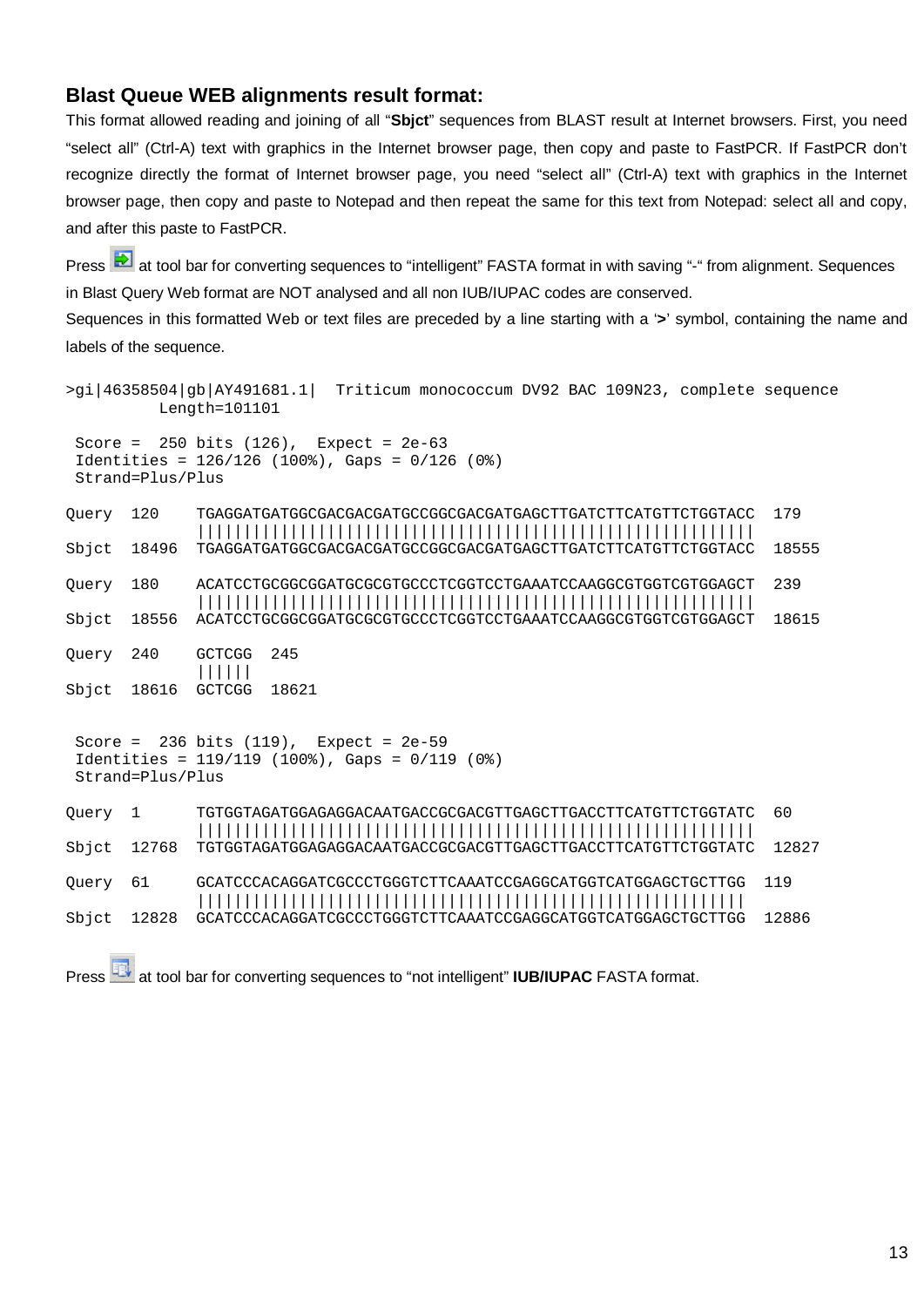# **Opening file or group of files**

Click "File" on toolbar:

| FastPCR                                        |            |  |
|------------------------------------------------|------------|--|
| File Edit View PCR Search Converting Tools Run |            |  |
| Open                                           | $Ctr1+O$   |  |
| Open Single Chromosome                         | $Ctr1 + I$ |  |
| Load All Files from Folder                     | $Ctr[+1]$  |  |
| Save as                                        | $Ctr1 + S$ |  |
| Clear Sequence                                 | $Ctr1+D$   |  |
| PCR Example: simple example                    |            |  |
| PCR Multiplex: simple example                  |            |  |
| In silico PCR example                          |            |  |

**Open ... (Ctrl-O)** – open text or rtf file with DNA or protein sequence(s) at Fasta, GenBank, Mega, Blast etc. formats. FastPCR have general text editor similar WordPad program.

**Open Single Chromosome (Ctrl-I)** – is quickest way to open huge chromosome size single sequence to memory (computer memory limit, total 2Gb of RAM is necessary).

Load All Files from Folder (Ctrl-J) – this is useful way opening all text files from one folder at once. You need click on any file from folder and will see result. Especially this is reliable for read all sequences from different files. Each file will converted to FASTA format with name of the file.

FastPCR opened any text file with command line: **fastpcr.exe filename.fasta**

Software can open work with .RTF or .TXT or .FASTA (raw text) formatted files. You can associate a file type; make a file type always open by FastPCR.

### **View**

| File Edit   View PCR Search Converting<br>□ 2 □ × Report as Text File |             |
|-----------------------------------------------------------------------|-------------|
|                                                                       |             |
| Report as Excel Sheet<br>$M=(A/C)R$<br>Report as XML Page             | Đ<br>D/T) K |

Primers, Probe Design

Default, all result will output to Notepad as text file (compatible with Excel), but quick way to getting output as Excel sheet or XML page is select it from View. You can select even all three way for output.

FastPCR have unknown direct limit for an amount imported sequences, but has a limit for computer memory size (2Gb) and 32-bit Windows limitation (currently, FastPCR is 32-Bit software), limits for the computer speed and a quality of the algorithm. FastPCR can work at 32-Bit (x86) and 64-Bit Windows.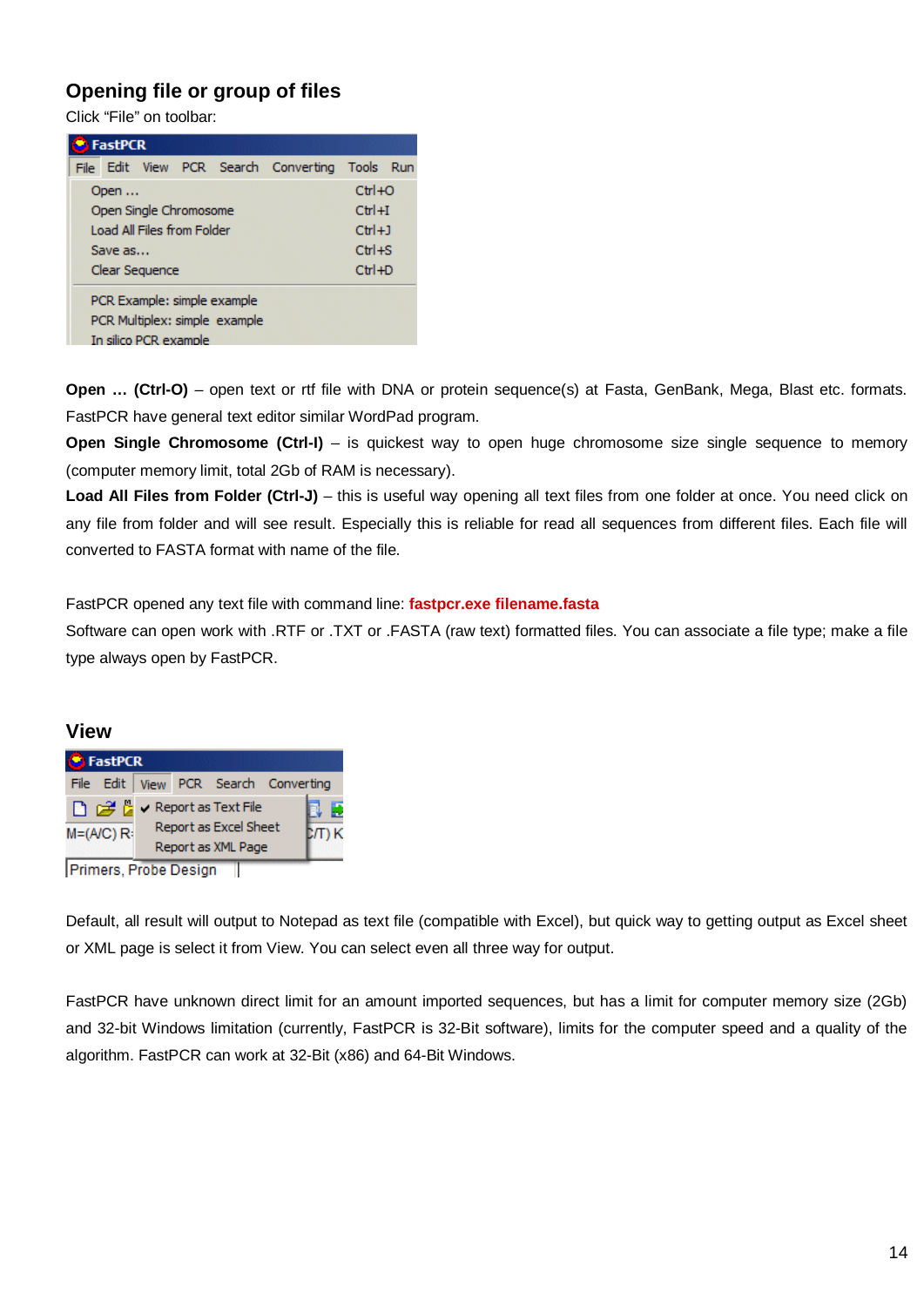# **Output Result**

FastPCR automatically generate file's name for all new analysis at default your temporary folder:

| <b>Rreferences</b>                                                          | $\mathbb{X}$ |
|-----------------------------------------------------------------------------|--------------|
| <b>File Path Location</b>                                                   |              |
| Specify the location and output file path:                                  |              |
| C:\Users\Ruslan\FastPCR\                                                    |              |
|                                                                             |              |
| <b>Output Format</b>                                                        |              |
| Show Fragment Length                                                        |              |
| Show Info                                                                   |              |
| <b>□</b> Show Parameters                                                    |              |
| <b>Repeat DataBase</b>                                                      |              |
| Specify the fasta file with repeats database to use when repeats searching: |              |
|                                                                             |              |
| Cancel<br>Save<br>0k                                                        |              |

For Vista: C:\Users\xxx\FastPCR\

For XP: C:\Documents and Settings\xxx\FastPCR\;

You can specify any location for output file path from "Preferences".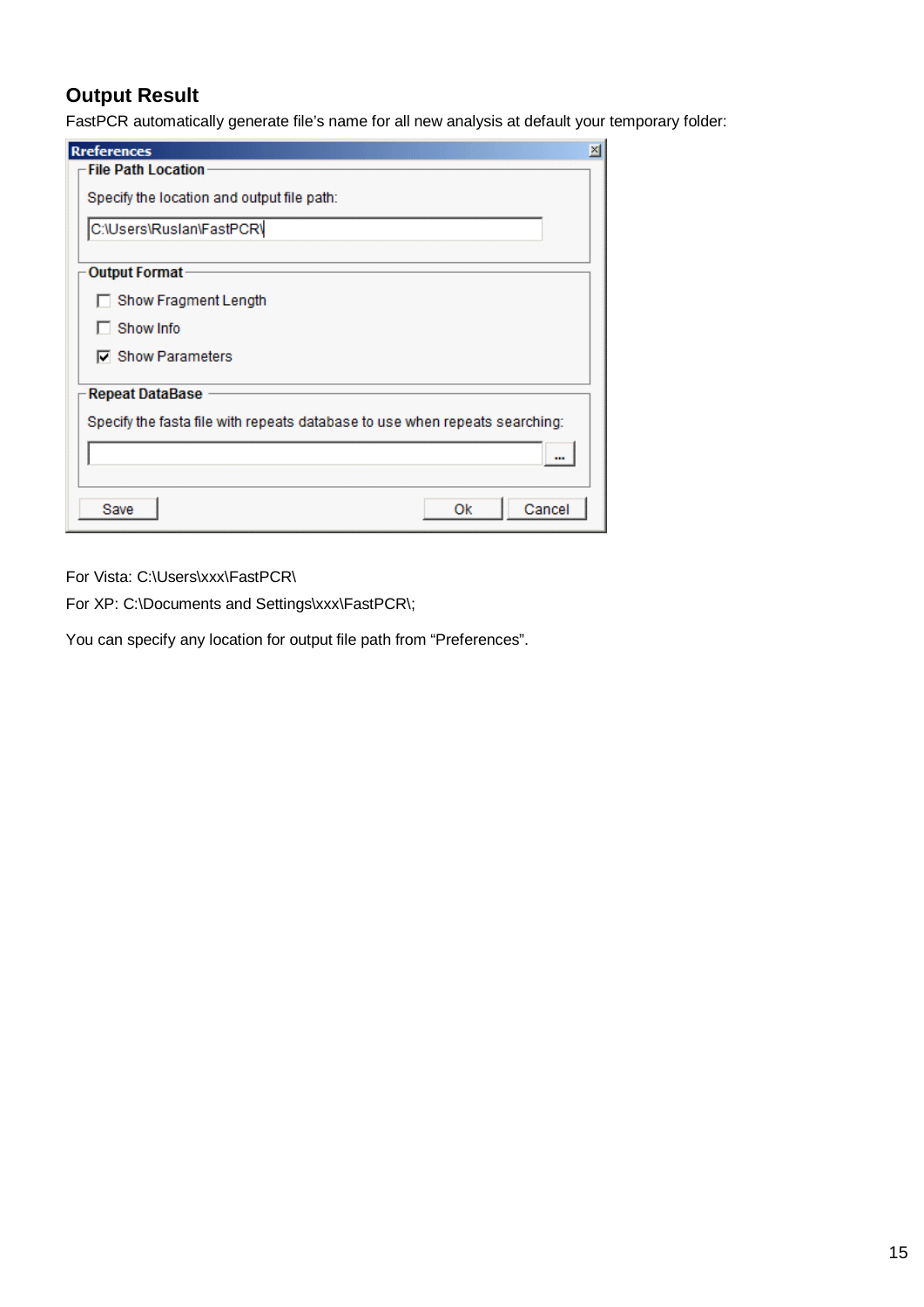# **Standard Tools, Searching**

|                       | <b>FastPCR</b> |                                                                               |                                |                                    |                   |
|-----------------------|----------------|-------------------------------------------------------------------------------|--------------------------------|------------------------------------|-------------------|
| File                  |                |                                                                               |                                | Edit View PCR Search Converting    | <b>Tools</b>      |
| D<br>$M = (A)$        | Cut            | Copy<br>Paste                                                                 |                                | $Ctrl+X$<br>$Ctr1+C$<br>Shift +Ins | 回記<br>$K = (G/I)$ |
| Prim<br>Prim<br>In Si |                | Find<br>Replace                                                               | F3                             | Ctrl+H                             |                   |
|                       |                | Quick Primer Test<br>List of Primers, Analysis<br><b>Restriction Analysis</b> | Sing V Reading Sequence(s) F12 |                                    |                   |

**Find Window – F3**, is the quick way to find exact word in general editor.

| Find          |                        |                  | $\mathbb{X}$ |
|---------------|------------------------|------------------|--------------|
| Find what     | seq <sub>2</sub>       | <b>Find Next</b> |              |
| Replace with: |                        |                  |              |
|               | Replace All<br>Replace | Cancel           |              |

# **Search with alignment Ctrl-F**

| <b>B</b> FastPCR                                                                                                                 |                                                           |            |                        |
|----------------------------------------------------------------------------------------------------------------------------------|-----------------------------------------------------------|------------|------------------------|
| File Edit<br><b>View</b><br><b>PCR</b>                                                                                           | Search Converting Tools Run Database                      |            | <b>LTRs</b>            |
| $\begin{array}{c}\n\Box \mathcal{B} \mathcal{B} \mathcal{B} \mathcal{A} \mathcal{A}\n\end{array}$<br>$M=(A/C)$ $R=(A/G)$ $W=(A)$ | Alianment<br>Any Kind of Repeat Sequences<br><b>MITEs</b> | $Ctr1 + F$ | 886<br>1111<br>VC/T) D |
| Primers, Probe Desig                                                                                                             | <b>SSRs</b>                                               |            |                        |
| Primers Design Optio                                                                                                             | <b>Standard Primers</b>                                   |            |                        |
| In Silico PCR, Search                                                                                                            | Search for Similar Primers                                |            |                        |
| Single Primer PCR                                                                                                                |                                                           |            |                        |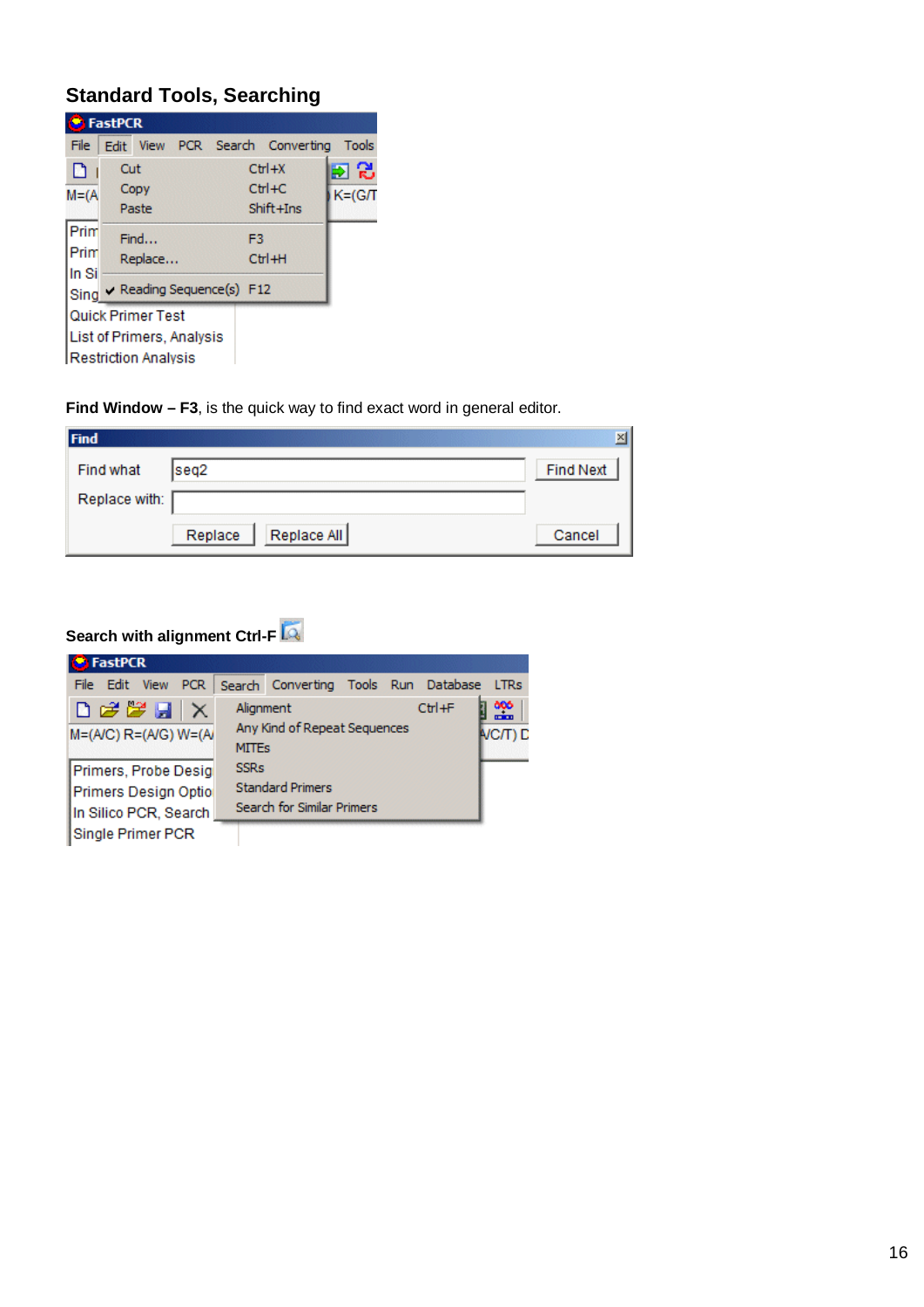# **Examples**

FastPCR have many examples, which can reach from menu bar - "File":

| <b>FastPCR</b>                                                |            |     |
|---------------------------------------------------------------|------------|-----|
| Edit View PCR Search Converting<br>Tools Run Database<br>File |            | LTR |
| Open                                                          | $Ctr1+O$   |     |
| Open Single Chromosome                                        | $CtrI + I$ |     |
| Load All Files from Folder                                    | $Ctrl+1$   |     |
| Save as                                                       | $Ctr1 + S$ |     |
| <b>Clear Sequence</b>                                         | $Ctr1+D$   |     |
| PCR Example: simple example                                   |            |     |
| PCR Multiplex: simple example                                 |            |     |
| In silico PCR example                                         |            |     |
| PCR Example: degenerated DNA                                  |            |     |
| PCR example: reading frame control                            |            |     |
| PCR Example: SSR primers design                               |            |     |
| qPCR Example: LUX primers design to SSR                       |            |     |
| PCR Example: hairpin primers design                           |            |     |
| gPCR Example: Self-Reporting primers design                   |            |     |
| PCR Example: 3' and 5'-end control                            |            |     |
| PCR Example: directly designed to the restriction enzyme site |            |     |
| PCR Example: Ta calculation with two primers                  |            |     |
| PCR example: one primer in PCR                                |            |     |
| PCR Example: direct SNP primers                               |            |     |
| PCR Example: fixed primer design                              |            |     |
| PCR Example: fixed primer and Hairpin design                  |            |     |
| Multitask PCR Example: several targets                        |            |     |
| Multitask PCR Example: all SSR targets                        |            |     |
| Probe design Example: TaqMan                                  |            |     |
| Example with Primer List (Excel Table)                        |            |     |
| Example with Simple Alignment Format                          |            |     |
| <b>Example Repeats Search</b>                                 |            |     |
| References                                                    | $Ctr1 + R$ |     |
| Exit                                                          |            |     |

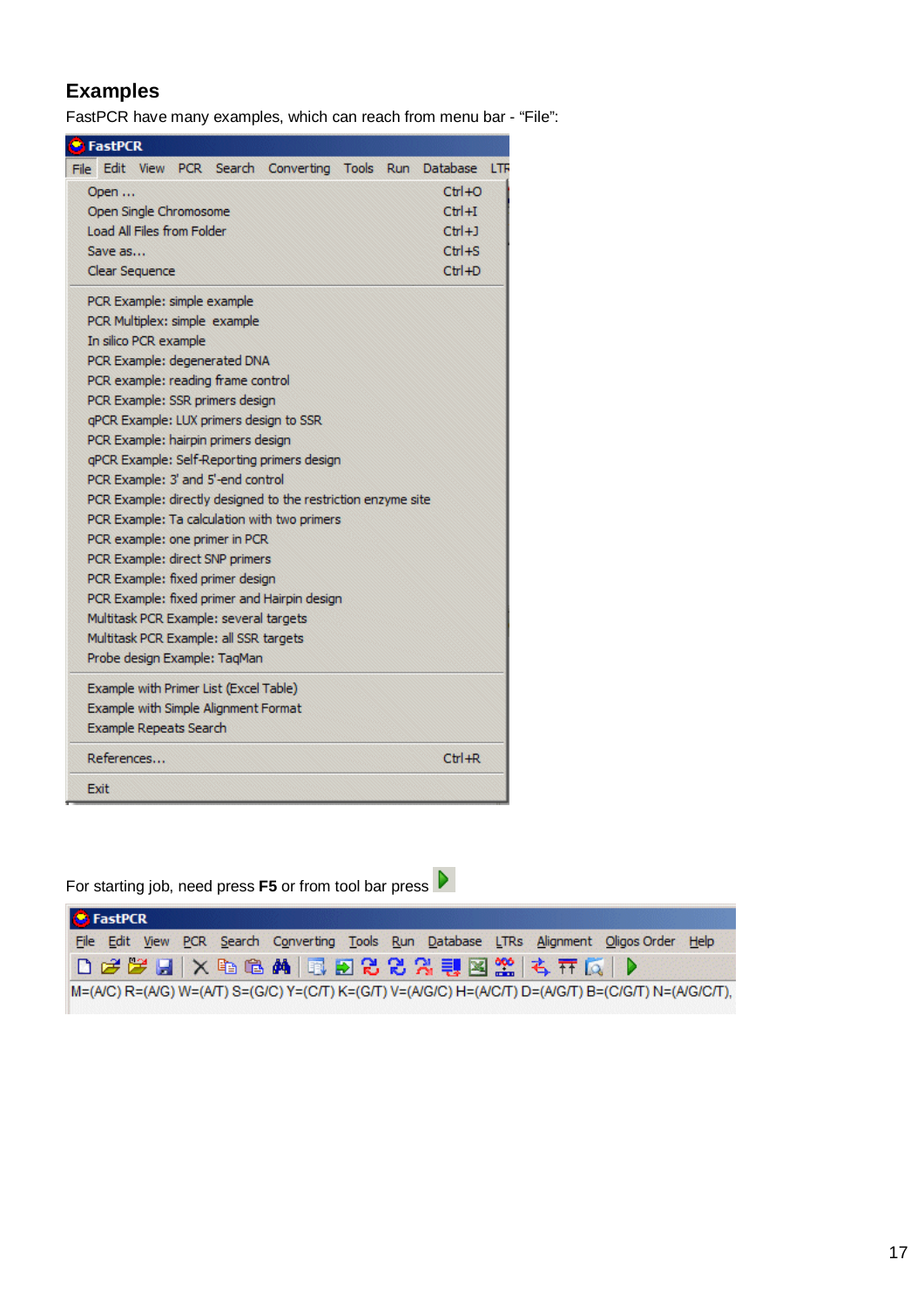### **Menu toolbar:**

D 2 2 日 | X 4 8 4 | 1 8 8 2 2 2 3 1 2 3 | 4 7 5 | 0

Clean general editor

Open file into general editor.

Open file into memory, sequence will not appear in general editor.

**B** Save text as Rich Text (.rtf)

#### **File menu bar:**

| Converting Tools Run Database LTRs |  |                               |               | Aliar |
|------------------------------------|--|-------------------------------|---------------|-------|
|                                    |  | Show Sequence Names in Column |               |       |
| <b>Show Original Sequences</b>     |  |                               | $Ctr$ $H$ +F1 |       |
| <b>FASTA Formated Sequence</b>     |  |                               | $Ctr1 + F2$   |       |
| Reverse Sequence                   |  |                               | $Ctr1 + F3$   |       |
| <b>Antisense Sequence</b>          |  |                               | $Ctr1 + F4$   |       |
| Antisense Reverse Sequence         |  |                               | $Ctrl + F5$   |       |
| $DNA \leq z$ Protein               |  |                               | $Ctr$ +F6     |       |
| Join All Sequences                 |  |                               | $Ctr1 + F7$   |       |
| Show as Excel Sheet                |  |                               | $Ctr1 + F8$   |       |
| Names to Numbers List              |  |                               | $Ctrl + F9$   |       |
| <b>Tab-Table Format</b>            |  |                               | $Ctr$ -F11    |       |
| <b>Blank-Table Format</b>          |  |                               | $Ctr1 + F12$  |       |

#### **Quick sequence transformation**

Tool for converting sequences to **IUB/IUPAC** FASTA format (Ctrl-F1);

Tool bar for converting the sequences to FASTA format with saving original sequence (alignment) (Ctrl-F2);

FastPCR program includes tools for the manipulation of DNA or protein sequences:

- Reverse (e.g. acacacc become ccacaca) (Ctrl-F3);
- **R** Complement (e.g. acacacc become tgtgtgg) (Ctrl-F4);
- Reverse-Complement transformation (e.g. acacacc become ggtgtgt) (Ctrl-F5);

**DNA-to-protein translation in all the 6 reading frames**; orientation, complementation of protein sequence; and proteinto-DNA translation (Ctrl-F6);

- Tool for joining all sequences into a single sequence (Ctrl-F7);
- Export all sequences to Excel sheet in two columns format (Ctrl-F8);

**Names to Number List (Ctrl-F9)** – tool for converting sequences to FASTA format with changing sequence's name to number. Default is 1, to specify initial number, type in additional editor this number;

**Tab-Table Format (Ctrl-F11)** – tool for converting sequences to column format with Tab separator between names;

**Blank-Table Format (Ctrl-F12)** – tool for converting sequences to column format with space separator between names.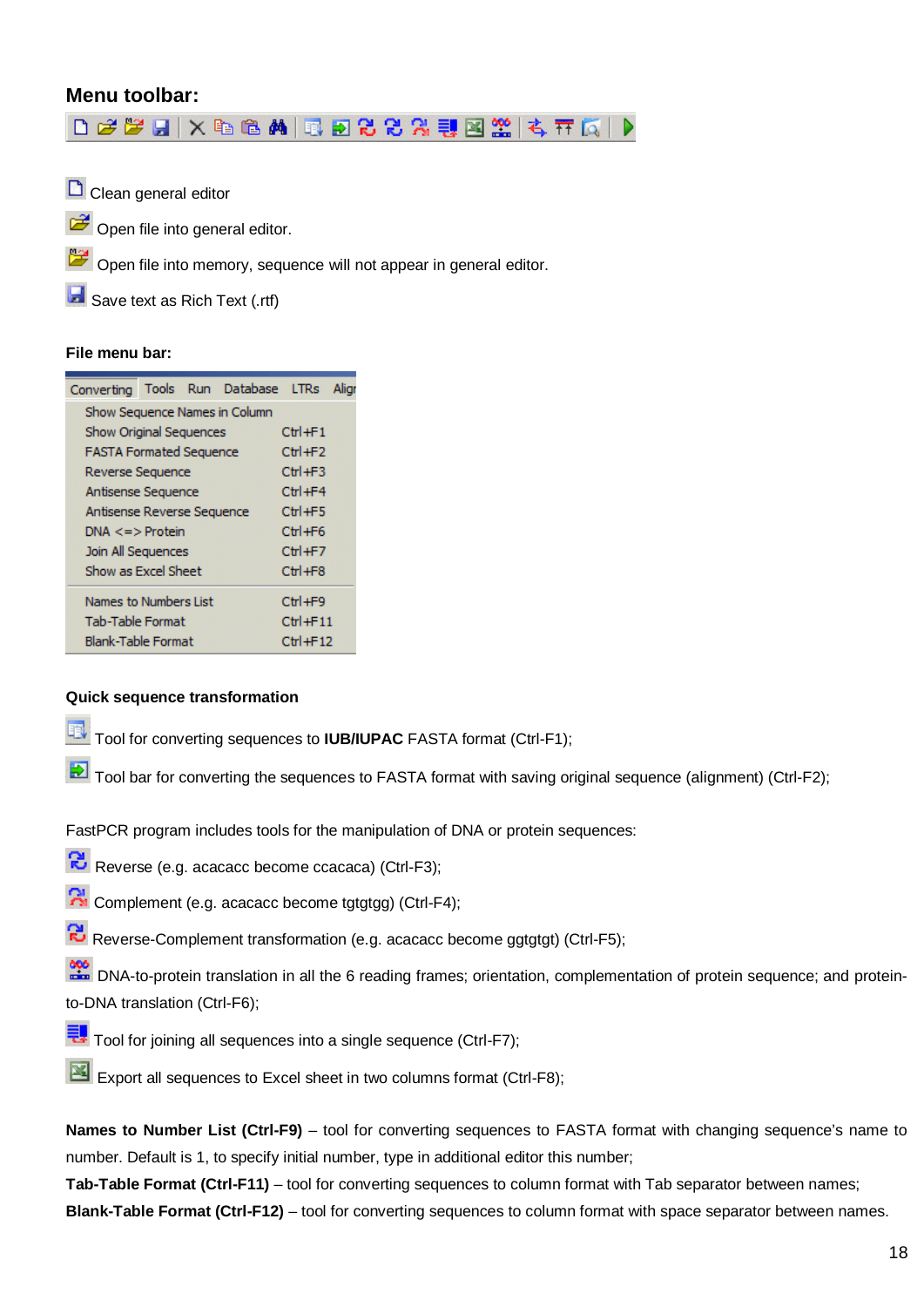The Selecting and extracting fragments tool for linear sequence. Using additional editor, you can specify region(s) for extracting from sequence(s). To select fragments needs to select a beginning and an end that will be the beginning and end of the produced fragment.

Example: at additional editor type 1 100 300 550

Output: extraction, the sub-fragments between 1 and 100 and second between 300 and 550:

 $>1-100$ 

>300-550

### **Repeats Search**

Repeats searching tool can perform quick search of all kinds of repeats. This fast and effective DNA analysis algorithm was developed for the search of composite and long repeats by alignment in the following formats; direct vs. direct, direct vs. reverse, direct vs. complement, direct vs. reverse-complement. Searching in all orientations facilitates the rapid identification of unique sequence representing long terminal repeats (LTR), tandem repeats, and even new retrotransposons (such as [LARD](http://www.genetics.org/cgi/content/abstract/166/3/1437) or [TRIM](http://www.pubmedcentral.nih.gov/articlerender.fcgi?tool=pubmed&pubmedid=11717436)) and transposons (such as [MITEs\)](http://www.ncbi.nlm.nih.gov/entrez/query.fcgi?cmd=Retrieve&db=PubMed&list_uids=11962634&dopt=Abstract).

**kMers repeats screening** – is quickest way for discovering any king of repeats, without dot plot. Similar repeats are clustered and located at the same row (Y) and coordinates (X) for nucleotide position. All different repeats are stretching on Y coordinates:

This picture is BAC clone, contains several LTR retrotransposons, first two short LTRs (TRIM element) located between 42799- and 49932+ (show with black arrow and red ovals), and then followed 3 similar long length LTRs (57065, 71331 and 85596); same solo average LTRs (99862, 128394-135527):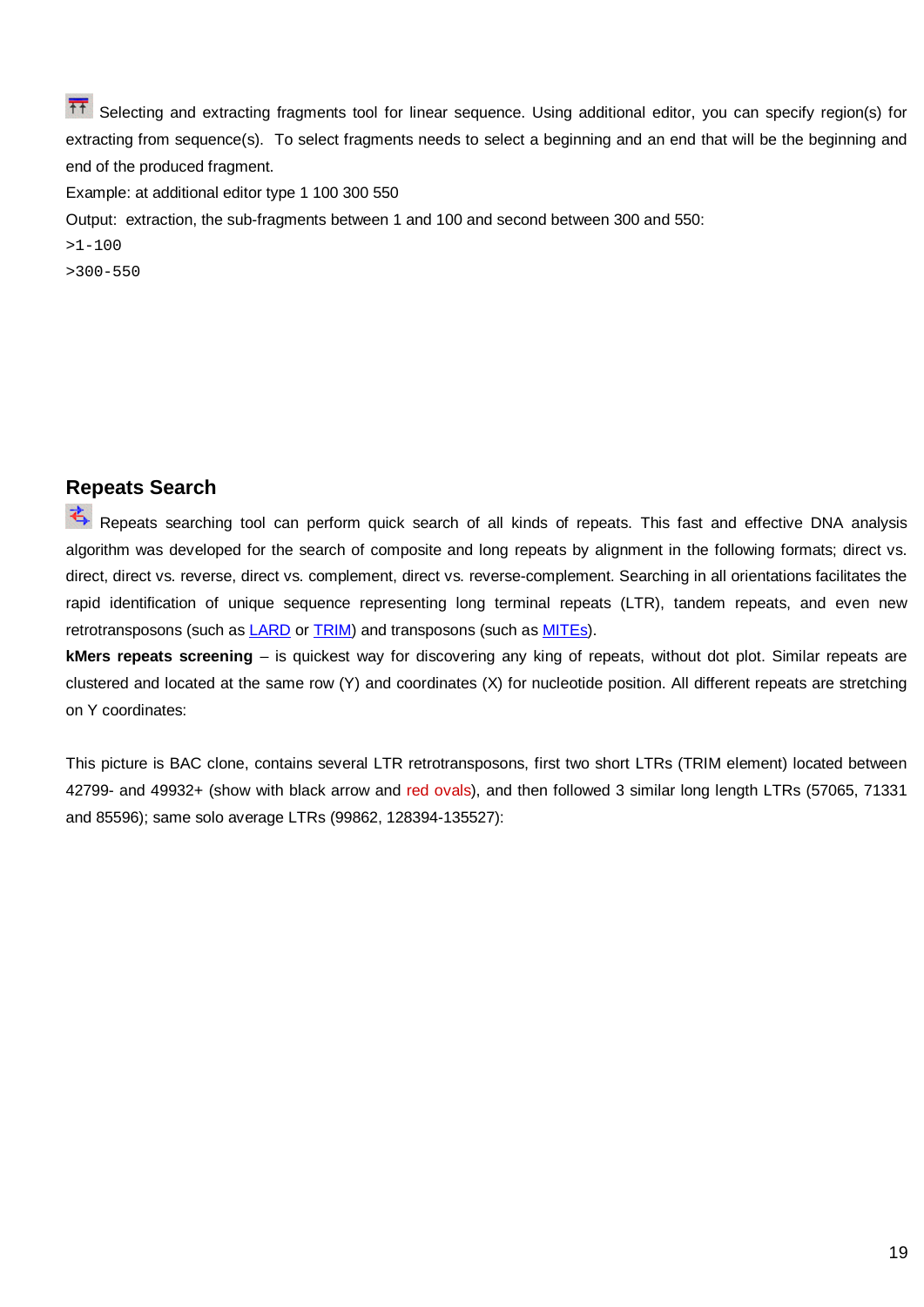

The blue dots are shown the direct orientation repeats; red dots for opposite orientation for current type of repeat.

**Initial searching work size, K=7 or 10, nt** – quick (or instance) method for identification repeats based on defining highfrequency k-mer (short substrings of length k) as seeds, and greedily extends each seed to a progressively longer sequence, following it clustering for consensus sequence alignment. Software is capable of detecting degenerate substrings or repeats. Value "7" is 7 bases is used, and 10 bases for value 10. Value 10 allowed much quicker analysis, but 1 Gb free RAM memory at least is necessary.

To find all degenerate repeats (or substrings) user is specified alignment parameters: initial k-mer size, minimum extended substring length with minimum similarity, maximum gap size and minimum repeat length.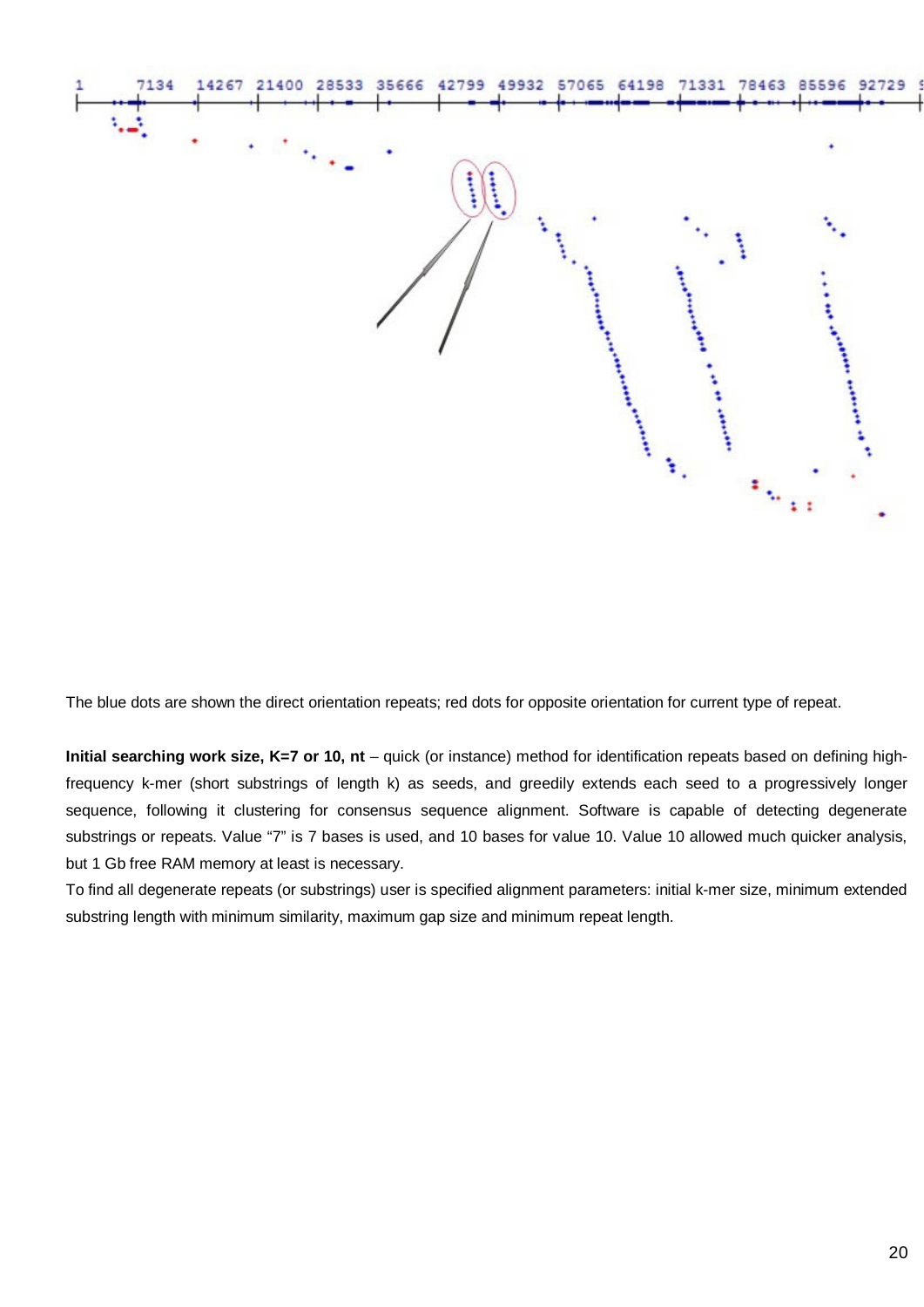# **Alignment Search (Ctrl-F)**

This tool can help to find sequence(s) with local alignment.

FastPCR allows the searching of related DNA sequence(s) within personal databases (in a similar way as in BLAST analysis). This is also convenient for primers selection and monitoring.

| In Silico PCR, Search<br>Single Primer PCR<br>Quick Primer Test<br>List of Primers, Analysis<br><b>Restriction Analysis</b><br>Clustering<br><b>MITE Search</b><br><b>SSR Loci Search</b><br><b>LTR Elements Search</b><br>Alignment Search | l>1<br>cacaattcttacaactcacqtqqtactcatqqtqtcaaaqtttcaqct<br>l>seα2<br>aaaccatcatctt | aaTACTCCCTCCGTCCCTAAATATTTGACGCCGTTGACTTTTTAAAACATATTTGACCGTTCGTCTTATTCAA<br>ttcctatcaTTTGATTCATTGTTAAATATACTTTTATGTATACATATAGTTTTACATATTTCACAAAAGTTTT<br>TTTAAAAAAGTCAACGGCGTCAAATATTTAGGGAAGGAGGAGTAGCTTACCTCGCTTGTCCTCAAGCGAAAA<br>AAGCGAAAACCAATCCACAAACAtgttcacatgtttggggacgaaggtgtcgataaaacataatacggacatg<br>atagtcattgaagcaattgtaatttatcacaacatcagaaagagtcaaataagagcttgtaaggcaaacccac<br>cagaggaagataggggcttatagttttgcctcccaacggtttacctcaagggtaaagtcaacaacaataaaac<br>tagatgactcaactttgtactaactttagtacaaagttagtataaggttgggtcatctattttggaacggatg<br>cacgaccttatgagccgacgaaaccatcatctatggtggcgcttgagctttctgactcgccccatcctgtcgc<br>agettatggtggegettgagetttetgaetegeeeeateetgtegegaeettatgagaaegetgegaegeegt |     |         |
|---------------------------------------------------------------------------------------------------------------------------------------------------------------------------------------------------------------------------------------------|------------------------------------------------------------------------------------|------------------------------------------------------------------------------------------------------------------------------------------------------------------------------------------------------------------------------------------------------------------------------------------------------------------------------------------------------------------------------------------------------------------------------------------------------------------------------------------------------------------------------------------------------------------------------------------------------------------------------------------------------------------------------------------------------------------|-----|---------|
| 2:1139bp                                                                                                                                                                                                                                    | A=360 T=321 C=248 G=210 N=0 R=570 Y=569 Y/R=0.998 CG%=40.2                         |                                                                                                                                                                                                                                                                                                                                                                                                                                                                                                                                                                                                                                                                                                                  |     |         |
|                                                                                                                                                                                                                                             |                                                                                    |                                                                                                                                                                                                                                                                                                                                                                                                                                                                                                                                                                                                                                                                                                                  |     | Open F/ |
| Primer: 210nt                                                                                                                                                                                                                               |                                                                                    | <b>Alignment parameters</b>                                                                                                                                                                                                                                                                                                                                                                                                                                                                                                                                                                                                                                                                                      |     |         |
|                                                                                                                                                                                                                                             | tttgattcattgttaaatatacttttatgtatacatatagtttta                                      | Initial searching word size, K= 3, 7 or 10, nt:                                                                                                                                                                                                                                                                                                                                                                                                                                                                                                                                                                                                                                                                  | 7   |         |
|                                                                                                                                                                                                                                             | catatttcacaaaagtttttgaataagacgaacggtcaaacatgt                                      | Filter minimal string length, K+1N:                                                                                                                                                                                                                                                                                                                                                                                                                                                                                                                                                                                                                                                                              | 20  | п       |
|                                                                                                                                                                                                                                             | cttacctcgcttgtcctcaagcgaaaaccaagtgcttacctcgct                                      | Minimal alignment string length, K+2N:                                                                                                                                                                                                                                                                                                                                                                                                                                                                                                                                                                                                                                                                           | 50  | ⊽       |
| tgtcctcaagcgaaaaccaatccacaaaca                                                                                                                                                                                                              |                                                                                    | Local similarity between strings, 65-100%:                                                                                                                                                                                                                                                                                                                                                                                                                                                                                                                                                                                                                                                                       | 75  |         |
|                                                                                                                                                                                                                                             |                                                                                    | Gap size between strings, 0N, nt:                                                                                                                                                                                                                                                                                                                                                                                                                                                                                                                                                                                                                                                                                | 20  |         |
|                                                                                                                                                                                                                                             |                                                                                    | Output width, 105000, nt:                                                                                                                                                                                                                                                                                                                                                                                                                                                                                                                                                                                                                                                                                        | 500 |         |

Moreover, as a basis for sequence alignment, the following idea was adopted: related sequences should have sequential common homologous blocks and inversions, deletions or permutations which are looked as gaps in sequence comparisons.

Alignment algorithm started for searching of exact word (7 as default, minimum 2 base) sequence which then extended to left and to right as not complete complement segment with no gap and scoring the strings similarity. The extension is done by pairwise character comparisons. The algorithm is direct compute maximal exact segment-substrings for many candidates. Finally, segment-substrings joined to long string with gaps. For increasing detection highly degenerated substrings FastPCR allows applying the purine-pyrimidine local alignment.

In aligning the DNA sequences the program uses the similarity table for all degenerated nucleotide that increases the probability of identifying related sequences.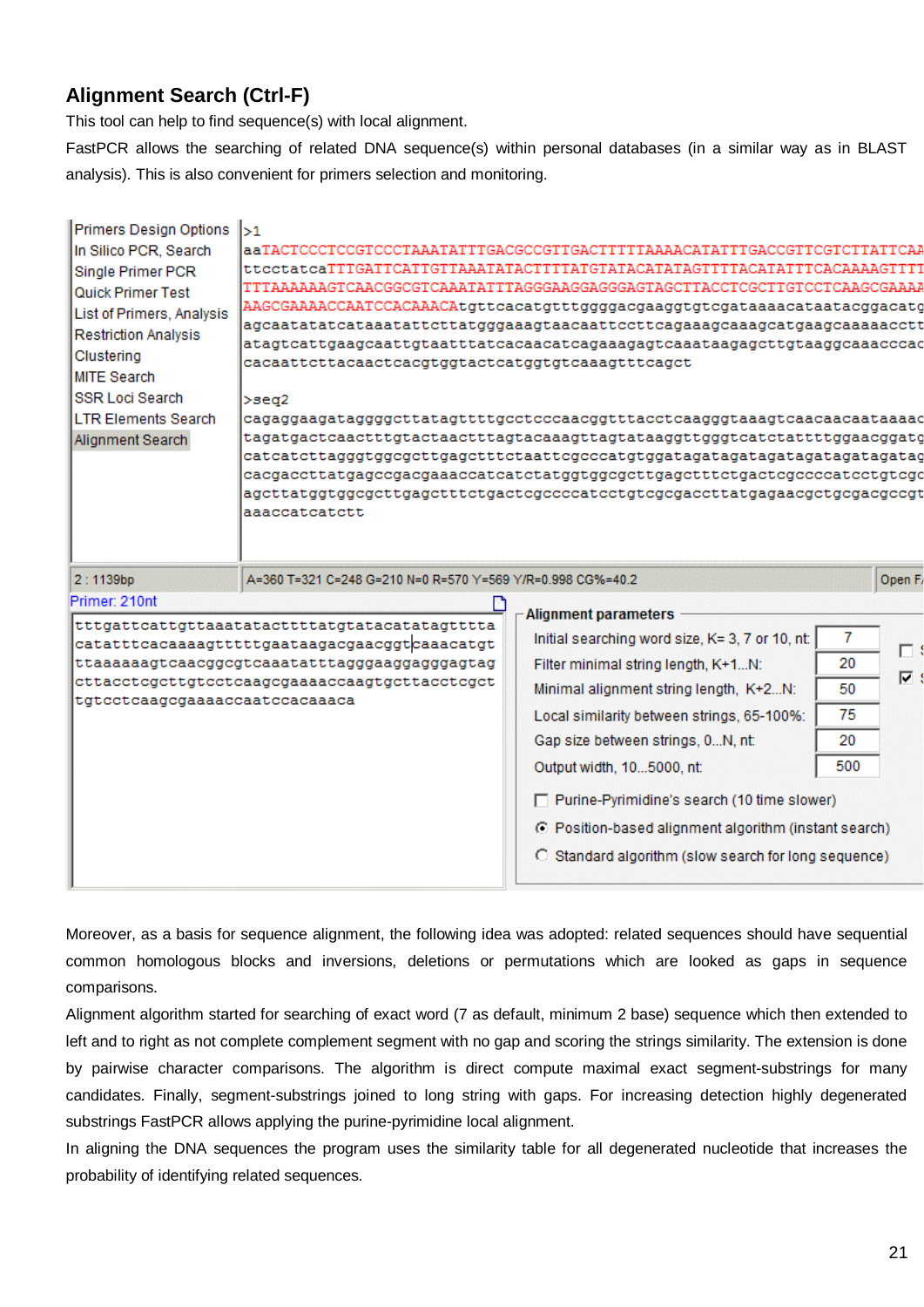# **Primers analysis, compatibility and prediction annealing temperature**

# **Quick Primer test:**

|                                 | 2<br>Value of the sensitivity for dimer detection (1-10):<br>з.<br>(value 1 is maximum sensitive detection, 3 is optimal) | $Ta = 59.965.9^{\circ}C$ |           |
|---------------------------------|---------------------------------------------------------------------------------------------------------------------------|--------------------------|-----------|
| agcagcagcacgacacgacgcgccgcg     |                                                                                                                           |                          |           |
|                                 | 27nt Tm=73.1°C CG%=74.1 MW=8274 e260=257400 3.9nmol 32.1µg/OD260 Complexity=70 2-Dimers                                   |                          |           |
| 5-agcagcagcacgacacgacgcgccgcg-> |                                                                                                                           |                          |           |
|                                 | 1111 1111<br><-gcgccgcgcagcacagcacgacgacga-5                                                                              |                          |           |
| 5-agcagcagcacgacacgacgcgccgcg-> | , ,, ,,,, ,, ,<br><-gcgccgcgcagcacagcacgacgacga-5                                                                         |                          |           |
|                                 |                                                                                                                           |                          |           |
|                                 | 2,048Mb RAM Free (from 2,048MB)                                                                                           | $9:02$ PM                | 1/23/2009 |

Paste or type the primer sequence (or two primers), the program will immediately show primer characteristics:

length in bases, melting temperature, CG% content, molecular weight, the extinction coefficient (e260), nmol per 1 OD, the mass - µg per 1 OD, linguistic complexity and primer quality; minimal and maximal optimal annealing temperature for unknown PCR products. Tm calculation based on chosen the formula from "Primers Design Options".

If the primer is self-complementary, the program will show a picture of where this self-complementarity happens. All primers analysed for self-dimers formation and by your wishes primers can analysed with each other for detection cross dimers formation. A self-priming ability will also be detected and shown by the program. When the two primers are forming such a dimer, the program will also show it.

Web version for on-line primer test with Tm calculation for normal and degenerated nucleotide combinations based on the nearest neighbour thermodynamic parameters and comprehensive dilution protocol available here: http://primerdigital.com/Tools/PrimerAnalyser.html

Comprehensive analysis of the list of primers with prediction of the oligonucleotides properties, self and cross dimers detection and temperature of annealing calculation is available here: http://primerdigital.com/Tools/PrimerList.html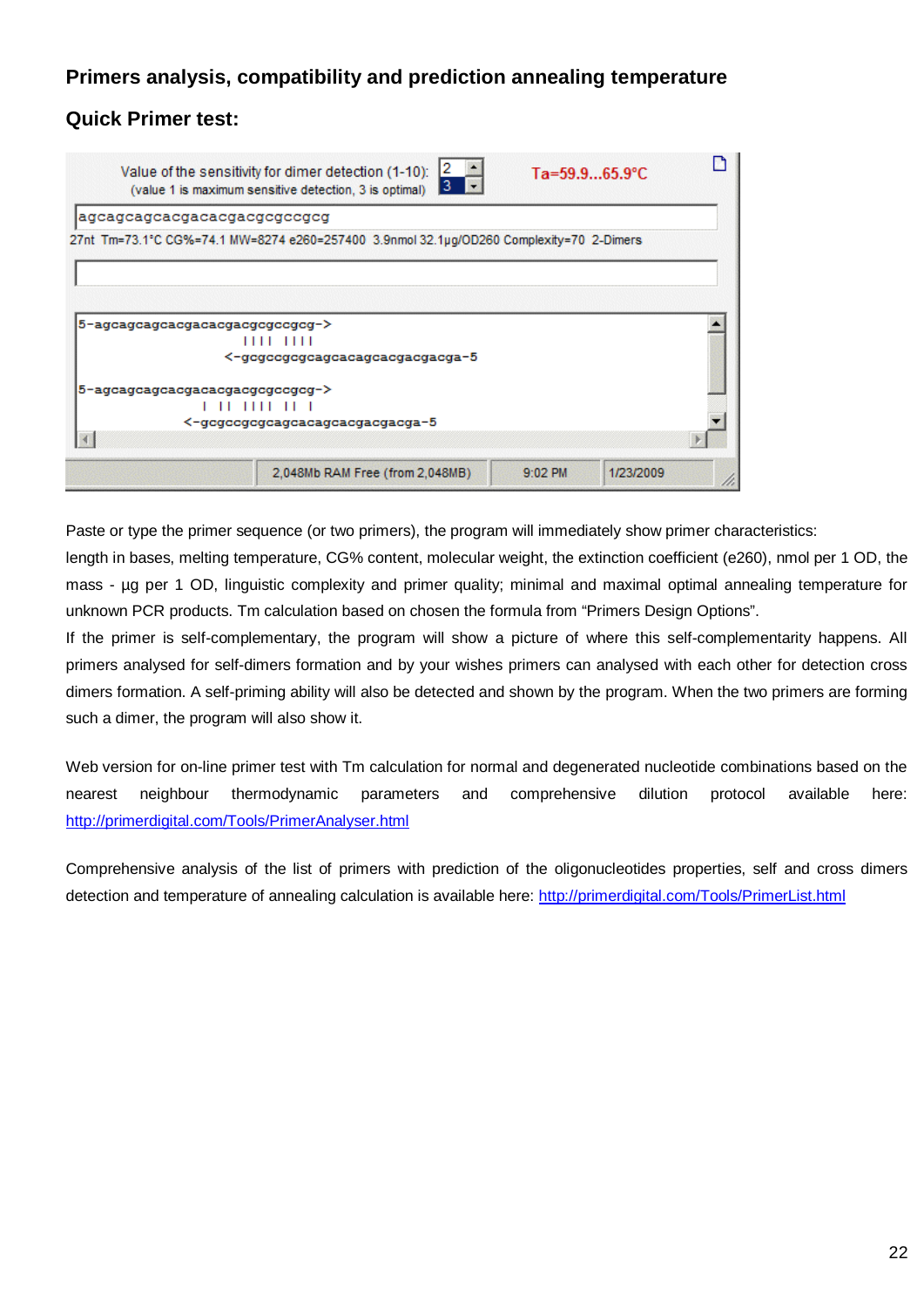# **List of Primers**

H.

| Primers, Probe Design                                                     |           | 1F1 234-253 agggagtagcttacctcgct                       | 20 | 56.6 | 31  |
|---------------------------------------------------------------------------|-----------|--------------------------------------------------------|----|------|-----|
| <b>Primers Design Options</b>                                             |           | 2F1 263-283 gcgaaaaccaagtgcttacct                      | 21 | 55.9 | 29. |
| In Silico PCR, Search                                                     |           | 3F1 290-313 tectcaagegaaaaccaatecaca                   |    | 24   | 58  |
| Single Primer PCR                                                         |           | 4F1 318-338 tgttcacatgtttggggacga                      | 21 | 56.4 | 36  |
| Quick Primer Test                                                         |           | 5F1 545-564 gettgtaaggcaaacccaca                       | 20 | 56   | 31  |
| List of Primers, Analysis                                                 |           | 6F1 606-625 acgtggtactcatggtgtca                       | 20 | 55.2 | 30  |
|                                                                           |           | 1R1 601-622 caccatgagtaccacgtgagtt                     | 22 | 56.5 | 30  |
| <b>Restriction Analysis</b>                                               |           | 2R1 366-386 tgtgtgatcatgatgccctca                      | 21 | 55.9 | 33  |
| Clustering                                                                |           | 3R1 325-348 atcgacaccttcgtccccaaacat                   |    | 24   | 60  |
| <b>MITE Search</b>                                                        |           | 4R1 262-284 gaggtaagcacttggttttcgct 23                 |    | 57.6 | 32  |
| <b>SSR Loci Search</b>                                                    |           | 5R1 234-255 caagcgaggtaagctactccct                     | 22 | 58   | 31  |
| <b>LTR Elements Search</b>                                                |           | 1F2 32-53 cccaacggtttacctcaagggt                       | 22 | 59.2 | 32  |
|                                                                           |           | 2F2 435-457 tcgcgaccttatgagaacgctgc 23                 |    | 61.1 | 36  |
|                                                                           |           | 3F2 476-495 aagcagcgaccgacgaaacc                       | 20 | 60.2 | 33  |
|                                                                           |           | 1R2 476-495 ggtttcgtcggtcgctgctt                       | 20 | 60.1 | 36  |
|                                                                           |           | 2R2 448-470 agtcaacggcgtcgcagcgttct 23                 |    | 64.7 | 36  |
|                                                                           |           | 3R2 160-179 ggtcgcgacatccgttccaa                       | 20 | 59.7 | 32. |
|                                                                           | 4R2 33-54 | tacccttgaggtaaaccgttgg                                 | 22 | 56.5 | 31  |
|                                                                           |           |                                                        |    |      |     |
| 18:388bp                                                                  |           | A=94 T=90 C=110 G=94 N=0 R=188 Y=200 R/Y=0.94 CG%=52.6 |    |      |     |
| <b>Type of Primers Combination</b>                                        |           |                                                        |    |      |     |
| $\odot$ All against All primers                                           |           | C Individual primer analysis                           |    |      |     |
| $\circ$ Forward against Reverse (F/R) $\circ$ All pairs against All pairs |           |                                                        |    |      |     |
|                                                                           |           |                                                        |    |      |     |
| O All primers against Selected:                                           |           |                                                        |    |      |     |
|                                                                           |           |                                                        |    |      |     |
|                                                                           |           |                                                        |    |      |     |
|                                                                           |           |                                                        |    |      |     |

☑ Show primers Tm for all NN thermodynamic parameters and formulas

Single or list of primers is evaluate by FastPCR for calculation Tm (default or other formula) for normal and degenerated nucleotide combinations, CG content, the extinction coefficient, nmol per OD, the mass - µg per OD, the molecular weight, linguistic complexity and primer quality. All primers analysed for self-dimers formation and by your wishes primers can analysed with each other for detection cross dimers formation.

**Forward against Reverse (F/R)** it is possible selectively analyse primer pair forward and reverse.

For this type of analysis, primers from the same pair must have identical names but finishing using "R or F" (in FASTA format: **>seq1R** and **>seq1F** form a pair; or EVEN simply: **>F** and **>R**). The name length and structure (including "F" and "R" inside names) are not important. Moreover, the program is not limited in one unique pair per primers: for one "forward" primer, it can be several "reverse", the same for "reverse" primer.

"**Show primers Tm for all NN thermodynamic parameters and formulas**" – allowed seeing all Tm's result for all formulas at "Primers Design Options".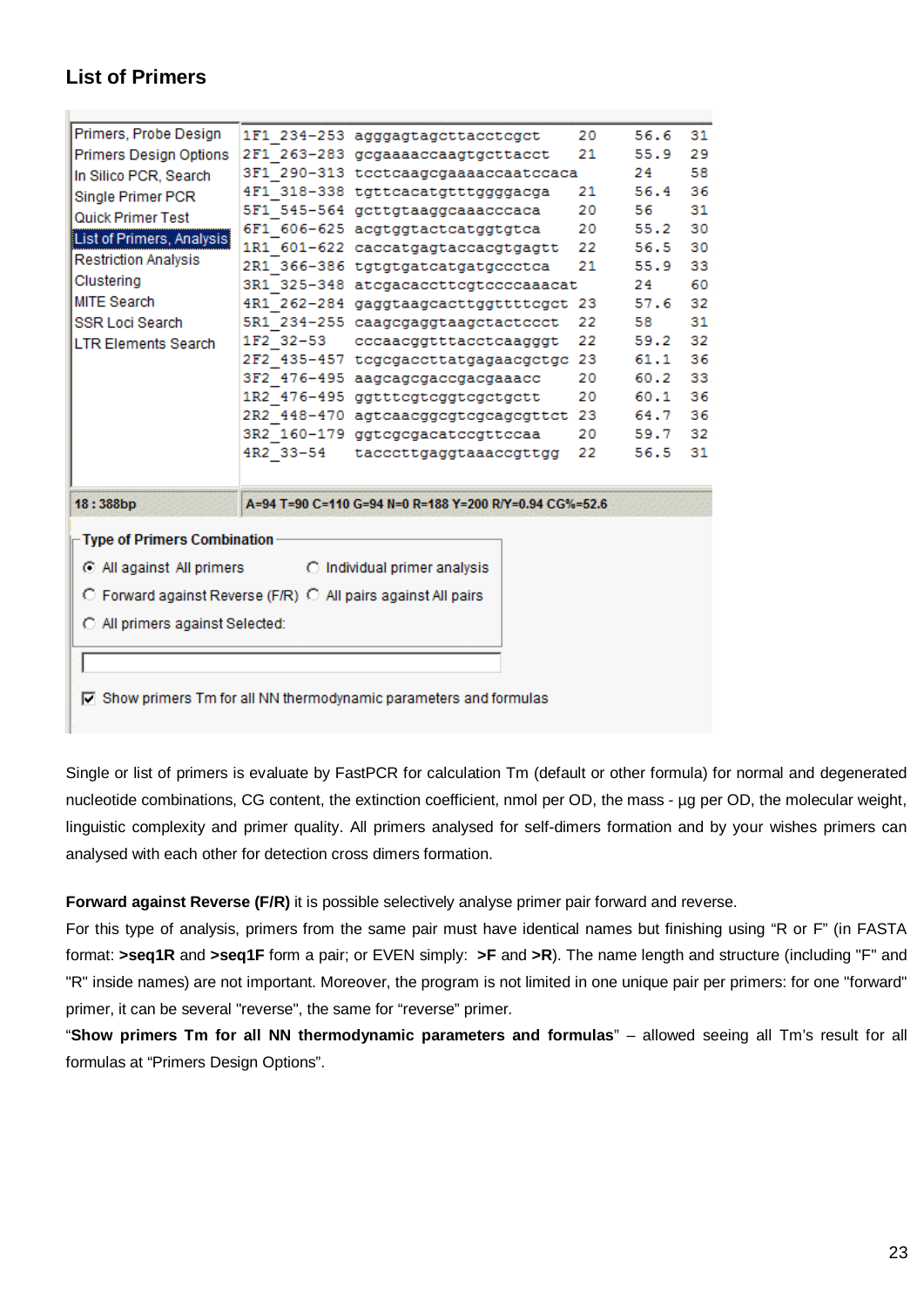# **PCR primers design generalities**

The major aspects of primer features include unique nucleotide structure and the melting temperature. Usually PCR primers 18-35 bases in length (PCR primer or probe length can vary from 15 to 500 bases) should be designed such that they have complete sequence similarity to the desired target fragment to be amplified.

The parameters controllable by the user are primer length, melting temperature with different nearest neighbour thermodynamic parameters or simple formulas, sequence linguistic complexity and pyrimidine-purine linguistic complexity, primer CG content, CG 3'end terminal enforcement and preferable 3' or 5' ends nucleotide sequence composition in degenerated formula, polypyrimidine (T, C) or polypurine (A, G) stretches, repeats of identical bases in primers. Also other main parameters used in FastPCR for primer selection are: the general nucleotide structure of the primer such as linguistic complexity (nucleotide arrangement and composition); specificity; the melting temperature of whole primer and the melting temperature at the 3' and 5' termini; a self-complementarity test; secondary (non-specific) binding choosing primer. Software dynamically optimizing the best primer length for entered parameters.

All PCR primer (probe) design parameters are flexible and changeable according specific of analysed sequence and the task.

Primer pairs analysed for cross primer hybridization, specificity of both primers and optionally for similar melting temperature. Designing primers with balanced melting temperatures (within 1-4°C of each other) is desirable but not mandatory. The default primer design selection criteria showed at table 1.

In many cases it is necessary to use predesigned single or a list of primers (probe).

The program accept the list of predesigned oligonucleotide sequences for checking it compatibility with a newly designed primers or probes. Other case is predesigned oligonucleotides will includes as part of final PCR primer design result. The software automatically checked pimer sequences location (with local alignment) on a target sequence and add correct primers to a list of selected primers.

Predesigned primers or probes imported in all formats accepted at generally for FastPCR from a clipboard with keyboard (Shit-Insert or Ctrl-V) and right-click mouse displays a contextual menu:



The program is able to generate either long oligomers or PCR primers for the amplification of gene-specific DNA fragments of user-defined length. Up to now, several primer/oligo design programs have been developed. All of them are specialized for either the design of PCR primers or oligomers. Our FastPCR software provides a more flexible approach of designing primers for many applications with a quality and speed. If either primers or probe have secondary binding sites that may give raise to an additional PCR product somewhere else. The evaluation of potential secondary binding sites of each primer performing with local repeats dataset sequences. The selection of the optimal target region for the design of long oligomers is performed in the same way as for PCR primers. The basic parameters in primer design are also used as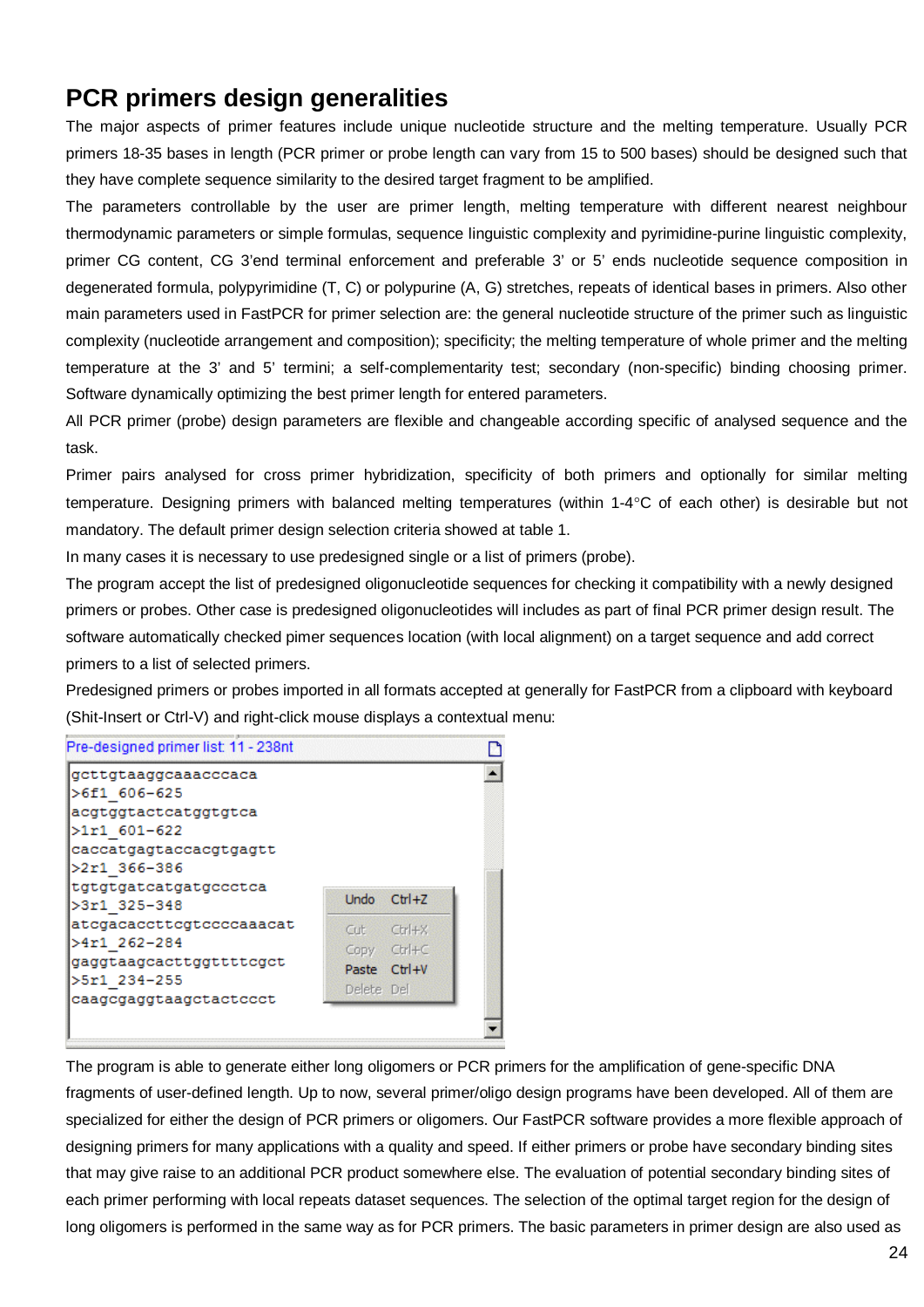a measure of the oligomer quality; however, the thermodynamic stability of the 3' and 5' terminal bases and central part of oligomer is evaluated.

The user can vary the product size or design primer pair for whole sequence without specifying parameters or using default or pre-designed parameters.

The pre-designed parameters are specified for different situation, for example: sequence with low CG content, or long distance PCR, or degenerated sequence, or manual options.

#### *PCR primers and probes design command lines*

If necessary for an individual control for the PCR primers or probes design for each sequence individually, you can find "quick help for commands" at menu bar – Help:

| Help                                                 |          |
|------------------------------------------------------|----------|
| <b>On-Line Manual</b>                                | F1       |
| Download Manual                                      |          |
| <b>Ouick PCR commands Help</b>                       |          |
| <b>Check for Updates</b>                             | $Ctr1+U$ |
| Webtools for PCR, gPCR and oligonucleotide           |          |
| Web Java Applet For Comprehensive Primer Test        |          |
| Web Java Applet For Analysis of the List of Primers  |          |
| Web Java Applet For Two Primers Analysis             |          |
| Web Java Applet For PCR and gPCR Reaction Mix Set-Up |          |
| FastPCR on the Web                                   |          |
| <b>Technical Support</b>                             |          |
| <b>About FastPCR</b>                                 |          |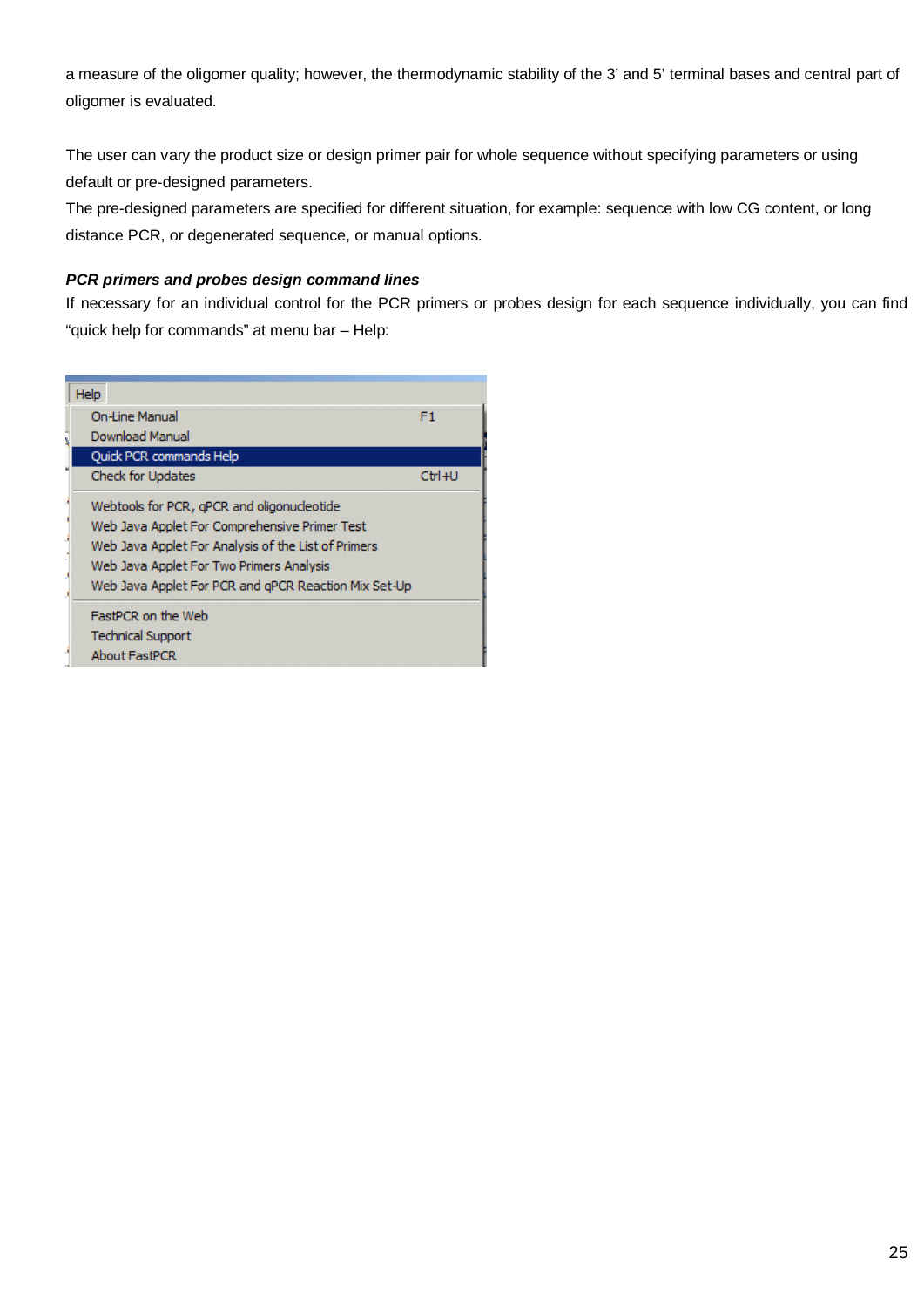General PCR primer options you can find in menu bar – PCR or from "Tree View":

| <b>Primers or Probes Options</b>          |                                                                   | The secondary (non-specific) binding test   Melting Temperature                                               |
|-------------------------------------------|-------------------------------------------------------------------|---------------------------------------------------------------------------------------------------------------|
| <b>Length Range</b>                       | <b>Ends Nucleotide Composition</b>                                |                                                                                                               |
| Min:<br>Max:<br>20<br>25                  | $5'$ <sub>nn</sub>                                                | nsw nws wss sww -3'                                                                                           |
| Tm°C Range<br>Min:<br>Max:<br>54<br>70    |                                                                   | > 1 bases with blank between variants: '5-nnn wss-3'<br>no limit for amount of variants and their composition |
|                                           | <b>Loop and Dimer Analysing</b>                                   |                                                                                                               |
| Tm°C at 3'-end                            | Value of the sensitivity for dimer                                |                                                                                                               |
| Min:<br>Max:<br>29<br>50                  | detection (1-10):<br>(value 1 is maximum sensitive, 3 is optimal) | 2                                                                                                             |
| <b>CG% Range</b>                          |                                                                   |                                                                                                               |
| Min:<br>Max:<br>66<br>44                  | Special Settings for Primers or Probes                            |                                                                                                               |
|                                           | C Default Primers                                                 | C Low CG% Sequence                                                                                            |
| <b>Overlapping Primers</b>                | Best Primers<br>0                                                 | O Difficult Sequence                                                                                          |
| Ⅳ Primer Quality Control                  | $\circ$ Long PCR $\circ$                                          | <b>C</b> Manually Primers                                                                                     |
| <b>Linguistic Complexity Control</b>      | <b>Quantitative PCR</b>                                           | C Protein Sequence                                                                                            |
| Primer's Tm Optimisation                  | C Probe Design                                                    |                                                                                                               |
| ☑ Synchronizing Tm for Primer Pair (±°C): | 6                                                                 |                                                                                                               |

**Ends Nucleotide Composition:** you can chose with 5' or 3' ends is most preferable for all primers or probe. Minimal size is **2 letter (maximum – primer length)**, "5'-nn-3'" is any, "5'-sww-3'" – all variants for 5'-(C/G)(A/T)(A/T)-3'".

You can type **one or more** variants with space between them and with the same length.

**Loop and Dimer Analysing:** options for quick detection of the primer dimers. Value 3 is default and, probably, is optimal; value – 2 and especial 1 for very sensitive dimers detection; value more then 3 up to 10 for less sensitive dimers detection. **Primer Quality Control:** help eliminate "weak" primers.

**Linguistic Complexity Control:** similar to "Primer Quality" quick control, analysis primer for complexity.

**Primer's Tm Optimisation:** allow automatically design best primer for current Tm (in practise - FastPCR select primer length from 18 to 28 bases).

**Synchronizing Tm for Primer Pair:** default is 4°C difference between primers in pair, but you can change from 0 (not recommend) to any (not absolute "any").

**Primer quality (amplification efficiency)**: this abstract value of the '*primer quality*' describes thus the level of primer/PCR successfulness; this value varies from 100 for the "perfect or ideal" to 0 for the "worst" primer. A "perfect" primer has a wider range of executable temperatures. A program is select the best primer with optimal range of executable temperature, which allowed to design qualified primers (probe) for any target sequences with any CG and repeat contents.

The '*primer quality*' values of 80 and higher allow for the rapid choice of the best PCR primer pair combination. No adverse effects, due to the modification of the reaction buffer, sourced thermostable polymerases or variations in annealing temperature, have been observed on the reproducibility of PCR amplification using FastPCR-designed primers.

**Save**: for saving your own parameters as default after the next starting of the program. The program creates a file "**fpcr.ini**" in local user folder: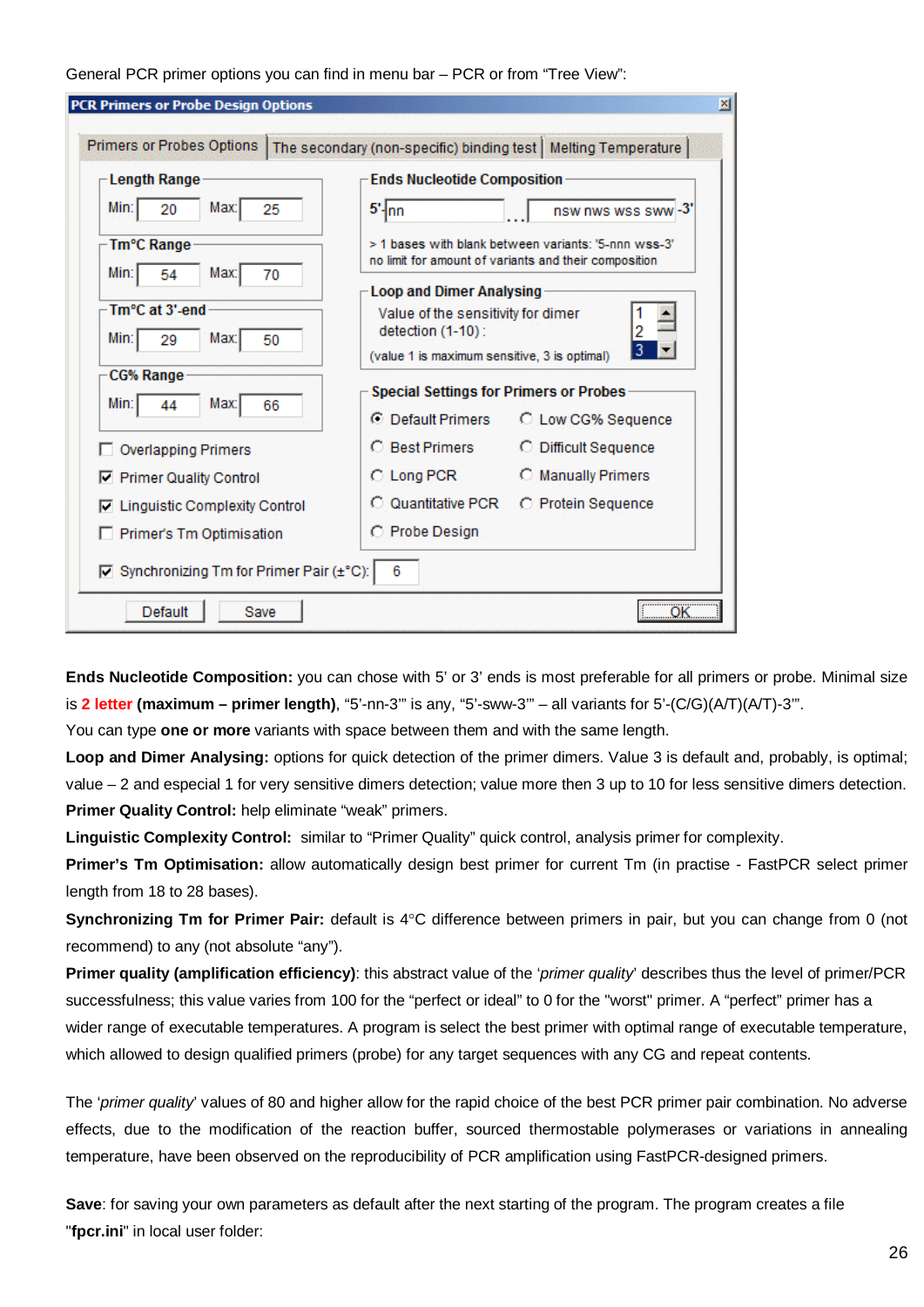For Vista: C:\Users\xxx\AppData\Local\Temp\

For XP: C:\Documents and Settings\xxx\My Documents\;

This file can be manually edited (using a text-editor, Notepad).

### **Melting temperature calculation**

| <b>PCR Primers or Probe Design Options</b>                                                                        |                                                                                          |
|-------------------------------------------------------------------------------------------------------------------|------------------------------------------------------------------------------------------|
|                                                                                                                   | Primers or Probes Options   The secondary (non-specific) binding test   Melting Temperat |
| KCI concentration (M):<br>(NH4)2SO4 concentration (M):<br>MgCl2 concentration (M):<br>Primers concentration (nM): | 0.05<br>0.0<br>0.0015<br>200                                                             |
|                                                                                                                   | The nearest neighbour thermodynamic and simple Tm calculations                           |
|                                                                                                                   | C Allawi's oligonucleotide dH° and dS° parameters (1997, Biochemistry, 36: 10581)        |
|                                                                                                                   | C SantaLucia's oligonucleotide dH° and dS° parameters (1996, Biochemistry, 35: 3555)     |
|                                                                                                                   | C Sugimoto's oligonucleotide dH° and dS° parameters (1996, NAR, 24: 4501)                |
| $C$ Tm = 64.9 + 41(nG + nC - 16.4)/Length                                                                         | C Tm = 77.1 + 11.7log[K+] + 0.41[%GC] - 528/Length (2001, Clinical Chemistry, 47: 11)    |
|                                                                                                                   | C Average Tm between nearest neighbour thermodynamic Tm and simple formula               |
|                                                                                                                   |                                                                                          |
| Default<br>Save                                                                                                   | 0K                                                                                       |

There are several formulas for calculating melting temperatures (Tm). In all cases these calculations will give to user a good starting point for determining appropriate annealing temperatures for PCR, RT-PCR, hybridization and primer extension procedures. However, a precise optimum annealing temperature must be determined empirically.

The melting temperature (Tm) is defined as the temperature at which half of the stands are in the double-helical state and half are in the "random-coil" state. Tm for oligonucleotide for normal and degenerated (mixed or also know as wobble) nucleotide combination calculated by default following nearest neighbour thermodynamic parameters.

The melting temperature for mixed bases is calculated by averaging nearest neighbour thermodynamic parameters – enthalpy and entropy values as each mixed site and extinction coefficient is similarly predicted by averaging nearest neighbour values at mixed sites.

Recently, similar averaging Allawi's nearest neighbour thermodynamic parameters for temperature melting calculation used in new WEB tool - IDT SciTools [[http://www.idtdna.com/analyzer/Applications/OligoAnalyzer/ I](http://www.idtdna.com/analyzer/Applications/OligoAnalyzer/)ntegrated DNA technologies].

FastPCR allows choosing other nearest neighbour thermodynamic parameters or simple non thermodynamic Tm calculation formulas.

The melting temperature is calculated using the formula based on the nearest neighbour thermodynamic theory Tm is defined as the temperature at which half of strands are in the double-helical state and half are in the "random-coil" state.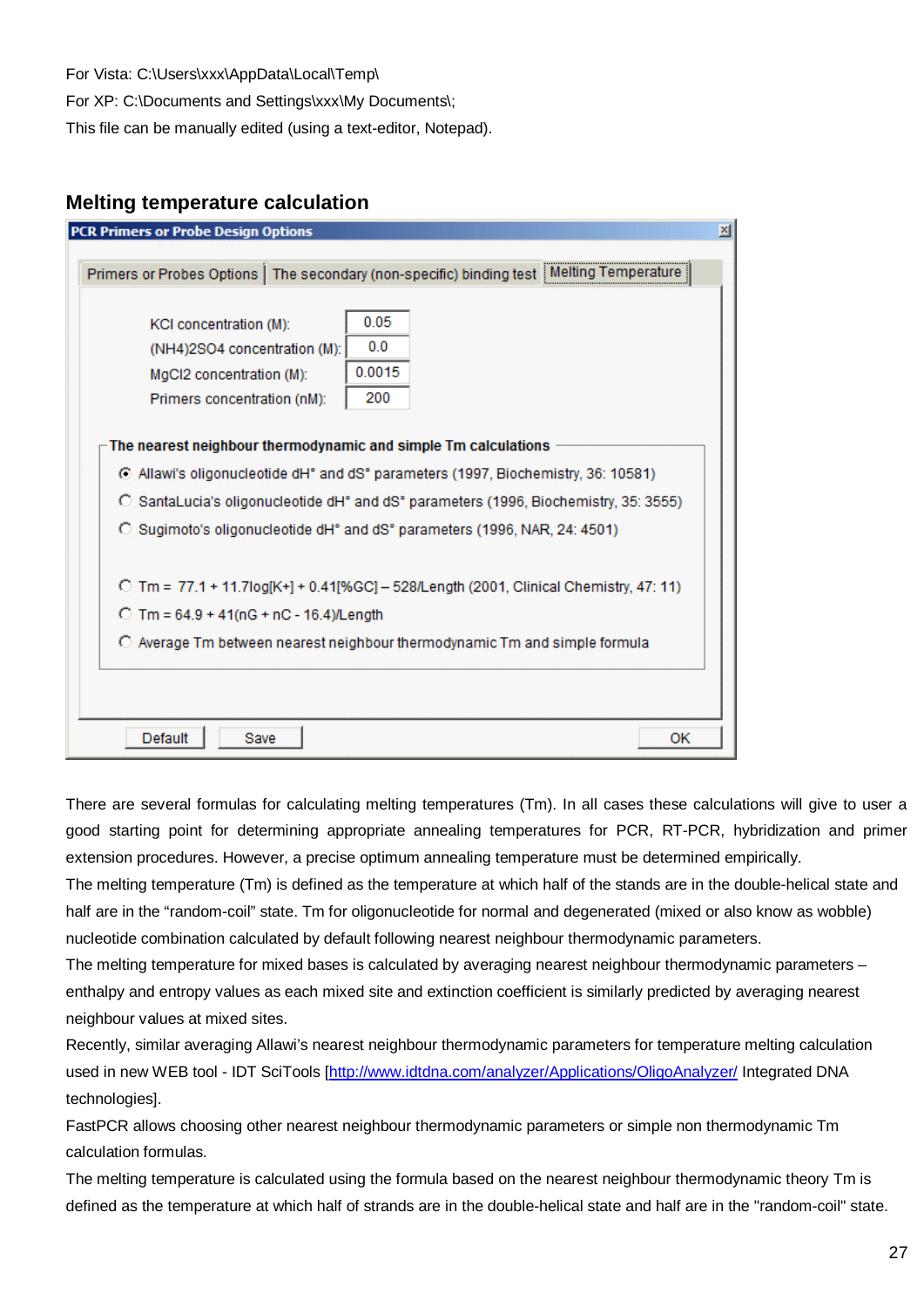The melting temperature is calculated using a formula based on nearest neighbour thermodynamic theory with unified dS, dH and dG parameters (Allawi and SantaLucia, 1997):

$$
T_m(^{\circ}C) = \frac{dH}{dS + R\ln(c/4)} + 16.6\log_{10}\left[K^{+}\right] - 273.15
$$

where dH is enthalpy for helix formation, dS is entropy for helix formation, R is molar gas constant (1.987cal/K mol), "c" is the nucleic acid molar concentration (determined empirically), [K<sup>+</sup>] is salt molar concentration (default value is 50 mM).

The mismatched pairs can be taken into account, the parameters being provided for DNA/DNA duplexes and the dangling ends that are unmatched terminal nucleotides being provided for DNA/DNA duplexes.

The melting temperature for primer (probe) self or cross dimer and for *in-silico* PCR experience with oligonucleotide with a mismatches to target is calculated using values of thermodynamics parameters for a nucleic acid duplex.

The non thermodynamic Tm calculation for oligonucleotides we suggest to use simple formulas, the Wallace–Ikatura rule is often used as a rule of thumb when primer  $T_m$  is to be estimated at the bench. However, the formula was originally applied to the hybridization of probes in 1 mol/L NaCl and is an estimate of the denaturation temperature  $(T_d)$ :

 $Tm=2(A + T+U) + 4(G + C)$  (for short < 15 bases) or

Tm=64.9 + 41(G + C - 16.4)/L (for longer 14 bases).

Marmur and Doty ([2\)](http://www.clinchem.org/cgi/content/full/47/11/1956#R2%23R2) originally established a formula to correlate GC content (%GC) to the  $T_m$  of long duplexes at a given ionic strength. Chester and Marshak ([23\)](http://www.clinchem.org/cgi/content/full/47/11/1956#R23%23R23) added a term to account for DNA strand length (n in base pairs) to estimate primer  $T_m$ :

$$
T_m(^{\circ}C) = 69.3 + 0.41(^{\circ}\!\!\!\!\!/\,\mathit{GC}) - \frac{650}{n}
$$

The Marmur–Schildkraut–Doty equation also accounts for ionic strength with a term for the Na<sup>+</sup> concentration.

$$
T_m(^{\circ}C) = 81.5 + 16.6 \log_{10} \left[ Na^+ \right] + 0.41 \left[ GC\% \right] - \frac{b}{n}
$$

Values between 500 and 750 have been used for b, a value that may increase with the ionic strength. Another modification is that of Wetmur:

$$
T_m(^{\circ}C) = 81.5 + 16.6 \log_{10} \left[ \frac{Na^+}{1 + 0.7 \times Na^+} \right] + 0.41 \left[ GC\% \right] - \frac{500}{n}
$$

von Ahsen et al. (2001) formula:

$$
T_m(^{\circ}C) = 77.1 + 11.7 \log_{10} \left[ K^+ \right] + 0.41 \left[ GC\% \right] - \frac{528}{n}
$$

Two equations above assume that the stabilizing effects of cations are the same on all base pairs.

The melting temperature of the PCR product calculated using the formula:

$$
T_m^{product}(^{\circ}C) = 81.5 + 16.6 \log_{10}[K^+] + 0.41[GC\%] - \frac{675}{n}
$$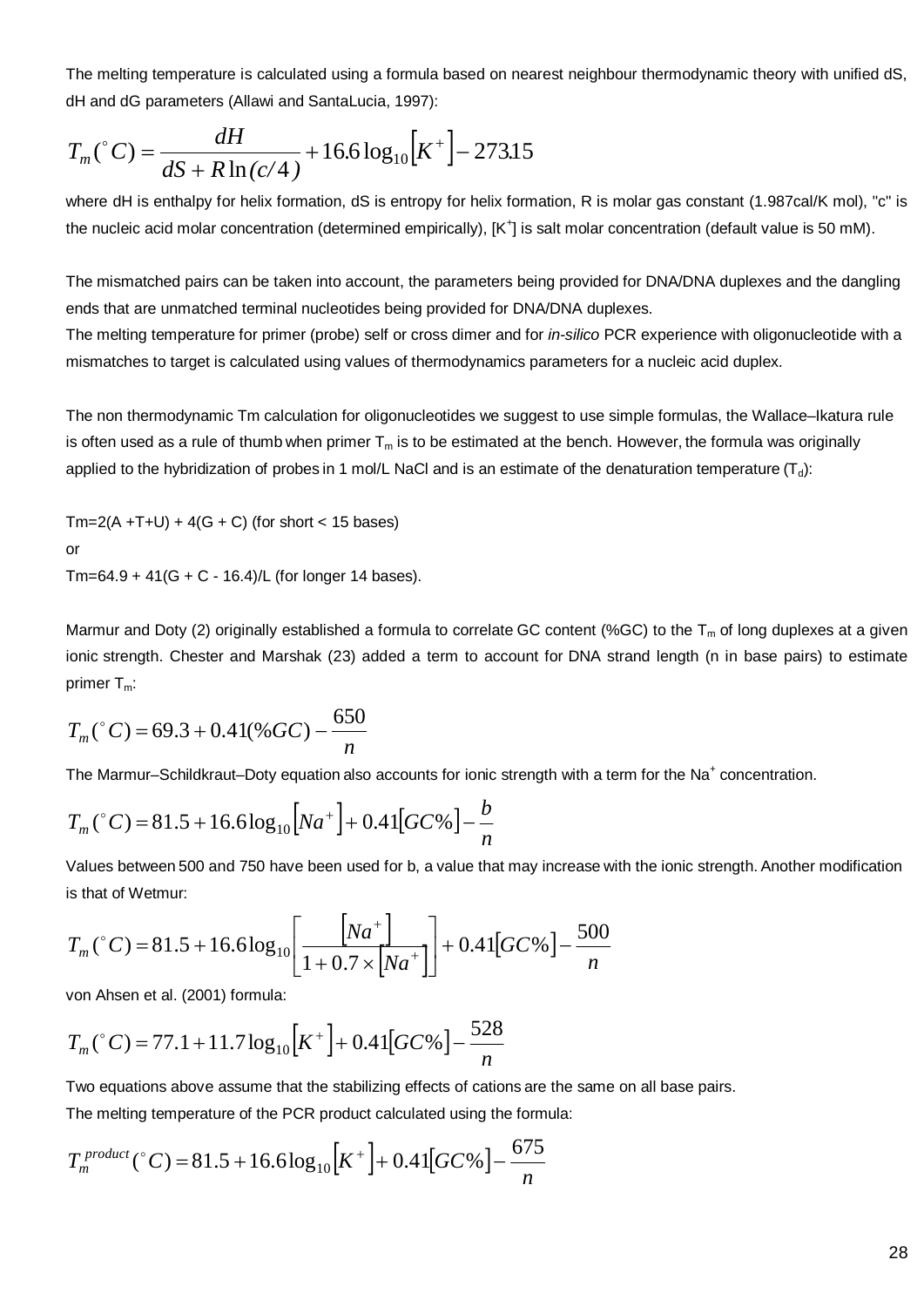# **The secondary (non-specific) binding test (alternative amplification) for primer or probe**

The secondary (non-specific) binding test: the program will analyse (using quick alignment) and look for the presence of possible additional complement sites for each primer (probe), which would result in non-specific PCR product.

| Primers or Probes Options The secondary (non-specific) binding test   Melting Temperature                                  |  |
|----------------------------------------------------------------------------------------------------------------------------|--|
| Non-Specific Primer(Probe) Binding Test and Group-Specific PCR Primer Parameters -                                         |  |
| Initial searching word size, $\geq 1$ (default = 7), nt:<br>7<br>Local alignment similarity, 30100% (default = 75%):<br>75 |  |
| $\nabla$ The secondary (non-specific) binding test                                                                         |  |
|                                                                                                                            |  |
| Load dataset file with reference DNA sequence(s):<br><br>C Synchronizing with Dataset by Sequence Names                    |  |
| C Excluding Synchronizing with Dataset by Sequence Names                                                                   |  |
| <b>C</b> Without Synchronizations                                                                                          |  |
|                                                                                                                            |  |

The specificity of oligonucleotides is one of most important points; the optimal primer should hybridize only with the concrete target sequence. Particularly when genomic DNA is used as the template, it is possible that primers (probe) may complement to inverted repeated regions of the genome.

For human and animals genomes, where mostly spread short interspersed repetitive element (SINE) like Alu-repeats, primer sequences complement to it will produces or ether non-specific single-primer amplified PCR products or Alu-PCR for polymorphism detection.

For plants genomes, highly copied short or long direct repeats (LTRs) can become the result on non-specific amplification or inter-repeat amplification polymorphism (IRAP, REMAP or inter MITE amplification and else).

Usually, the site-specificity of the primer can be checked by performing a sequence homology search (e.g. blastn) through all known template sequences in the public genome database such as National Center for Biotechnology Information (NCBI), but it is no necessity to scan primers though NCBI databases to prove specificity of PCR amplification (it is prejudices; any primers have many potential non-specific binding sites, but they not efficient for an exponential PCR amplification). Our experience, the almost all problems with the secondary (non-specific) primer binding can be simply solving using any the BAC sequence(s) (about 100,000 bases) from analysing genome. Other way is creation a small local specialized library of tandem and retrotransposons (especially SINE elements for animals and human genomes) repeats sequences. Repeat library created (use) from Repbase databases [[http://www.girinst.org/,](http://www.girinst.org/) Jurka et al, 2005]. By default, FastPCR non-specific binding test performed inside each given sequence. Additionally software allow to do this test throw reference sequence or sequences (BAC, YAC sequences or any long sequences or own database). Primers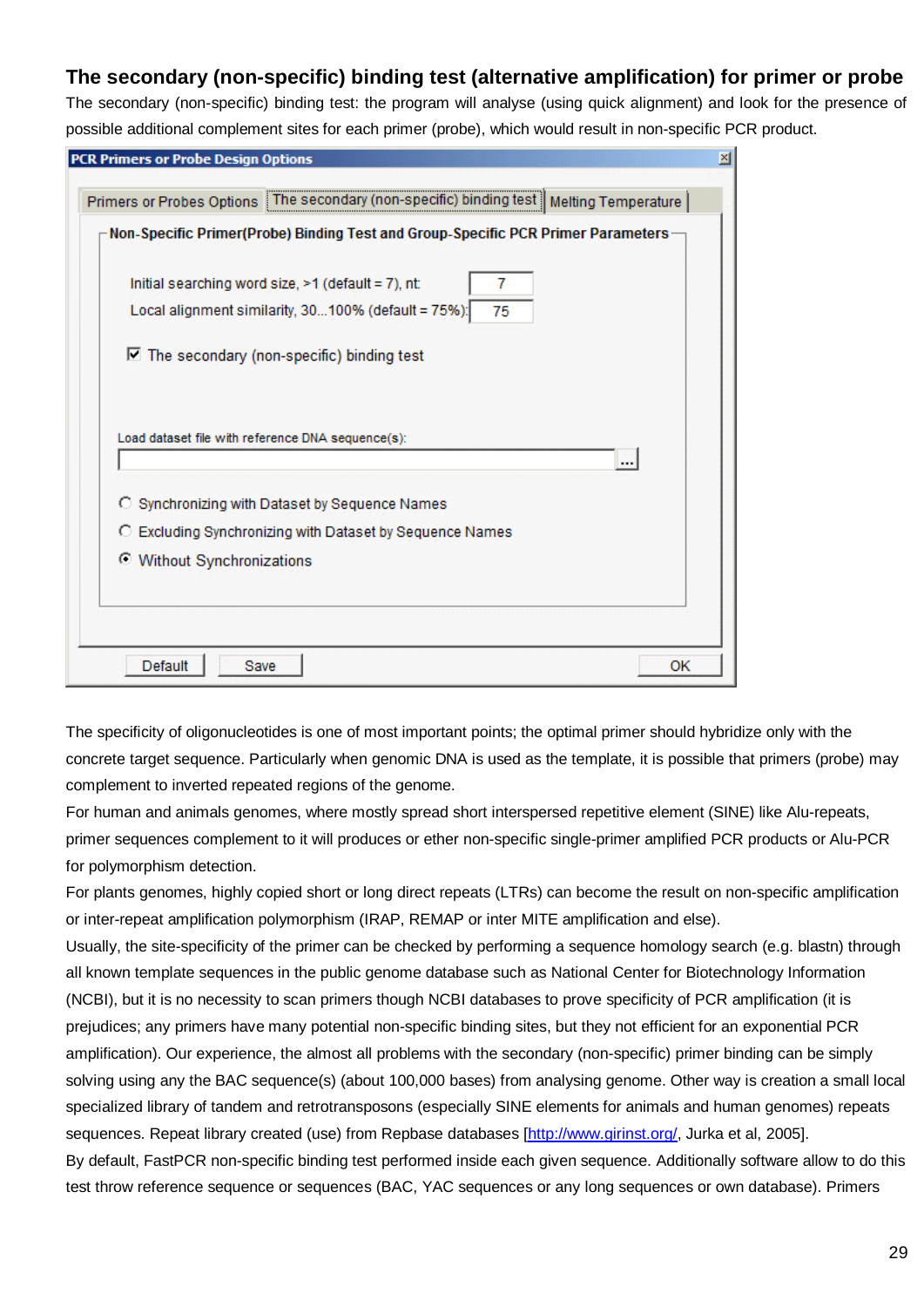(probe) shown more then single location on current sequence or at least single location throw reference sequence will reject.

The non-specific primer binding test performed as default test for all primers and fully controlled by user and can be cancelled, select off: "**The secondary (non-specific) binding test**".

The secondary non-specific primer binding test based on the quick non-gaped local alignment screening primer sequence throws the reference and current sequence.

Optionally, you can synchronize the secondary non-specific primer binding test with dataset by sequences names. Program recognize that a given sequence in the screening library dataset (from loading dataset file) is the same name as the sequence for which it is designing primer and allow primers to be made even though they match that screening sequence perfectly. This would allow the same dataset to be used for both primer design and screening against without having to make a new screening database for each sequence. In other word, for a dataset that contains sequences >A, >B, >C and >D; it will use the same dataset for choosing primers and for checking primer specificity. Due to the interest in multiplex polymorphism detection based on repeated DNA, it is important to support the ability to target genomic regions rich in repetitive elements. Program does not mask repeat regions on the target and reference sequences before searching for primer (probe) binging sites. It is possible design a primer (probe) to be specific to repetitive region. Single primer amplification for primer from inverted repeats is one most efficient PCR methods detection polymorphism. **Imitation unique PCR** with checked "Excluding Synchronizing with dataset by Sequence Names": load the same file in FASTA format to general editor and to "Load dataset file with reference DNA sequence(s)" and run the standard PCR.

### **Prepare for PCR analysis**

"Primer Design Options" is general for all given sequences, as background.

For individual, selective options and task, sequences need convert to FASTA format with ">", these options have a highest priority, and they are covering the general (background) options. All these command used optionally and only for advanced tasks. In generally, you can relax and forgot about it. Press F5 show what is FastPCR found in given sequences. The result file (Excel sheet, XML page or Text) contains a list of the best primers and compatible primer combinations. It shows the type of PCR, the left and right flanking regions for primer selection, and the annealing temperature. Each primer combination includes information for primer position and length, optimal melting temperature and product length.

Any of these following commands must be written AFTER the sequence name or "> " (**these commands are not case sensitive**) and press Enter and the end of line. The commands can occupy any place in the command line.

| load current options of PCR primers design: > /?                                                                                                                |
|-----------------------------------------------------------------------------------------------------------------------------------------------------------------|
| standard PCR (qPCR), example: > -nPCR                                                                                                                           |
| $inverted PCR, example: > -iPCR$                                                                                                                                |
| long PCR primer design: $>$ -lPCR                                                                                                                               |
| quantitative (real-time) PCR primer design: > -qPCR                                                                                                             |
| No Primer(s) Design:<br>> -npd                                                                                                                                  |
| (Primer Combinations Report) do not show in result default:<br>> -pcr=yes                                                                                       |
| specify the minimal and maximal size requested for the PCR<br>product, N1 for the shortest (minimum 30 bp), N2 for the longest<br>PCR product:<br>$>$ (400-500) |
|                                                                                                                                                                 |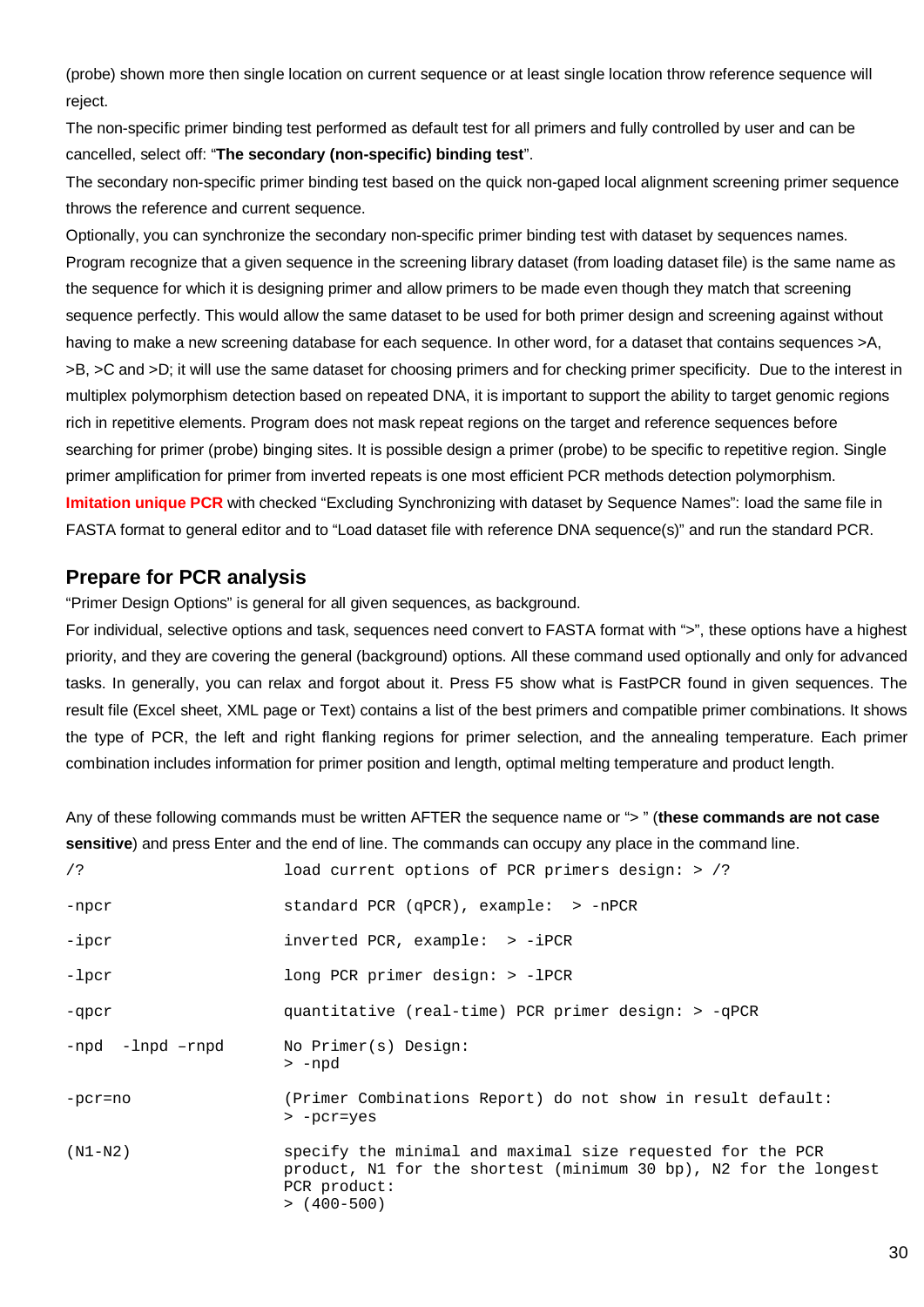| $-taqN1-N2$                                                                   | to define position of the target DNA on initial N1 and final N2<br>position in DNA sequence:<br>$\frac{\text{+}}{\text{+}}$ -tag650-700                                                                                                                                                                                   |
|-------------------------------------------------------------------------------|---------------------------------------------------------------------------------------------------------------------------------------------------------------------------------------------------------------------------------------------------------------------------------------------------------------------------|
| $-pdN1-N2$<br>$-lpdN1-N2$<br>$-rpdN1-N2$                                      | (Primer Design) design PCR primers between coordinate N1 and N2<br>for left and right side:<br>> -lpd100-500 -rpd1000-1200                                                                                                                                                                                                |
| -tmsynchr=                                                                    | Synchronizing Tm for Primer Pair (±°C):<br>> -tmsynchr=10                                                                                                                                                                                                                                                                 |
|                                                                               | -pdN-e -lpdN-e -rpdN-e Design PCR primers in area: from the end of sequence minus N<br>bases design left or right PCR primers from the end of sequence<br>minus N bases:<br>$> -lpd200 - e$<br>$>$ -rpd200-e                                                                                                              |
| $-f$ rame/ $1/2/3/$                                                           | Primers (probe) design fixing to the translation frames 1, 2 or 3<br>bases (according to sequence first nucleotide).<br>Left and Right Primers for frame 1:<br>$> -$ frame/1/                                                                                                                                             |
|                                                                               | Left Primer only frame 1 and Right Primers frame 1 or 2:<br>$> -$ frame/1/12/                                                                                                                                                                                                                                             |
|                                                                               | Left frame 1 or 2 and Right Primers for frame 1 or 3:<br>$> -$ frame/11/13/21/23/                                                                                                                                                                                                                                         |
| -LUXpdN1-N2<br>-LUXpd<br>-lLUXpdN1-N2<br>-rLUXpdN1-N2<br>$-LUX = (LLUX RLUX)$ | (LUX Primer Design) design PCR LUX (self-quenched) primers for<br>quantitative PCR, between coordinate N1 and N2 for left or right<br>sequence side. Example, design left PCR LUX primers between<br>coordinate N1 and N2 (N1>N2):<br>> -11uxpd100-500 -rpd1000-1200<br>> -11uxpd -rpd1000-1200<br>$>$ -lluxpd $-ssr/200$ |
| $-mbN1-N2$<br>-TaqManN1-N2<br>-HairpinN1-N2<br>-MicroArrayN1-N2               | (Probe (Molecular Beacon, TaqMan, Native Hairpin and Microarray)<br>design service) to define position of the target on initial N1<br>and final N2 position in DNA sequence:<br>$> -mb300 - 500$<br>$> -t$ aqman200-500                                                                                                   |
| $-ssr/N$                                                                      | Design PCR primers to SSR loci software automatically finds<br>Simple Repeats target Sequence and will design primers: N is<br>optional value for distance before (Forward primers) and after<br>(Reverse primers) SSR loci:<br>$> -ssr/100$                                                                              |
| $-$ loop/ $N$<br>$-11$ oop/N<br>$-r\text{loop}/N$                             | design self-complement primers at 5'-end for qPCR (LUX primer)<br>optimal minimum $N = 14$ bases, maximal - primer size:<br>$>$ -11 $\text{loop}/15$                                                                                                                                                                      |
| -slfrep/N<br>$-lslfrep/N$<br>-rslfrep/N                                       | design self-reporting primers for qPCR optimal minimum $N = 14$<br>bases, maximal - primer size:<br>> -lslfrep/15                                                                                                                                                                                                         |
| -bst -lbst -rbst                                                              | design BeST PCR primers for current options design best left or<br>right PCR primers:<br>$>$ -bst                                                                                                                                                                                                                         |
| -any -lany -rany                                                              | design ANY PCR primers:<br>$> -any$                                                                                                                                                                                                                                                                                       |
| -lowcg -llowcg -rlowcg                                                        | design PCR primers for low CG% sequence:<br>$> -$ lowcg                                                                                                                                                                                                                                                                   |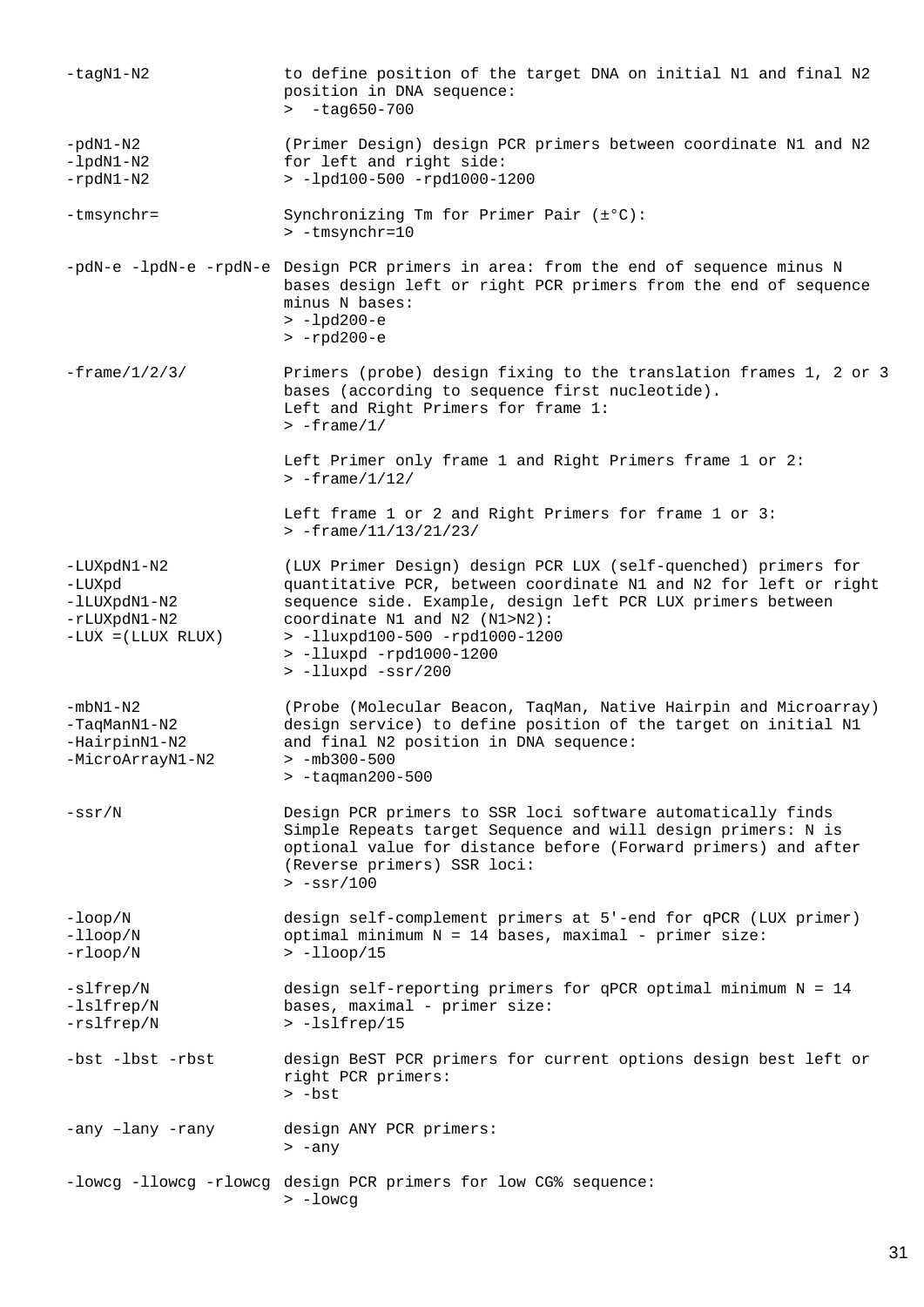-dfs –ldfs -rdfs design PCR primers for difficult region: > -dfs -protein -lprotein -rprotein design PCR primers for degenerated sequences: > -protein -add5e= -ladd5e= -radd5e= -add3e= -ladd3e= -radd3e= ADD additional DNA sequence to 5' or 3'end of primers (probes) (any length). It can be useful for add selective nucleotide to 3'-end of primer, restriction site to 5'-end or else: > -add5e=ATTCCATGGTT > -add3e=C -mnpl=n -lmnpl=n -rmnpl=n (MiNimal Primer Length) for PCR primers design minimal primers length for left or right PCR primers design: > -lmnl=20 > -rmnl=18 -mxpl=n -lmxpl=n -rmxpl=n MaXimal Primer Length) for PCR primers design maximal primers length for left or right PCR primers design: > -lmxl=30  $> -rmx1=30$ -op=yes|no -lop=yes|no -rop=yes|no (Overlapping Primers), default (-op=yes): > -op=no > -lop=yes -rop=no -fx3e -lfx3e -rfx3e -fx5e -lfx5e -rfx5e Design PCR primer with fixed 5' or 3' end to selected sequence: > -fx3e –any > -fx5e –any -fp= -lfp= -rfp= Pre-designed (Fixed) forward or reverse Primers, always use the actual primer sequence  $(5'-3')$  without space fixed primer(s) sequence, for left and right primers. FastPCR will automatically detect the primer location(**s**) **with mismatches**; analyzes more than one primer for both DNA chains: > -fp=attccattccgcgttcga -fp=atcctacgttccgttacc pre-designed forward(left)and reverse (right) PCR primer: > -lfp=attccattccgcgttcga -rfp=acgttacggtatttcttgc -snp= -lsnp= -rsnp= **PCR primers design to a certain place**, it can be SNP site or else: > -lsnp=tggacctatY > -lsnp=tggacctatcc -rsnp=cctaattgt  $-c5=nn!$   $-c3=nn!$  $-lc5=nn!$   $-lc3=nn!$  $-rc5=nn!$   $-rc3=nn!$ left and right primers (probes) 3' and 5'-ends Nucleotide Composition; the program accept the universal degenerate DNA code minimum 2 bases (maximum is primer length) for both ends: nn for any bases, example for left primers ('RRY' is equivalent to aat gat agt ggt aac gac agc ggc)(**accepted the sequences with different lengths)**: > -c5=tss -c3=wss wssws sswws! -c3enz=NameEnzyme -lc3enz=NameEnzyme -rc3enz=NameEnzyme primers (probes) directly designed to the restriction enzyme site at 3' end. "**NameEnzyme**" is only one enzyme without empty sign, example (this is as the alternative command  $-c3=YCATG^+R =XceI$ ): > -c3enz=XceI Result: 3'end of all primers contains sequences: **YCATGR**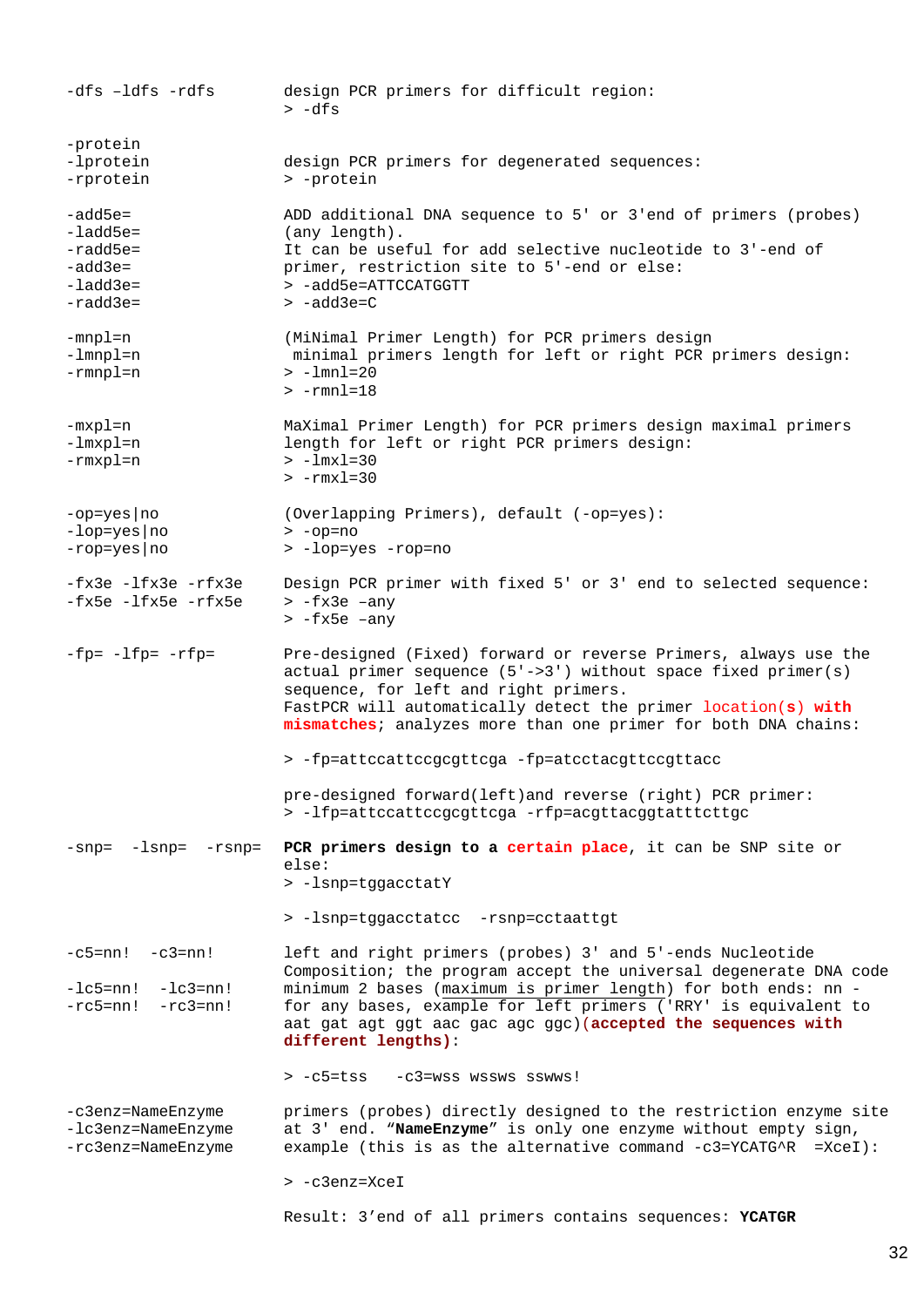|                                                                      | If the enzyme is not in FastPCR database, no the selection for<br>3'end will take place.                                                                                                                           |
|----------------------------------------------------------------------|--------------------------------------------------------------------------------------------------------------------------------------------------------------------------------------------------------------------|
| $-mntm=$<br>$-lmntm=$<br>$-rmntm =$                                  | (MiNimal Temperature of Melting) for PCR primers design<br>minimal temperature of melting for left or right primers:<br>$> -mntm=60$<br>$> -l$ mntm=55                                                             |
| $-mx$ tm=<br>$-lmxtm =$<br>$-rmxtm =$                                | (MaXimal Temperature of Melting) for PCR primers design<br>maximal temperature of melting for left or right primers:<br>$> -lmx$ tm=65<br>$> -r$ m $x$ tm=70                                                       |
| $-mntm10=$<br>$-lmntm10=$<br>$-rmntm10=$                             | (MiNimal Temperature of Melting for last 10 bases) at the 3'-end<br>of primer minimal temperature of melting for last 10 bases at the<br>3'-end of primer: for left or right primers:<br>$> -1$ mntm $10 = 35$     |
| $-mxtm10=$<br>$-lmxtm10=$<br>$-rmxtm10=$                             | (MaXimal Temperature of Melting for last 10 bases) at the 3'-end<br>of primer maximal temperature of melting for last 10 bases at the<br>3'-end of primer, for left or right primers:<br>$> -1$ m $x$ tm $10 = 50$ |
| $-mncg=$<br>$-l$ mncq=<br>$-rmncg =$                                 | (MiNimal CG%) for PCR primers design minimal CG% for left or<br>right primers:<br>$> -mncg = 50$<br>$> -lmncq=50$                                                                                                  |
| $-mxcg =$<br>-lmxcg=<br>$-rmxcg =$                                   | (MaXimal CG%) for PCR primers design maximal CG% for left or<br>right primers:<br>$> -mxcg = 70$<br>$> -lmxcg = 70$                                                                                                |
| $-ct = yes \cdot no$<br>$-let = yes \mid no$<br>$-rct = yes \mid no$ | (Optional) (Copy Test) for PCR primers repetition test repetition<br>test for left or right PCR primes design:<br>$> -let = yes$<br>$> -rct = yes$                                                                 |
| $-npc =$                                                             | Number of Primers Combinations show in result:<br>$>$ -npc=10                                                                                                                                                      |
| $-npr =$<br>$-lnpr=$<br>$-rnpr =$                                    | Number of designed Primers (maximum 100):<br>$> -npr=10$                                                                                                                                                           |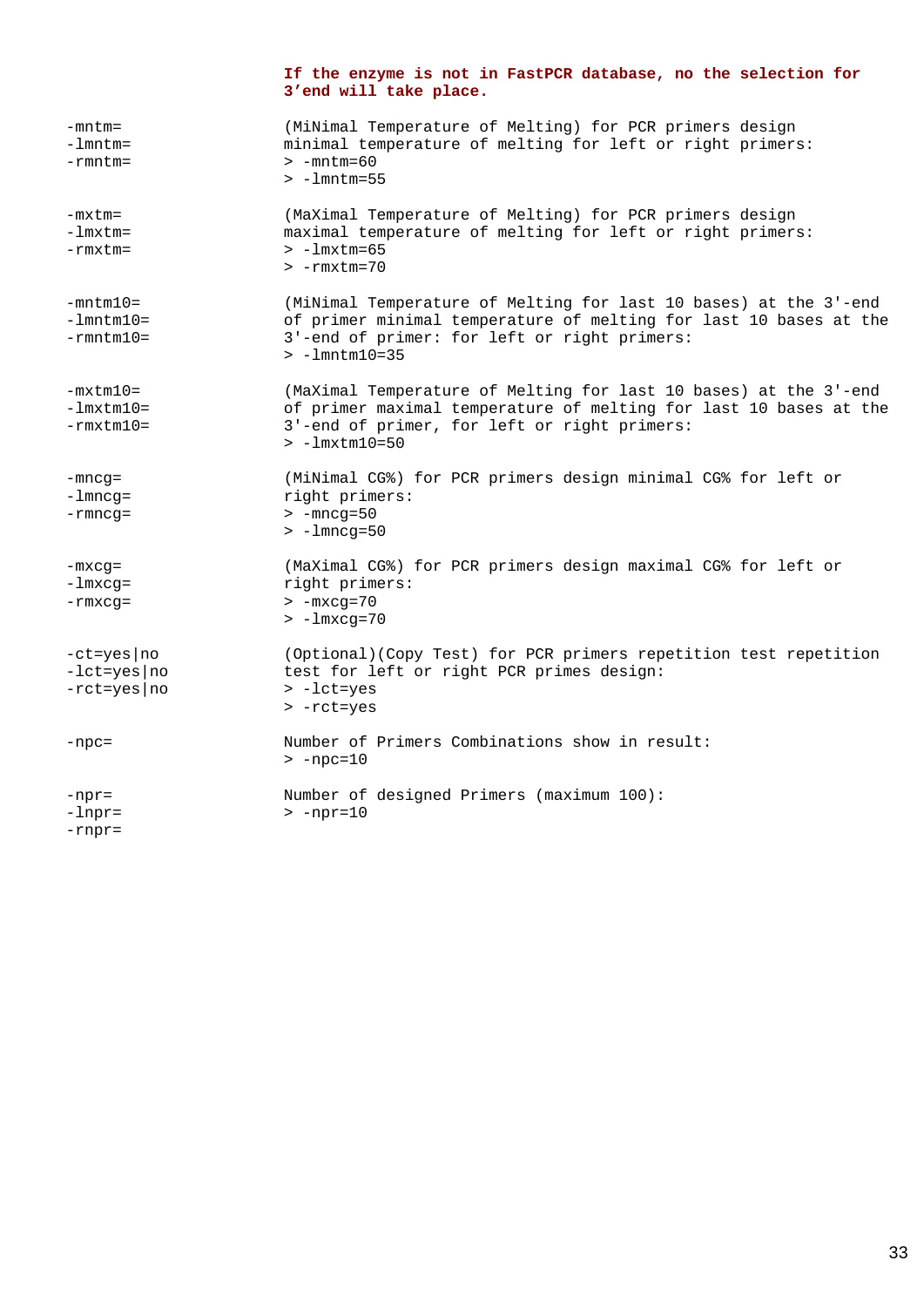#### **Example 1**:

Standard PCR, from 1 to 100 for left (forward) primer design, region from 500 to 600 for right (reverse) primers (PCR product between 1 to 600 bp):

> -lpd1-100 -rpd500-600 -npcr

#### **Example 2**:

Inverted PCR: from 1 to 100 for left primer design, the region to the end of sequence minus 100 bases for right primers (number-e bases, without blank).

> -lpd1-100 -rpd100-e -ipcr

#### **Example 3**:

Single side PCR primers design for left side:

> -rpd1000-1300

#### **Example 4**:

PCR primer design for the whole length (default) of a sequence for left and right PCR primer design (default analysis without command line implemented):

 $> -a11$ or > -lall -rall

Or only raw sequence

#### **Example 5**:

PCR primer design for whole lengths of a sequence, but with a PCR product selected by size from 500 to 600 bases:  $>$  (500-600)

#### **Example 6**:

Specific region for PCR primer design and minimal and maximal size PCR product, simultaneously: > -lpd100-300 -rpd800-1000 (500-600)

Detailed options for PCR primer design, with a product length from 500 to 600 bp, a left primer size between 20 and 28 bp, a minimal Tm of 55°C (minimal Tm for the 10 last base of 32°C), all primers have 5'-**TSN-3'** at 5'-end and 5'-**WSS**-'3 at 3' end; only 30 primers shown in the result file:

```
> (500-600) -mnpl=20 -mxpl=28 -mntm=55 -mntm10=32 -npr=30 –c5=tsn! –c3=wss!
```
Most of the commands are cumulative and as well as of multitasking at the same time (simultaneously design primers or probe with different parameters and for different targets within the same sequence; interaction different tasks) **Example 7**: > -tag400-500/100 -tag900-1200/100 -ssr

PCR primers design for two targets: between 400bp and 500bp and between 900bp and 1200bp and the search for all SSR loci and design PCR primers to each of them.

#### **Example 8:**

```
> -npcr -npc=10 (400-500) -rpd100-150 -lpd450-550 -mncg=55 -q=75 -mxtm=65
```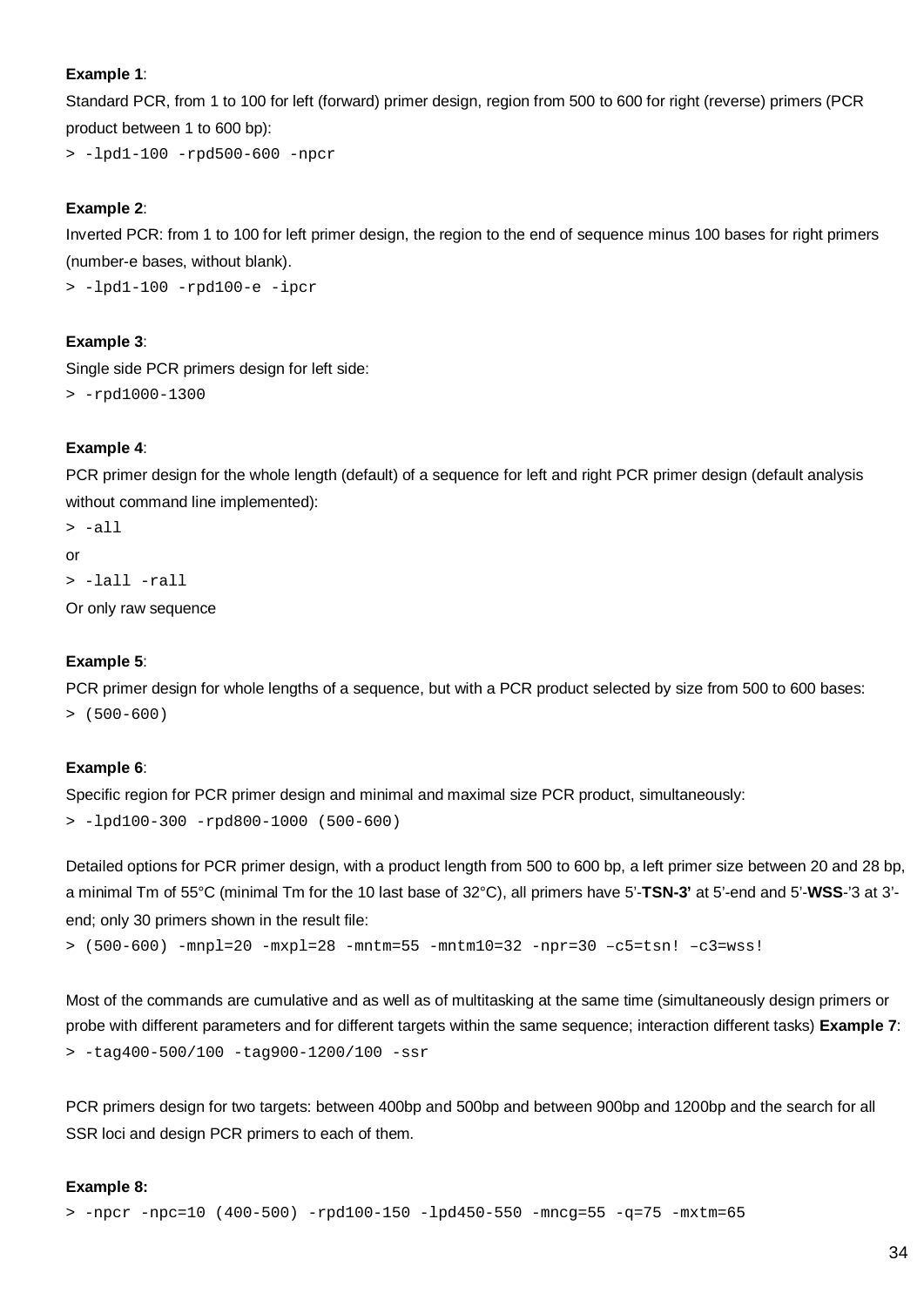allows the detection of primers for a normal PCR (10 combinations shown) between position 100-150 for the right on, 450- 550 for the left one, each at 55% CG maximum, a maximum Tm at 65° and a threshold for quality at 75, with a final product of 400 to 500bp.

**Examples for PCR primers design when either one or both primer(s) or PCR product characteristics are known:**

#### **Example 9**:

For left primer already known (for normal or inverted PCR)

> -rpd800-1000 -lfp=tcctcaagcgaaaaccaagtgc

Or right primer:

> -lpd1-400 -rfp=ctgttgttggttacttctcggt

#### **Example 10**:

All possible left (forward) PCR primers with the right one already known:

> -lall -rfp=ctgttgttggttacttctcggt

Definition of the minimal and maximal size of PCR product implementation:

- > -rfp=ctgttgttggttacttctcggt -lall (300-400)
- > -rfp=ctgttgttggttacttctcggt -lpd1-400 (300-400)

#### **Example 11**:

Imitation the *in silico* **PCR**: both primers - forward and reverse – are fixed (getting information about **Ta** and product length) and using –**npd**:

> -npd -tmsynchr=10 -fp=ctgttgttggttacttctcggt -fp=attatcgcgcctattttacg

#### **Examples for PCR primer design with fixed 3'-end of primer (and SNP site):**

#### **Example 12**:

If it is necessary to anchor one of the primer in a specific location in the sequence (e.g. "5'-gtcaaacatgt") and that this primer 3'-end is exactly this one (i.e. "5'-gtcaaacatgt-3'"), thus it must be specified.

For left (forward) primer

```
> -lsnp=gtcaaacatgt -rall
```
For right (reverse) primer

> -rsnp=gtcaaacatgt -lall

The minimal and maximal size of the PCR product can be also implemented, as for the location of the other primer:

- > -lsnp=gtcaaacatgt -rall (300-400)
- > -lsnp=gtcaaacatgt -rpd100-300 (300-400)

#### **Example 13**:

If it is necessary to anchor one of the primer to a SNP-position in the sequence (e.g. "5'attccttc**Y**") and that the primer 3' end is exactly like this (i.e. "5'-attccttc**Y**-3'"), thus it must be specified for left (forward) primer:

> -lsnp=attccttc**Y** -rall

```
> -lsnp=Y -rall
```
or for right (reverse) primers:

```
> -rsnp=Yattccttc
```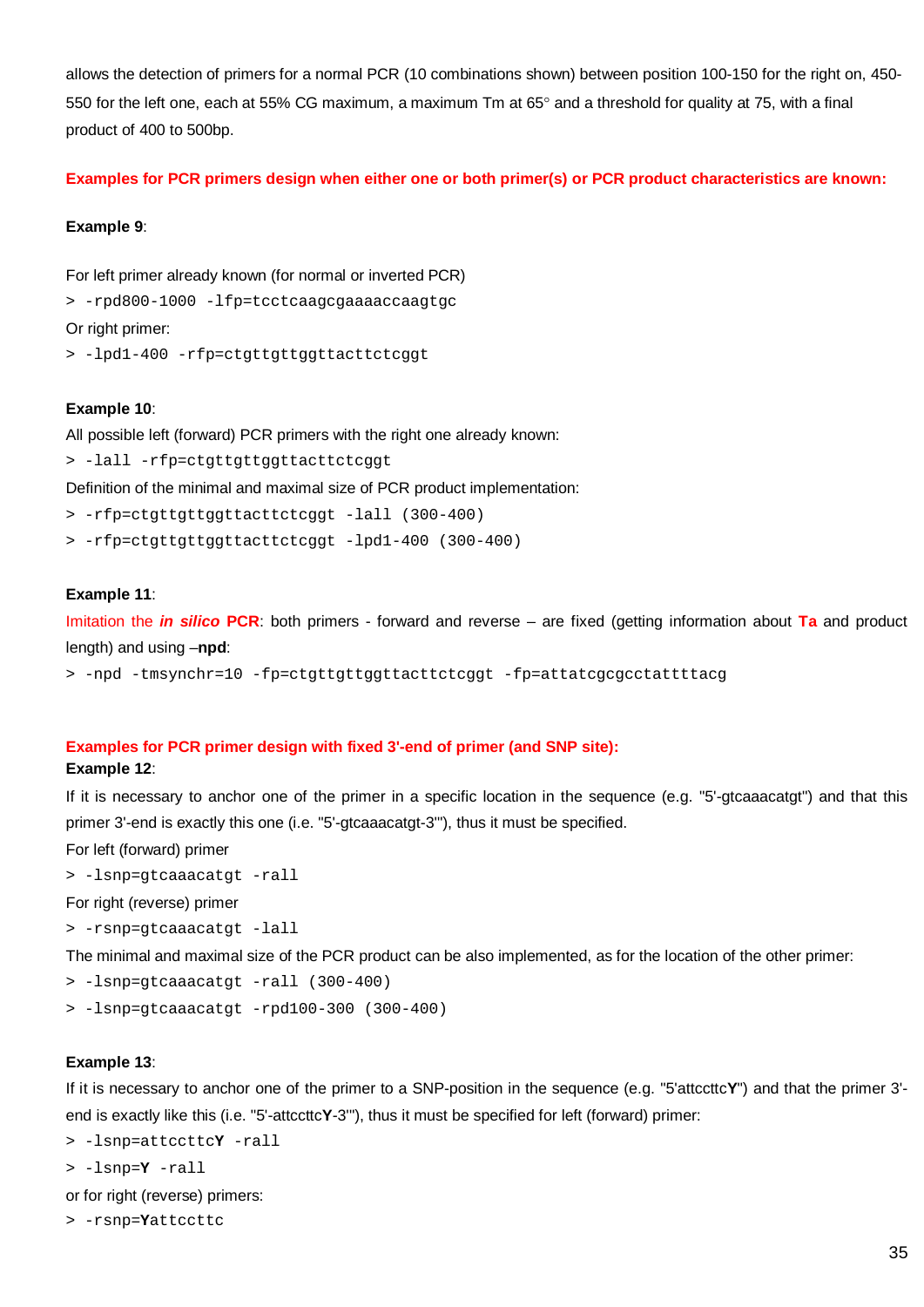#### > -rsnp=**Y**attccttc -lpd100-300

The minimal and maximal size of the PCR product can be also implemented:

- > -rsnp=**R**attccttc -lall (300-400)
- > -rsnp=**R**attccttc -lpd100-300 (300-400)

#### **Examples for PCR primer design to SSR site:**

Simple sequence repeat (SSR) loci are an important marker type for population genetic studies despite the limitation that development of novel loci requires construction and screening of genomic DNA libraries. The common practice of size fractioning genomic DNA before cloning could lead to differential representation of SSR loci within genomic libraries. In addition, linkage mapping studies have shown that small numbers of SSR markers are not randomly distributed within the genomes from which they are isolated.

**Example 14**: SSR target find and design PCR primers for it. Software automatically finds all SSR locuses and design around them PCR primers (200 bases for left and right side from SSR loci) :

 $> -ssr/200$ 

### **Multiplex and degenerate primer design**

- C Standard PCR
- C Inverted PCR
- **O** Multiplex PCR
- C Group-Specific PCR
- C Unique PCR



Multiplex PCR is an approach commonly used to amplify several DNA target regions in a single PCR reaction and it is great technology for an endless list of applications. The greatest potential for multiplex PCR is the acceleration of the number of reactions that can be carried out simultaneously. Further improvement can be achieved by selecting the optimal set of primers that maximize the range of common Tm.

FastPCR quickly calculates multiplex PCR primer pairs for given target sequences. The speed of calculation depends from amount of target sequence and amount primer pair for each of them.

Other way for design compatible multiplex PCR primer pairs is use the predesigned as references for new designed primers.

The user can also input options for the PCR product involving the minimum product size differences among the set of designed primer pairs. It also allows to set primer design conditions individually for each given sequences or using common options. The individual setting have highest priority to PCR primer or probe design than general settings. The result includes primer sequences for individual sequences, their compatible primer pairs with product size and annealing temperature and final result for compatible primer pairs for each sequence with all information includes primer pair sequences, product size and annealing temperature. It is ideally to design all primer pairs with near equal annealing temperature in single reaction. For most cases the multiplex PCR conditions are resisting to a small variation (up 6°C) of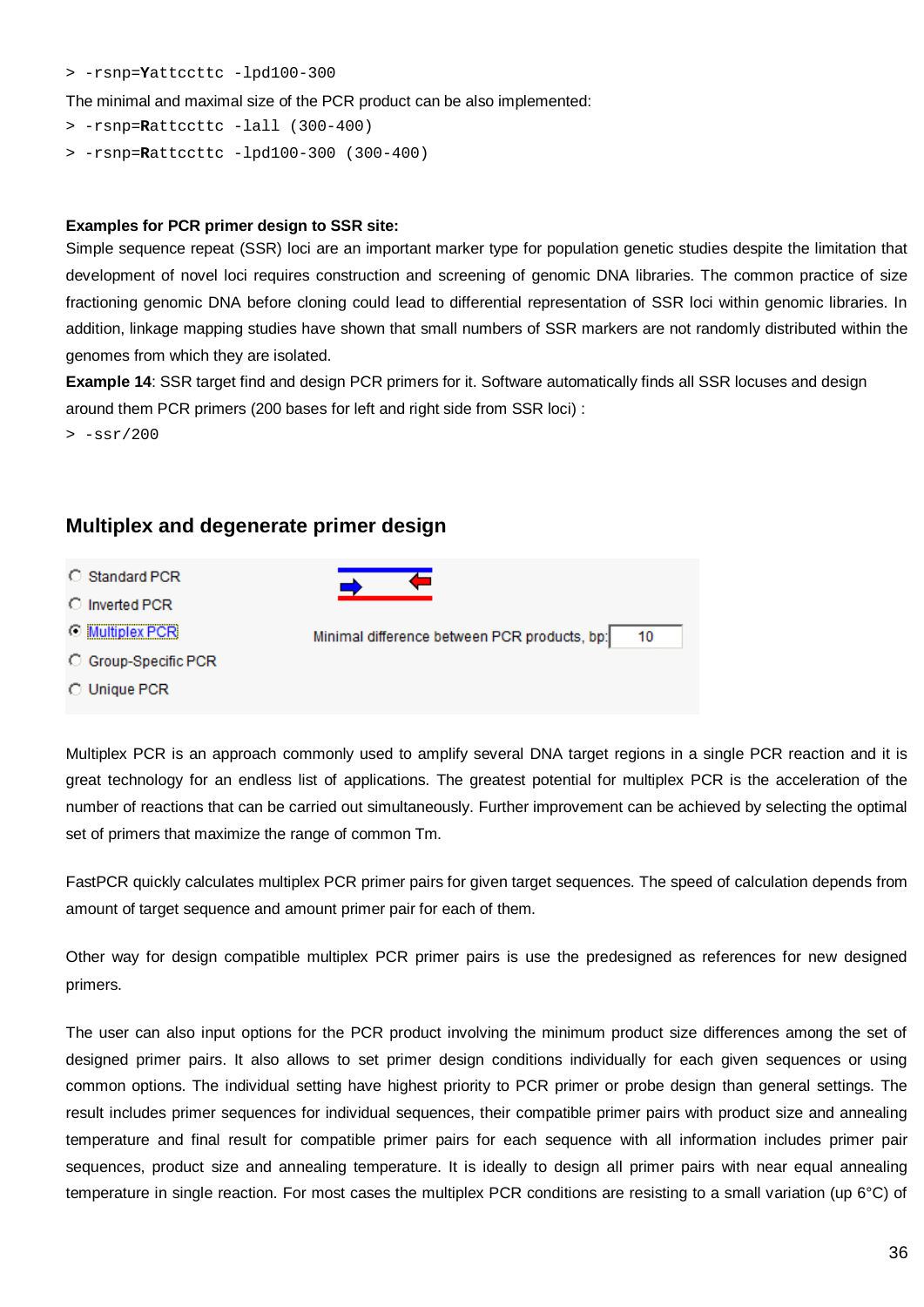Ta between all primer pairs and PCR products. Synchronizing Tm for primer pair user can control from "Primer Design Options" or with command: **-tmsynchr=**10.

The annealing temperature must be optimal in order to guarantee effective amplification of the targets genomic sequence while minimizing the risk of unspecific amplification. To amplify the target genomic sequence effectively, the primers "quality" and properties should be highest. PCR primer design for multiplex PCR can be performed for standard or inverted PCR pairs or both of them. A minimum of two sequences must be implemented for this analysis.

The program will find the compatible primer pairs for each sequence and will make a continuous numbering of pairs for all investigated sequences:

| Compatible combination of pair primers for multiplex PCR: 21 |    |                       |             |           |  |
|--------------------------------------------------------------|----|-----------------------|-------------|-----------|--|
| 1F1 234-253 2R1 366-386<br>153bp                             |    | $56.4$ °C             |             |           |  |
| 1F2 32-53 1R2 476-495<br>464bp                               |    | $59.5^{\circ}$ C      |             |           |  |
| 1F3 7-30 1R3 479-498<br>492bp                                |    | 59.7°C                |             |           |  |
| 1F1_234-253 agggagtagcttacctcgct                             | 20 | $56.6$ <sup>o</sup> C | 55.0% 87    |           |  |
| 2R1 366-386 tgtgtgatcatgatgccctca                            | 21 | $55.9^{\circ}$ C      | 47.6% 69    |           |  |
| 1F2_32-53 cccaacggtttacctcaagggt                             | 22 | $59.2^{\circ}$ C      | 54.5% 105   |           |  |
| 1R2_476-495 ggtttcgtcggtcgctgctt                             | 20 | $60.1$ °C             | $60.0$ $75$ |           |  |
| 1F3 7-30<br>qtqtqqqtattttcaqttqccqca                         |    | $60.1$ °C<br>24       |             | 50.0% 104 |  |
| 1R3 479-498 tccqqatccaacqqtcacqa                             | 20 | 59.9°C                | 60.0%109    |           |  |

Options for dimer analysing are in "Primer Design Options" user can find in menu bar – PCR or from "Tree View". Value 3 is default and, probably, is optimal; value – 2 and especial 1 for weak and strong dimer detection; value more then 3 up to 10 for detection only strong and vary stable dimmers, but missing weak and medium dimers.

! No limits for multiplex PCR, but the recursive approach have the potential to cause a stack overflow exception.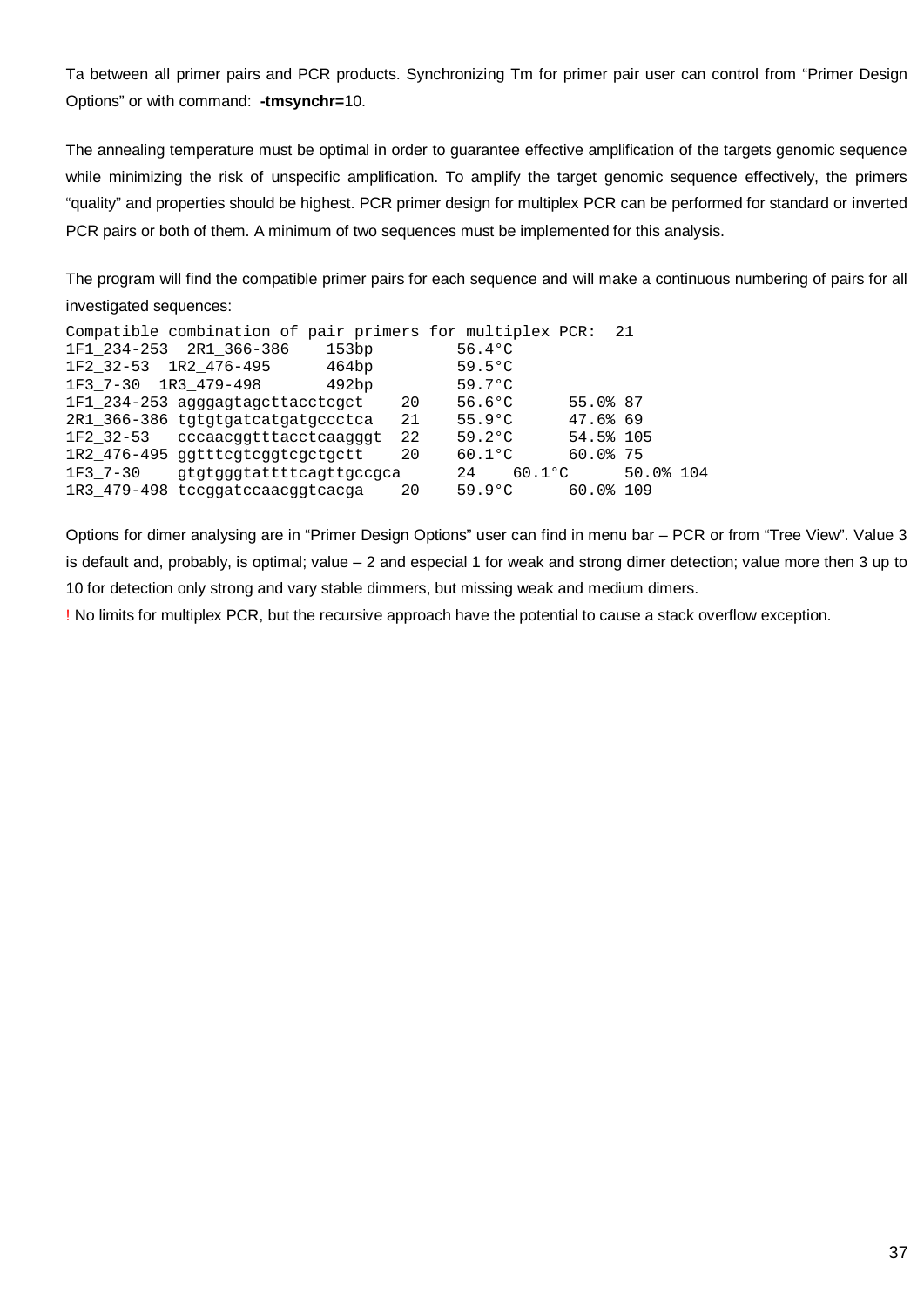# *in silico* **PCR or primers (probes) searching**

| <b>FastPCR</b>         |                                     |                                           |          |    |                                                                                                                               |               |
|------------------------|-------------------------------------|-------------------------------------------|----------|----|-------------------------------------------------------------------------------------------------------------------------------|---------------|
|                        |                                     |                                           |          |    | File Edit View PCR Search Converting Tools Run Database LTRs Alignment Oligos Order Help                                      |               |
|                        |                                     | D 2 2 2 3 × 4 8 4 5 2 2 2 2 3 3 2 3 4 7 5 |          |    | Þ                                                                                                                             |               |
|                        |                                     |                                           |          |    | M=(A/C) R=(A/G) W=(A/T) S=(G/C) Y=(C/T) K=(G/T) V=(A/G/C) H=(A/C/T) D=(A/G/T) B=(C/G/T) N=(A/G/C/T), U=T, I and X=(ATCGNMRWSY |               |
|                        | Primers, Probe Design               | ×.                                        |          |    |                                                                                                                               |               |
|                        | Primers Design Options              |                                           |          |    | aatactccctccgtccctaaatatttgacgccgttgactttttaaaacatatttgaccgttcgtcttattcaa                                                     |               |
|                        | In Silico PCR, Search               |                                           |          |    | ttcctatcatttgattcattgttaaatatacttttatgtatacatatagttttacatatttcacaaaagtttt                                                     |               |
|                        | Single Primer PCR                   |                                           |          |    |                                                                                                                               |               |
|                        | Quick Primer Test                   |                                           |          |    | aagcgaaaaccaatccacaaacatgttcacatgtttggggacgaaggtgtcgataaaacataatacggacatg                                                     |               |
|                        | List of Primers, Analysis           |                                           |          |    | agcaatatatcataaatattcttatgggaaagtaacaattccttcagaaagcaaagcatgaagcaaaaacctt                                                     |               |
|                        | <b>Restriction Analysis</b>         |                                           |          |    | atagtcattgaagcaattgtaatttatcacaacatcagaaagagtcaaataagagcttgtaaggcaaacccac<br>cacaattcttacaactcacgtggtactcatggtgtcaaagtttcagct |               |
| Clustering             |                                     |                                           |          |    |                                                                                                                               |               |
| <b>MITE Search</b>     |                                     |                                           |          |    | agataggggcttatagttttgcctcccaacggtttacctcaagggtaaagtcaacaacaataaaacatgagtt                                                     |               |
| <b>SSR Loci Search</b> |                                     |                                           |          |    | ctcaactttgtactaactttagtacaaagttagtataaggttgggtcatctattttggaacggatgtcgcgac                                                     |               |
|                        | <b>LTR Elements Search</b>          |                                           |          |    |                                                                                                                               |               |
|                        |                                     |                                           |          |    | ttatgageegaegaaaeeateatetatggtggegettgagetttetgaetegeeecateetgtegegaeetta                                                     |               |
|                        |                                     | catctt                                    |          |    | ggtggcgcttgagctttctgactcgccccatcctgtcgcgaccttatgagaacgctgcgacgccgttgacttt                                                     |               |
|                        |                                     |                                           |          |    |                                                                                                                               |               |
|                        |                                     |                                           |          |    |                                                                                                                               |               |
|                        |                                     |                                           |          |    |                                                                                                                               |               |
|                        |                                     |                                           |          |    |                                                                                                                               |               |
| 1:1132bp               |                                     |                                           |          |    | A=357 T=321 C=247 G=207 N=0 R=564 Y=568 R/Y=0.993 CG%=40.1                                                                    | <b>Open F</b> |
|                        | Pre-designed primer list: 6 - 128nt |                                           |          |    | <b>Alignment Options</b>                                                                                                      |               |
| 1aF                    |                                     | agggagtagcttacctcgct                      | 20       |    | Initial searching word size, >1 (default = 5), nt:                                                                            | 4             |
| 56.6<br>2bF            | 31.6                                | 55.0<br>95.0<br>gcgaaaaccaagtgcttacct     | 87<br>21 |    |                                                                                                                               | 15            |
| 55.9                   | 29.4                                | 47.6<br>95.2                              | 101      |    | Important size of 3'-end with mismatches, 512, nt:                                                                            |               |
| 3cF                    |                                     | tectcaagegaaaaccaatecaca                  |          | 24 | Mismatches allowed in last 15 bases of 3'-end, 05 nt:                                                                         | 3             |
| 58.8                   | 29.9                                | 45.8<br>92.5                              | 101      |    | Minimal Complement Primer Length, > 15, nt:                                                                                   | 18            |
| 1aR                    |                                     | ggtttcgtcggtcgctgctt                      | 20       |    | Local alignment similarity, 50100% (default = 80%):                                                                           | 70            |
| 60.1                   | 36.6                                | 60.0<br>85.0                              | 75       |    | $\Box$ Auto detection search conditions                                                                                       |               |
| 2bR.                   |                                     | agtcaacggcgtcgcagcgttct 23                |          |    |                                                                                                                               |               |
| 64.7                   | 36.6                                | 60.9<br>92.2                              | 99       |    | $\nabla$ Show sequences in separated file                                                                                     |               |
| 3cR                    | 32.6                                | ggtcgcgacatccgttccaa<br>60.0<br>95.0      | 20<br>82 |    |                                                                                                                               |               |
| 59.7                   |                                     |                                           |          |    | $\nabla$ Restrict analysis to F/R primer pairs                                                                                |               |
|                        |                                     |                                           |          |    | Maximal PCR product length, bases:                                                                                            | 5000          |
|                        |                                     |                                           |          |    |                                                                                                                               |               |
|                        | <b>Current task: in silico PCR</b>  | $F5 - Run$                                |          |    | 2,048Mb RAM Free (from 2,048MB)                                                                                               |               |

The prediction appropriated short or long primer (probe) annealing site is only one way for PCR product prediction. Primer can bind many predicted sequences in template, but only sequences with few mismatches (1 or 2 depends from place and nucleotide) at 3'end of primer can be used for polymerase extension. The last 10-12 bases at 3'end of primer are sensitive to initiation of polymerase extension and general primer stability on binding template site. Single mismatch at these last 10 bases at 3'end of primer depends from the position and the structure can slightly reduced the primer binding and PCR efficiency.

This software allows simultaneously testing single primer or list of the individual primer or probe with any length thorough multiplex target sequences. This test control by primer complementarity to target sequence performed with fast no gap alignment.

Probe with not complemental tail on 5'end and on 3'end to target is not problem for performing this test.

Oligonucleotides with degenerated sequence are fine for performing this test.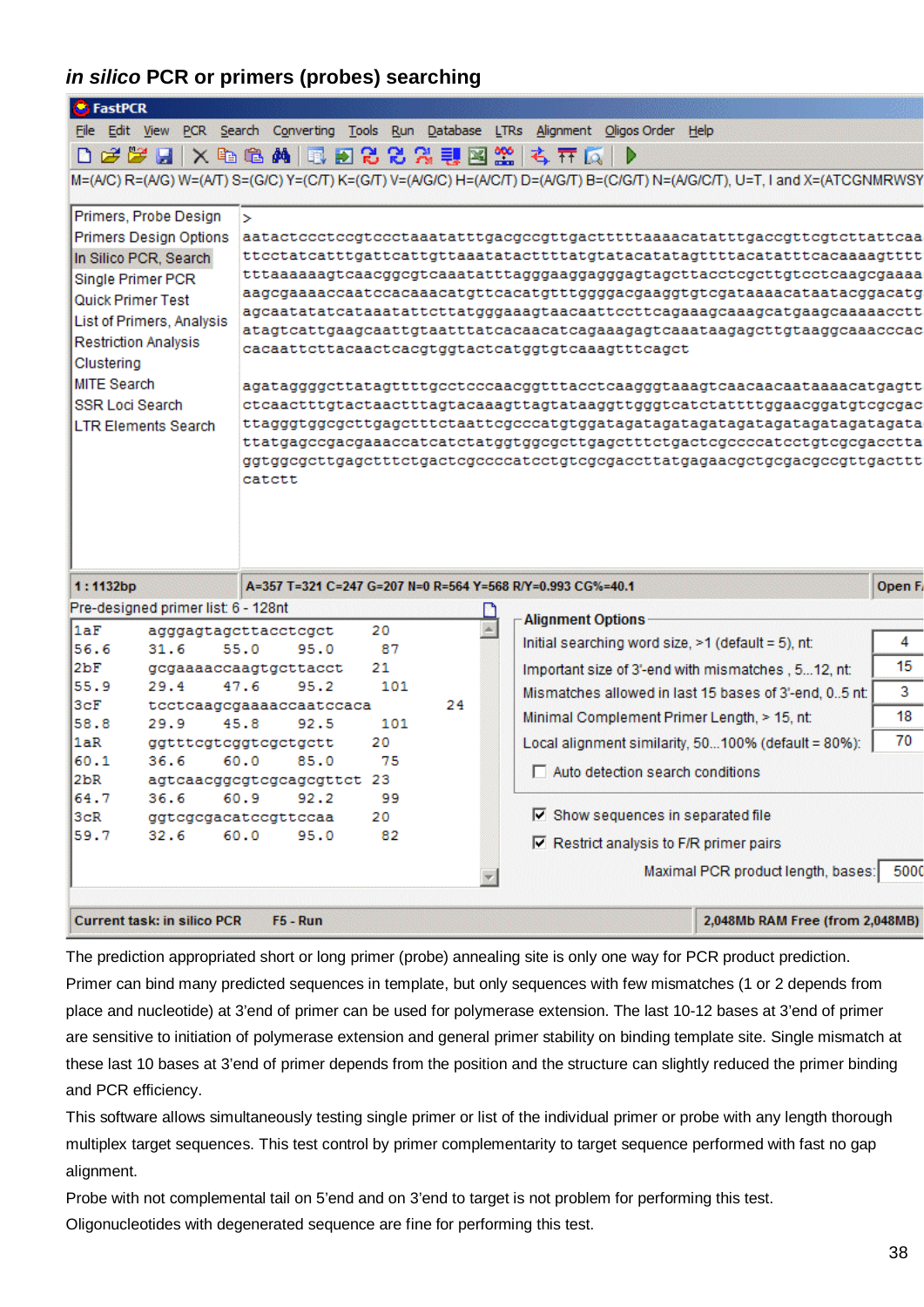The probable PCR product can fond for linear and cycle molecular, for standard, inverted PCR and for multiplex PCR. This "*in silico*" tool is very attractive for quick analysing primer or probe through target sequences, for determination primer (probe) location, orientation, efficiency of binding, complementarity and **Tm calculation**.

**Enter primer sequences**: Paste the primer sequence(s) in the additional editor in any format acceptable for FastPCR. **Restrict analysis to F/R primer pairs**: the program will recognise paired primers (Forward F Reverse R) (see below). For this type of analysis, primers from the same pair(s) must have identical names but finishing using "R or F" (e.g. >seq1R and >seq1F form a pair; or EVEN: >F and >R). The name length and structure (including "F" and "R" inside names) are not important. Moreover, the program is not limited in one unique pair per primers: for one "forward" primer, it can be several "reverse", the same for "reverse" primer:

| 1aF             | agggagtagcttacctcgct       | 20 | 56.6 | 31.6 | 55.0 | 95.0 |       |     |
|-----------------|----------------------------|----|------|------|------|------|-------|-----|
| 2 <sub>DF</sub> | gcgaaaaccaagtgcttacct      | 21 | 55.9 | 29.4 | 47.6 | 95.2 | 1 N 1 |     |
| 3cF             | tcctcaaqcqaaaaccaatccaca   |    | 24   | 58.8 | 29.9 | 45.8 | 92.5  | 101 |
| 1aR             | ggtttcgtcggtcgctgctt       | 20 | 60.1 | 36.6 | 60.0 | 85.0 |       |     |
| 2 <sub>bR</sub> | agtcaacggcgtcgcagcgttct 23 |    | 64.7 | 36.6 | 60.9 | 92.2 | 99    |     |
| 3cR             | ggtcgcgacatccgttccaa       | 20 | 59.7 | h    | 60.0 | 95.0 | 82    |     |

The Output file will be presented as follows:

```
In silico Primer(s) search for: >1
>1af
5'-agggagtagcttacctcgct
Position: 234 -> 253 20bp 100 % Tm = 56.6°C
5-agggagtagcttacctcgct->
   ||||||||||||||||||||
cctccctcatcgaatggagcgaacag
>2bf
5'-gcgaaaaccaagtgcttacct
Position: 263 -> 283 21bp 100 % Tm = 55.9°C
5-gcgaaaaccaagtgcttacct->
   |||||||||||||||||||||
ttcgcttttggttcacgaatggagcga
>1af
5'-agggagtagcttacctcgct
>1ar
5'-ggtttcgtcggtcgctgctt
 PCR product size: 898bp
>2bf
5'-gcgaaaaccaagtgcttacct
>2br
5'-agtcaacggcgtcgcagcgttct
 PCR product size: 844bp
>3c<sub>f</sub>5'-tcctcaagcgaaaaccaatccaca
>3cr
5'-ggtcgcgacatccgttccaa
 PCR product size: 526bp
```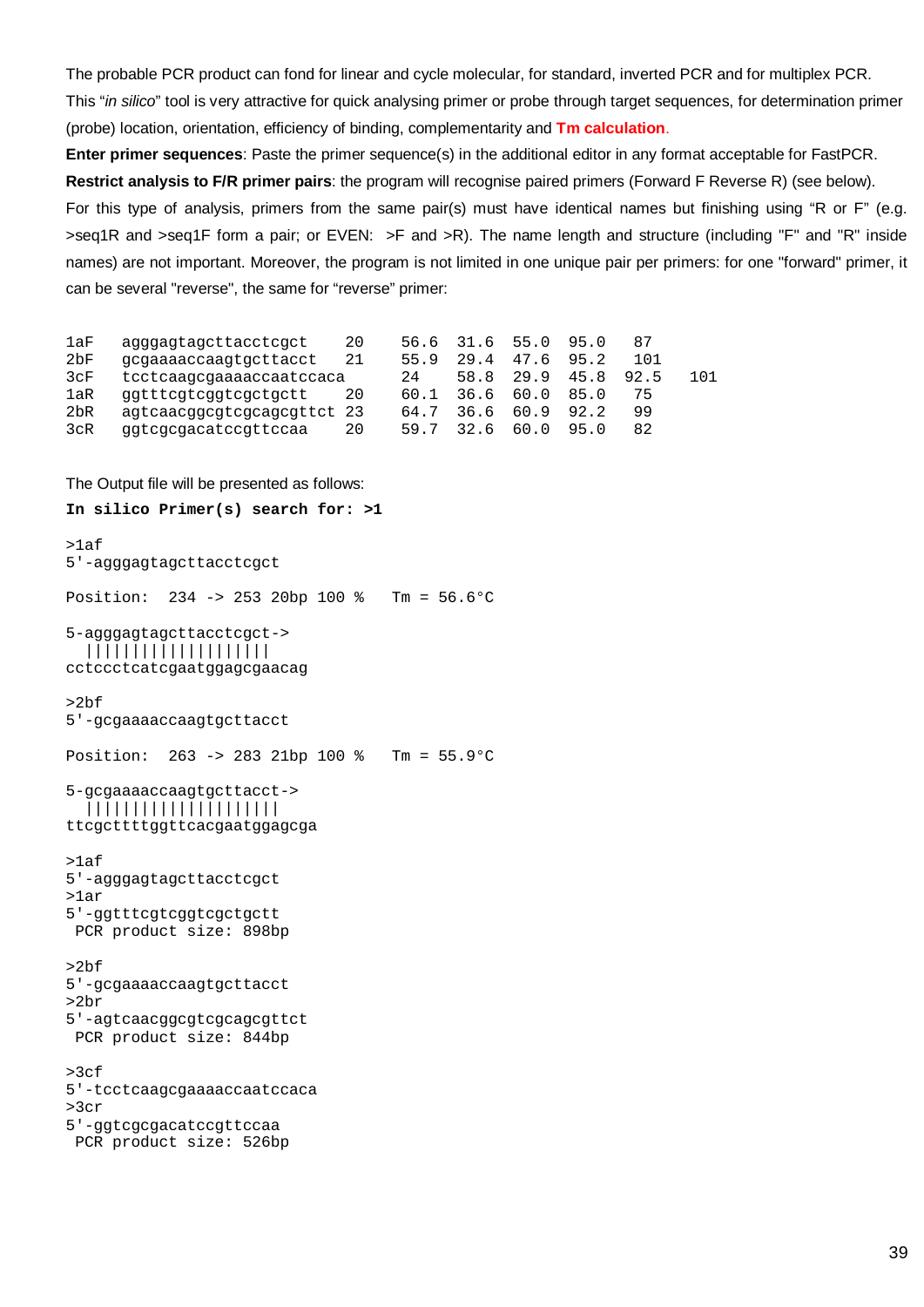# **Group-specific PCR primers (family-specific primer set) and unique PCR**

The group-specific amplification also call as family specific or universal amplification is most important tool for comparative studies of genes and genomes, including studies of evolution and cloning new sequences. The specific sequences that link to concrete organism can be discovered by DNA polymorphism in these conservative genome regions (genes, transposable or repeat elements). For detection DNA polymorphism in relative sequences will help with design PCR primers around this polymorphic region.

Usually, group-specific primer sets were designed by first generating a multiple alignment and then manually identifying most conservative regions for primer design. This way is slow, but easy visual and understandable. FastPCR design no degenerated PCR primers to amplify a conserved (or polymorphic) region of all interesting sequences.

The overall strategy of designing gene-specific PCR primers is divided into two phases: standard PCR design for current sequence and then test complementarity these primers in other sequences.

The test primer complementarity performed with fast no gap local alignment includes parameters for amount of mismatches at the 3'-end of primers and primers similarity to target sequence.

Users can specify the alignment parameters (the same as for *in silico* PCR) for primers searching – "initial searching word size, >3 (default = 7), nt", important length of 3'-end, 5...20, nt for testing mismatches, minimal complement primer length  $($ >12, nt) and the local similarity (default = 80%)".

An output pages contains the group-specific PCR primers from each sequence and second page show compatible primers combination with product size and temperature annealing.

FastPCR automatically designs larger sets of universal primer pairs for all given sequences, identifies conservative regions without sequence alignment and generates suitable primers for all given sequences. All steps of algorithm are automatic and you can influence to the general options for primer design and alignment options.

FastPCR will work with any source of sequences as long as it is possible to found short consensus sequences. The quality of primer design is dependent on both on sequence relationship, phylogenetic similarity and suitability of the consensus sequence to the design of any good primers. Software is able to generate group-specific primers for each sequence independently, that suit for all sequences.

# **Unique PCR**

The strategy for a unique PCR primer design is opposite to the group-specific PCR primers (probes) design. This case program search unique regions within a DNA sequence and automatically designing primers with minimal user intervention and maximum flexibility. Primer alignment parameters are similar as for *in silico* PCR and group-specific PCR primers. **The primers with mismatches are more efficient in PCR then the degenerated primers**. This concerns the degenerated primers designed from protein sequences.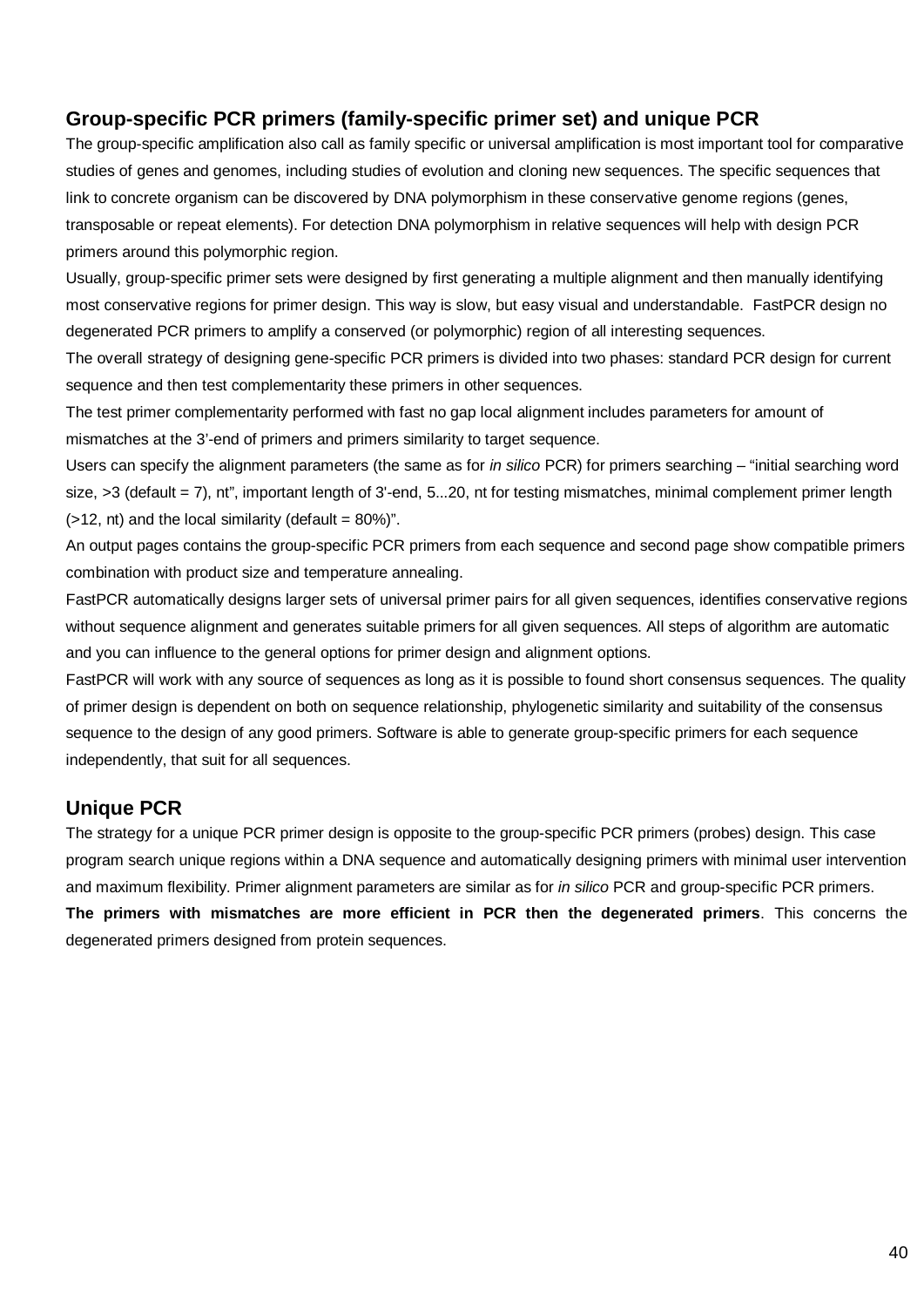# **Design and properties of LUX (fluorogenic) PCR primers**

LUX™ (Light Upon eXtension) Primers are an easy to use, highly sensitive, and efficient method for performing real-time quantitative PCR (qPCR) and RT-PCR (qRT-PCR). Each primer pair in the LUX™ system includes a fluorogenic primer with a fluorophore attached to its 3' end and a corresponding unlabeled primer. The fluorogenic primer has a short sequence tail of 6–8 nucleotides on the 5′ end that is complementary to the 3′ end of the primer. The resulting hairpin secondary structure provides optimal quenching of the fluorophore (see the figure below). When the primer is incorporated into double-stranded DNA during PCR, the fluorophore is dequenched and the signal increases by up to 10-fold.

[Fluorogenic primers](http://nar.oxfordjournals.org/cgi/content/full/30/9/e37) were designed to increase their fluorescence intensity when incorporated into the double-stranded PCR product. This design is based on a previous study that demonstrated the effects of the primary and secondary structure of oligonucleotides on the emission properties of the conjugated fluorophores. Briefly, the design factors are the presence of either a C or G as the terminal 3' nucleotide of the primer, the fluorophore being attached to the second or third base (T) from the 3' end, the presence of one or more Gs within the 3 nt flanking the labeled nucleotide and, for hairpin primers, the existence of a 5' tail that is complementary to the 3' end of the primer. The 5' tail forms a blunt-end hairpin at temperatures below its melting point. The stem of the hairpin primers have a G ranging from -1.6 to -5.8 kcal/mol.

**Example 15:** SSR target find and design PCR LUX primers for it. Software automatically finds longest SSR loci and design around them PCR primers (200 bases for left (LUX primers) and right side from SSR loci) :

> -ssr/200 –lluxpd

### **Probes design**

FastPCR allows the design of highly efficient probes for *TaqMan* and Molecular Beacons assays as for other short or long single oligonucleotides probes (experimentally tested).

The *TaqMan* and Molecular Beacons assays both use a reporter and a quencher dye attached to the probe. The oligonucleotide probe hybridizes to the target sequence, and the reporter and quencher are separated either by the exonuclease activity of the *Taq* polymerase (5'-to-3' polymerisation-dependent exonuclease replacement activity) for *TaqMan*, or because of conformation changes upon hybridization to the target sequence for the Molecular Beacons.

### *TaqMan* **Design**

*TaqMan* probes provide an indirect measure of hybridization, as the signal continues to be generated once the reporter and quencher are separated by the exonuclease activity of the polymerase. *TaqMan* probes must be designed (if possible) with a **GC-content of 40-60%, a high complexity, no dimer with primers, a high Tm (60-65**°**C) and a probe length of 20 to 29 bp**.

Probes are covalently conjugated with a fluorescent reporter dye (generally the 6-carboxy-fluorescein [**FAM**]; excitation 494 nm, emission 518 nm) and a non fluorescent quencher dye (Black Hole Quencher [**BHQ-1**], 4'-(2-Nitro-4-toluyldiazo)- 2'-methoxy-5'-methyl-azobenzene-4''-(N-ethyl)-N-ethyl-2-cyanoethyl-(N,N-diisopropyl)) at the most 5' and most 3' base, respectively.

The BHQ family of quenchers was developed to provide excellent spectral overlapping over the entire range of commonly used reporter dyes. They efficiently quench across the electromagnetic spectrum from 480 nm into the near infrared IRmaking it possible to use reporter dyes that emit anywhere within this range.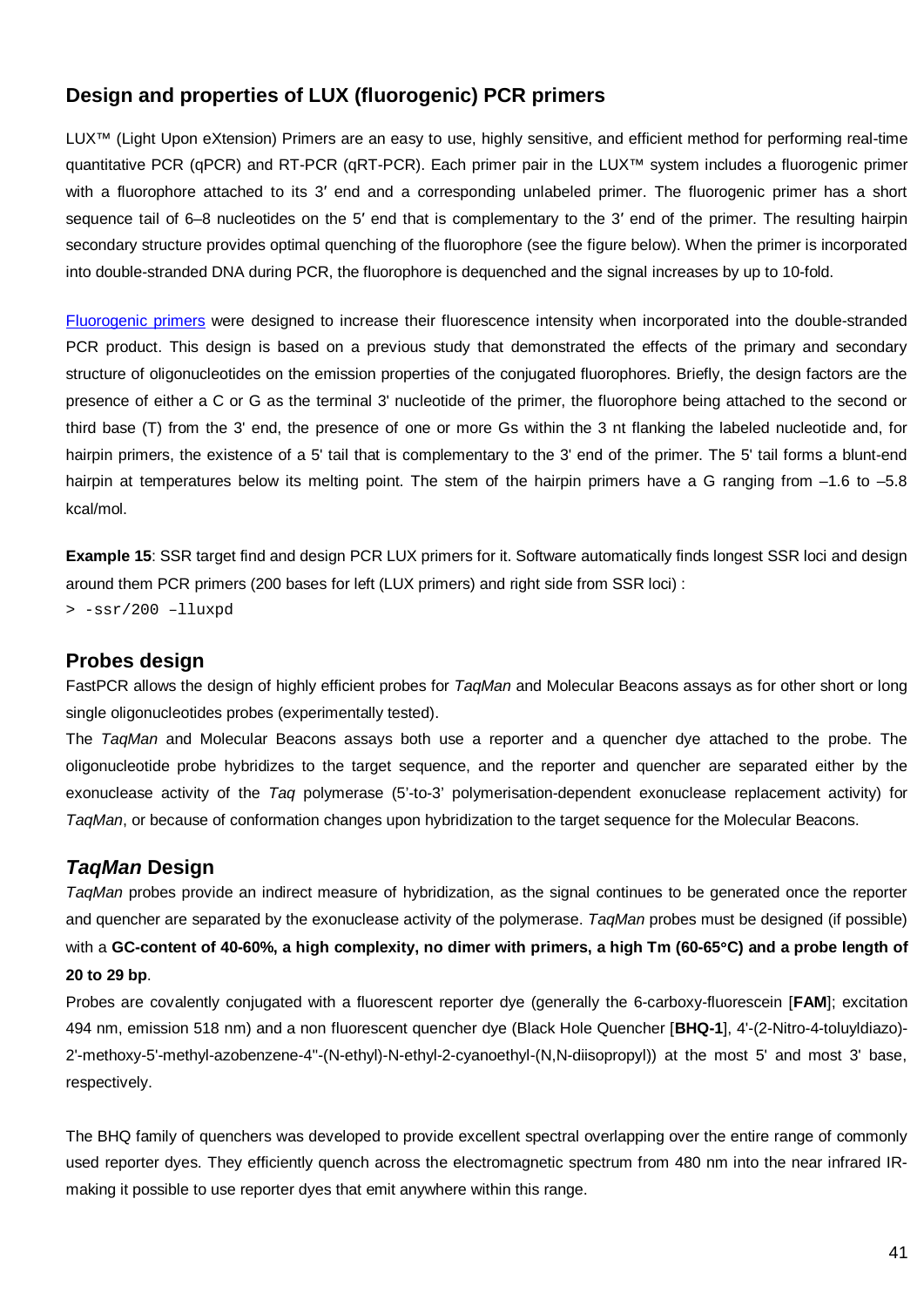### **Molecular Beacon Design**

Molecular Beacons are oligonucleotide probes that can report the presence of specific nucleic acids in homogenous solutions. They are useful in situations where it is not either possible or desirable to isolate the probe-target hybrids from an excess of the hybridization probes, such as in real-time monitoring of polymerase chain reactions in sealed tubes, or in detection assay of RNAs within living cells. Molecular Beacons are hairpin or self-dimer shaped molecules (see below) with an internally quenched fluorophore whose fluorescence is restored when they bind to a target nucleic acid. They are designed in such a way that the loop portion of the molecule is a probe sequence complementary to a target nucleic acid molecule. The stem is formed by the annealing of complementary arm sequences on the ends of the probe sequence. A fluorescent moiety is attached to the end of one arm and a quenching moiety is attached to the end of the other arm. The stem keeps these two moieties in close proximity to each other, causing the fluorescence of the fluorophore to be quenched by energy transfer. Since the quencher moiety is a non-fluorescent chromophore and emits the energy that it receives from the fluorophore as heat, the probe is unable to fluoresce. When the probe encounters a target molecule, it forms a hybrid that is longer and more stable than the stem and its rigidity and length preclude the simultaneous existence of the stem hybrid. Thus, the molecular beacon undergoes a spontaneous conformational reorganization that forces the stem apart, and causes the fluorophore and the quencher to move away from each other, leading to the restoration of fluorescence.

Molecular Beacon example sequence: **6-FAM** 5'-CGCTGCtgtcgcgaccttatgagaacgcGCAGCG -3' **BHQ1**

The underlined sequence at the 5' and 3' ends identifies the arm sequences that are complementary.

The length of the probe sequence (18-30 nt) is chosen in such a way that the probe target hybrid is stable in the conditions of the assay. The stem sequence (5-8 nt) is chosen to ensure that the two arms hybridize to each other but not to the probe sequence.

#### **PCR amplification protocol**

The higher quality of primers is help to save PCR efficiency at changing PCR conditions. PCR reaction can set up in room temperature and performed without hot-start enzymes.

The range of optimal annealing temperature (Ta) was calculated Tm of primer or optionally plus 9-10°C, and in practice PCR efficiency was tested with gradient annealing temperature using MasterCycler Gradient (Eppendorf). For primer combinations with very different Tm, the optimal annealing temperature was chosen according to lowest Tm primer (primer with CG content higher then 50% is tolerant to wide annealing Ta, from 50°C up to 70°C).

PCR steps – the primers binding (usually from 55°C) and the polymerase extension (usually from 60°C to 72°C), we recommend to join into one step as 60°C. This step includes primer binding the target and polymerase extension at once; the recommended time for this step is 1 second for each 50 bases of PCR product.

The denaturation of genomic DNA is easy with short step at 95-96°C, 5-20 seconds.

The PCR was performed in a 25 µl reaction mixture containing 25-50 ng DNA, 1x PCR buffer (with 2 mM MgCl<sub>2</sub>), 0.2-1 µM of primer (for primer combinations – maximum 1 µM is total concentration), 0.2 mM dNTPs, 1 U Taq DNA polymerase and optimal additional 0.04U pfu DNA Polymerase (for long products amplification).

The PCR machine was programmed for amplification short and long (1,000-6,000 bases) amplicons: 1 cycle at 95°C 3 min, 27-30 cycles for 95°C (10-15 sec), 60°C (60 sec), 68°C (10-90 sec); and final extension step 68°C 5 min.

Amplification protocol for short (100-500 bases) amplicons: 1 cycle at 95°C 3 min, 27-30 cycles for 95°C (10 sec) and 60°C (5 sec); final extension step 68°C 2 min.

Amplification was performed in PTC-100 Programmable Thermal Controller (MJ research Inc., Bio-Rad Laboratories, USA) or a Mastercycler Gradient (Eppendorf AG, Germany) in 0.2 ml tubes or 96-well plates.

General PCR and qPCR set-up we publish here: http://primerdigital.com/Tools/ReactionMixture.html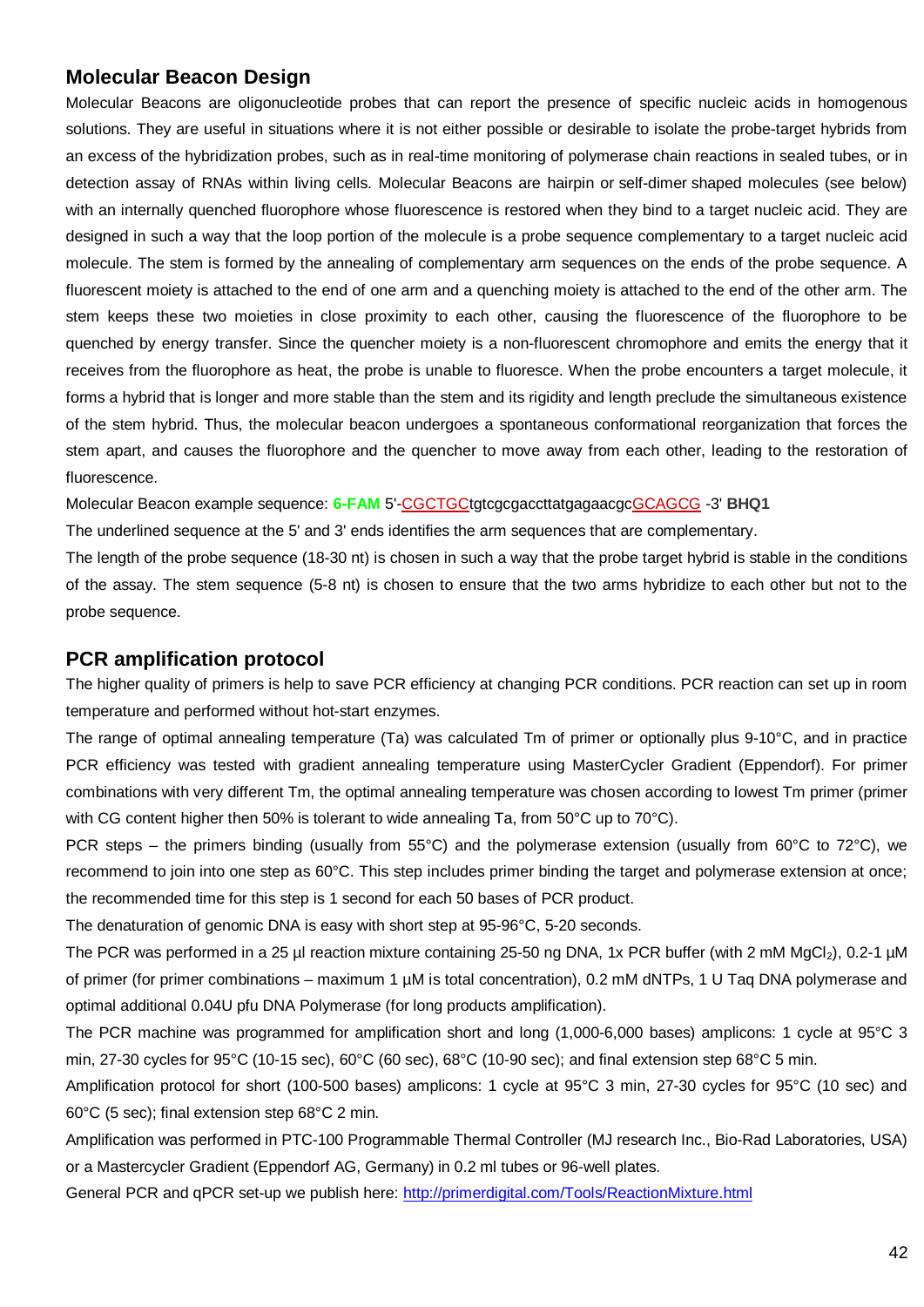### **Calculation of optimal annealing temperature**

Optimal annealing temperature for PCR calculated using our modified formula from Rychlik et.al.1990:

$$
T_a^{Opt} = 0.7T_m^{Product} + 0.3T_m^{Primer} - 14
$$

According to our experience with PCR, almost all high quality value primers designed by FastPCR in default conditions can be use at the annealing temperature from 60 to 68 without loosing PCR efficiency. Differences in values of melting temperature calculated using different nearest neighbour thermodynamic parameters do not play important role in calculation of the PCR optimal annealing temperature. **The "excellent" primers show stable efficient amplification in vary PCR annealing temperature.** The longer PCR product needs to amplify the higher annealing temperature use with the same primer's combination.

# *Bioinformatics Tools*

| <b>FastPCR</b>                                                                                                                                                                                                                                                                                             |                                                                                                                                                                                                                                                                                            |                                            |
|------------------------------------------------------------------------------------------------------------------------------------------------------------------------------------------------------------------------------------------------------------------------------------------------------------|--------------------------------------------------------------------------------------------------------------------------------------------------------------------------------------------------------------------------------------------------------------------------------------------|--------------------------------------------|
| File Edit View PCR Search Converting                                                                                                                                                                                                                                                                       | Tools Run Database LTRs                                                                                                                                                                                                                                                                    | Alignment Oligos Order<br>Help             |
| d <i>ée</i> Fix & Camie E<br>M=(A/C) R=(A/G) W=(A/T) S=(G/C) Y=(C/T) H<br>Primers, Probe Design<br><b>Primers Design Options</b><br>In Silico PCR, Search<br>Single Primer PCR<br><b>Quick Primer Test</b><br>List of Primers, Analysis<br><b>Restriction Analysis</b><br>Clustering<br><b>MITE Search</b> | Generate Random DNA<br><b>Fragment Extract</b><br>$Tm$ ( $C$ ) Plot<br>$\sim$ CG (%) Content Plot<br>$\sqrt{\phantom{a}}$ Linguistic Complexity<br>CG-AT skew $(G+C-A-T)L$<br>GC skew $(G-C)/(G+C)$<br>$\sqrt{AT}$ skew (A-T)/(A+T)<br>RY skew $(R-Y)/(R+Y)$<br><b>Primer Quality Plot</b> | 6. TT 12.<br>⊧(A/G/T) B=(C/G/T) N=(A/G/C/I |
| <b>SSR Loci Search</b><br><b>LTR Elements Search</b>                                                                                                                                                                                                                                                       |                                                                                                                                                                                                                                                                                            |                                            |
|                                                                                                                                                                                                                                                                                                            |                                                                                                                                                                                                                                                                                            |                                            |

Using additional editor, you can select the length for generation random DNA sequence with "Generate Random DNA". Random DNA is useful for a design artificial primer, DNA adaptors.

Select one or more tools for simultaneous analysis: Tm, CG%, Linguistic Complexity, CG-AT skew, CG skew, AT skew, RY skew and Primer Quality; and use additional editor for selecting widow length (10 to 100,000) and press F5.

Primer Quality Plot is maximum 50 bases and 10 minimum bases widow length.

Output result as .XLS Text file, compatible for Excel or Open Office, also you can select at "View" – "report as Excel Sheet":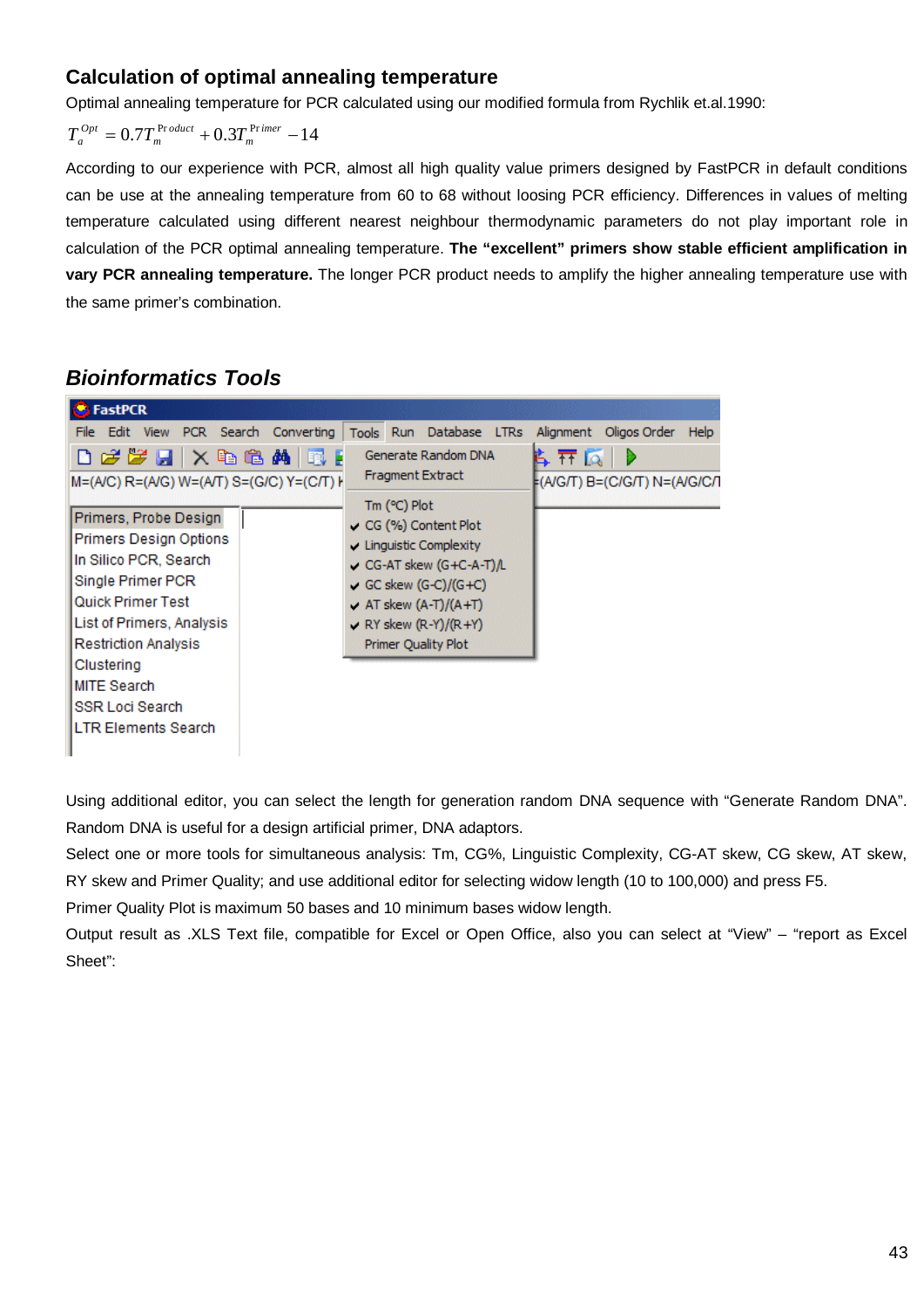

# *Database*

FastPCR has powerful database search capabilities. To perform a databases search, press "Database" from menu bar:

| <b>G</b> FastPCR |  |                                                                                               |  |  |                                 |                                                                                          |  |
|------------------|--|-----------------------------------------------------------------------------------------------|--|--|---------------------------------|------------------------------------------------------------------------------------------|--|
|                  |  |                                                                                               |  |  |                                 | File Edit View PCR Search Converting Tools Run Database LTRs Alignment Oligos Order Help |  |
|                  |  | $D \not\in \mathcal{B} \cup \{ \mathbf{A} \mid \mathbf{A} \mid \mathbf{B} \in \mathcal{B} \}$ |  |  | Names Accessions Filter         |                                                                                          |  |
|                  |  | M=(A/C) R=(A/G) W=(A/T) S=(G/C) Y=(C/T) K=(G/T) V=(A                                          |  |  | <b>Repeat Accessions Filter</b> | C/G/T) N=(A/G/C/T                                                                        |  |

Depending on the object type the appropriate database search dialog box appears allowing you to define search conditions and perform the actual search.

Name dialog box appears: searching and getting accessions contains some words **inside accession's names**:

| <b>Searching String in Accession Names</b><br>Input searching string in sequence names: |            |            |        |
|-----------------------------------------------------------------------------------------|------------|------------|--------|
| Itr mite                                                                                |            |            |        |
| Searching identical name                                                                | $C$ And    | $\circ$ Or | Search |
| Searching identical sequence                                                            |            |            | Clean  |
| Remove from list                                                                        | Separator: |            | Close  |

The boxes are connected with logical AND, the search will accept accessions which simultaneously satisfy the conditions. The conditions are connected with logical OR, the conditions in that box are satisfied if at least one condition is satisfied. "Input searching string in sequence names" field is box giving key words to search for. The accessions that have any one of the key words shown in this box will be found by the search. Key words added with "separator", like space character or any else. The clear the key Words box, press the "Clean" button.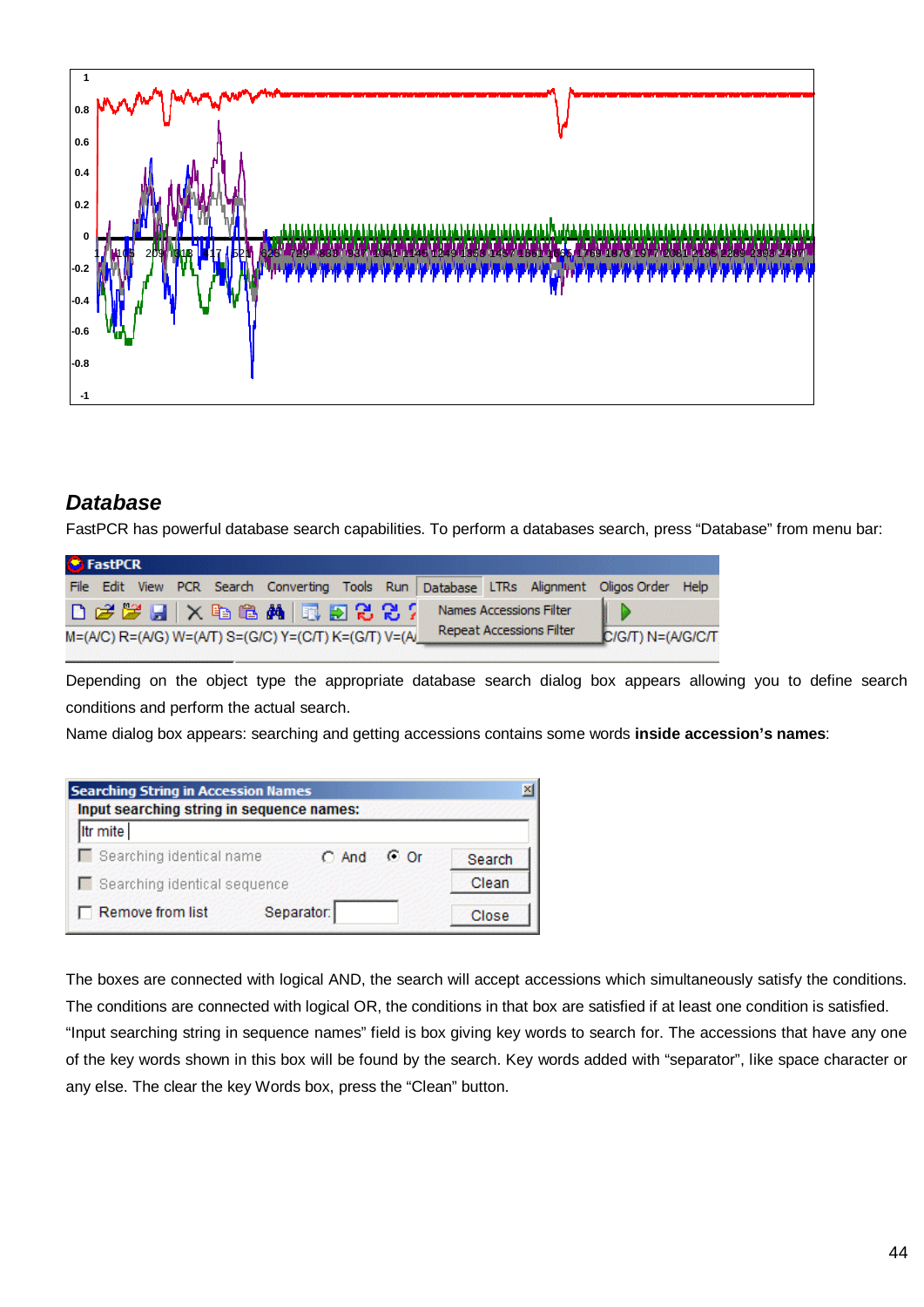For example, accessions in FASTA format (any formats are applicable) in use:

**>gnl|trep|trep1000 dna transposon, mite, stowaway, "hades\_be704509-1"; complete element** tacttcctccgtcccaaaataagtatctcaactttgtactggctttagtacaaaattatactaagcttaagacacttattttgggccgga gagagta **>gnl|trep|trep1001 dna transposon, mite, stowaway, "hades\_be704981-1"; complete element** tacttcctccgttccaaaatagatgtcatctattttggnacggacggagta **>gnl|trep|trep1002 dna transposon, mite, stowaway, "hades\_bf293216-1"; complete element** tactccctccgttctaaaataaatgattcaattttatactaactttagtataaagttgggtcatctattttggaacggagggagta **>gnl|trep|trep1003 dna transposon, mite, stowaway, "hades\_bf588685-1"; complete element** tactccctctgttccaaaatagatgactcaactttgtactatatttgggaacagagggagta **>gnl|trep|trep1004 dna transposon, mite, stowaway, "hades\_bf628687-1"; complete element** Tacttcctccgtcccaaaataagtgatttaaaaatgactcagttttgtactaactttagtacaaaattgagtcacttattttggaacaga gggaata …………

All accessions found will be show contains searching string: **ltr** or **mite** (if any).

#### **Sequence database search**

Searching for similarity **in sequences or identical accession names**:

| <b>Repeat Accessions Filter</b> |            |      | $\mathbf{x}$ |
|---------------------------------|------------|------|--------------|
|                                 |            |      |              |
| Searching identical name        | ⊙ And      | O Or | Search       |
| Searching identical sequence    |            |      | Clean        |
| Remove from list                | Separator: |      |              |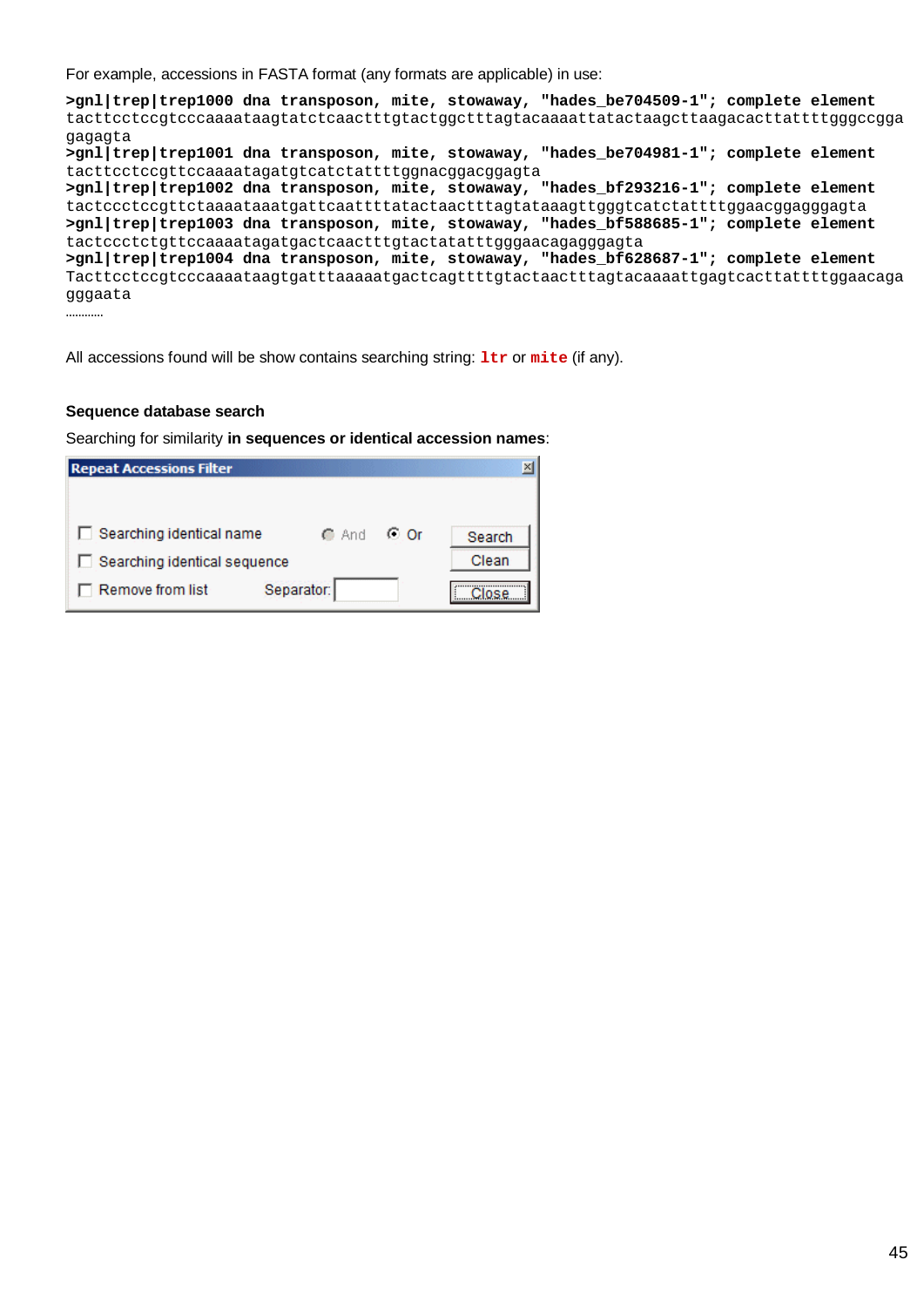# *Alignment*

| <b>B</b> FastPCR                                                                          |                                                                                          |                                  |
|-------------------------------------------------------------------------------------------|------------------------------------------------------------------------------------------|----------------------------------|
|                                                                                           | File Edit View PCR Search Converting Tools Run Database LTRs                             | Alignment Oligos Order Help      |
| DFFFX电电角同题88分引图2<br>M=(A/C) R=(A/G) W=(A/T) S=(G/C) Y=(C/T) K=(G/T) V=(A/G/C) H=(A/C/T) D | Clustering<br><b>Consensus Sequence</b><br>$b. U=T.$<br><b>Pair Sequences Similarity</b> |                                  |
| Primers, Probe Design<br>Industry news notice in the set                                  | >gi 532319 pir tvfv2e tvfv2e en                                                          | <b>Sequences Similarity Plot</b> |

Accepted sequences in alignment format: MEGA, GCG/MSF, Simple Alignment DIALIGN formats, can use with this analysis.

**Pair Sequence Similarity**: comparative analysis each sequences with each other, output as the matrix:

d.\_melanogaster d.\_pseudoobscura s.\_lebanonensis s.\_albovittata d.\_crassifemur d. mulleri d.\_affinidisjuncta d.\_heteroneura d.\_mimica d.\_adiastola d.\_nigra

100.0 89.6 84.8 81.5 81.9 83.1 81.0 81.2 81.9 80.6 80.8 89.6 100.0 85.4 81.6 81.5 85.0 82.3 82.7 82.9 81.6 82.9 84.8 85.4 100.0 80.2 80.1 84.2 81.5 81.4 82.1 81.4 82.8 81.5 81.6 80.2 100.0 93.4 84.4 87.1 87.1 87.4 87.1 87.1 81.9 81.5 80.1 93.4 100.0 84.1 87.1 86.2 86.6 86.4 86.7 83.1 85.0 84.2 84.4 84.1 100.0 86.8 86.8 86.6 86.5 86.9 81.0 82.3 81.5 87.1 87.1 86.8 100.0 97.5 95.7 95.7 93.8 81.2 82.7 81.4 87.1 86.2 86.8 97.5 100.0 96.3 95.9 94.2 81.9 82.9 82.1 87.4 86.6 86.6 95.7 96.3 100.0 95.9 94.6 80.6 81.6 81.4 87.1 86.4 86.5 95.7 95.9 95.9 100.0 93.4 80.8 82.9 82.8 87.1 86.7 86.9 93.8 94.2 94.6 93.4 100.0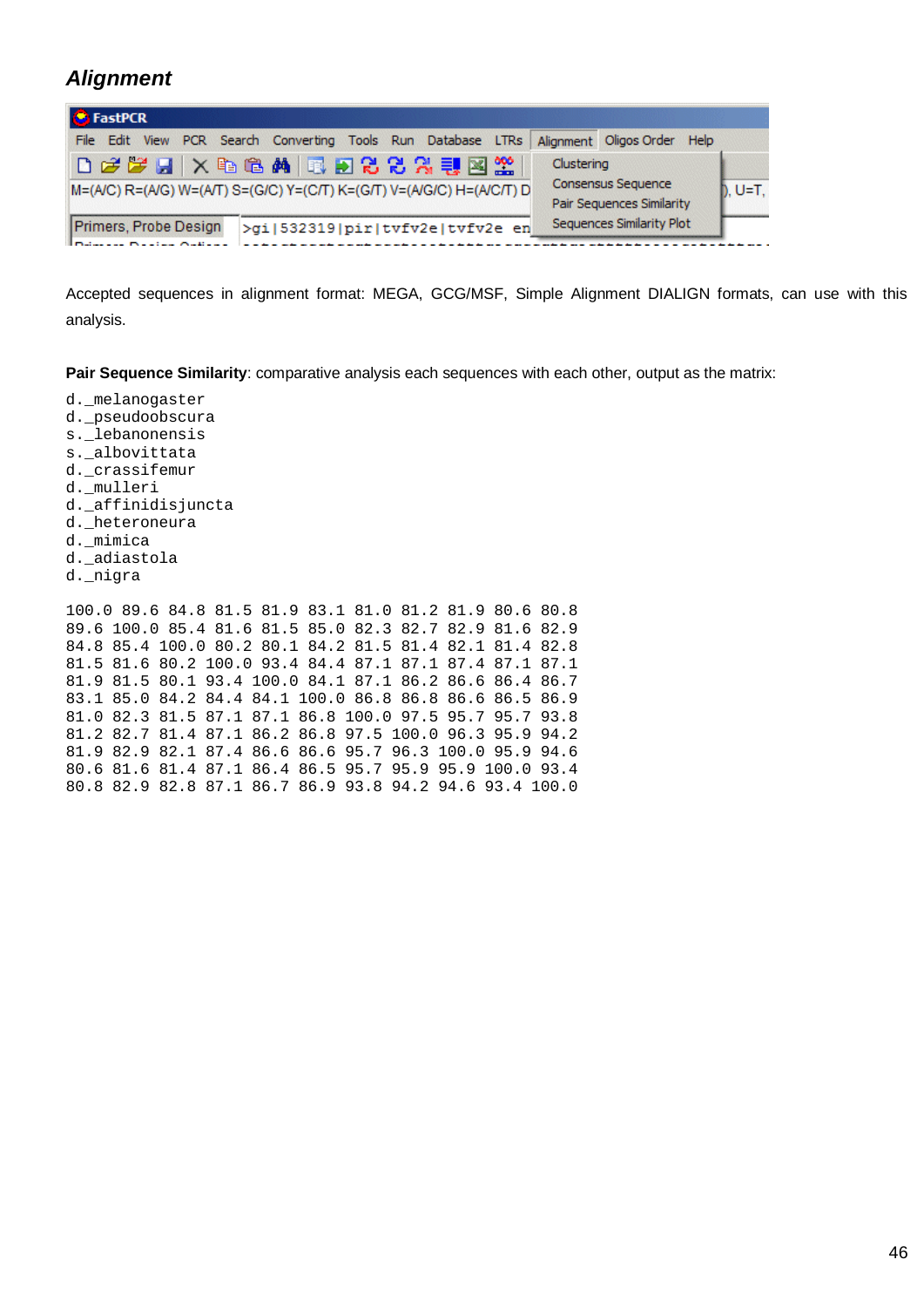**Sequence Similarity Plot**: you need to select the windows length for calculation average local similarity for all given sequences. Result for Excel sheet:

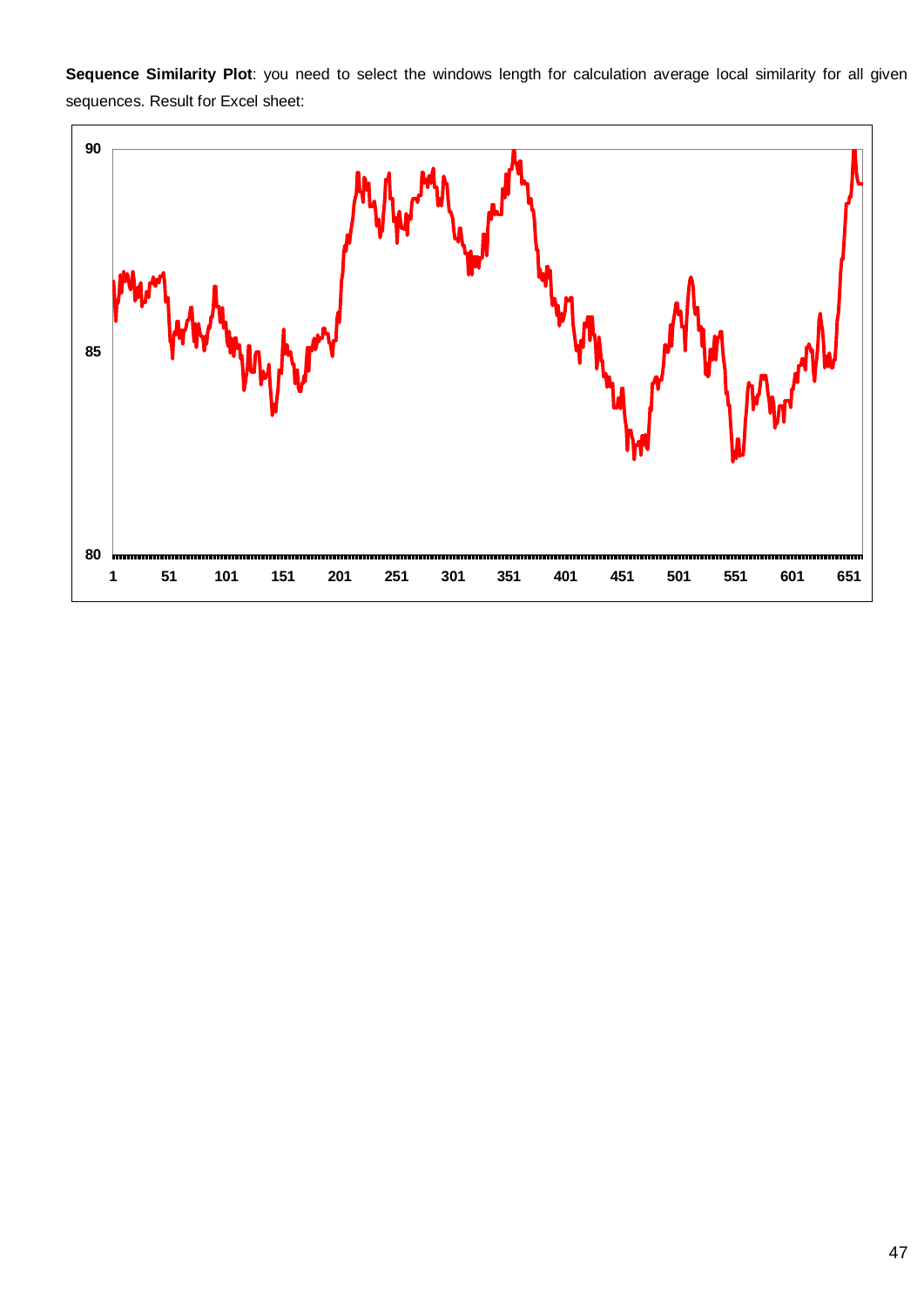# *The Restriction Endonuclease Analysis*

FastPCR have imported restriction endonucleases databases from several sources: New England Biolabs, Fermentas and SibEnzyme.

| Primers, Probe Design                    |                                         |                                  |
|------------------------------------------|-----------------------------------------|----------------------------------|
| Primers Design Options                   |                                         |                                  |
| In Silico PCR, Search                    |                                         |                                  |
| Single Primer PCR                        |                                         |                                  |
| Quick Primer Test                        |                                         |                                  |
| List of Primers, Analysis                |                                         |                                  |
| Restriction Analysis<br>Clustering       |                                         |                                  |
| <b>MITE Search</b>                       |                                         |                                  |
| <b>SSR Loci Search</b>                   |                                         |                                  |
| <b>LTR Elements Search</b>               |                                         |                                  |
|                                          |                                         |                                  |
| $\nabla$ All type II restriction enzymes | $\overline{\triangledown}$ 5' Extension | <b>▽ New England Biolabs</b>     |
| 5<br>$\nabla$ Enzymes cutting once<br>6  | $\overline{\triangledown}$ 3' Extension | <b>▽</b> Fermentas International |
| <b>▽</b> Enzymes cutting twice           | $\nabla$ Blunt end cut                  | $\nabla$ SibEnzyme               |
| 8<br>Enzymes cutting >2 sites            |                                         | Roche Applied Science            |
| $\nabla$ Enzymes not cutting             | <b>▽</b> Nicking endonucleases          | Invitrogen Corporation           |
|                                          | □ Homing endonucleases                  | Stratagene                       |
| ⊙ Enzymes sort by name                   |                                         | Takara Bio                       |
| C Enzymes sort by sequence               |                                         | Promega Corporation              |
|                                          |                                         |                                  |
| Input specified sequence (Ctrl-V):       |                                         |                                  |
|                                          |                                         |                                  |

Each year FastPCR release contains update for new enzymes.

"**Input specified sequence**" – searching sequence must be in the standard IUB/IUPAC nucleic acid codes, any other characters - digits, spaces, TAB characters or else are ignored, low- and upper-case insensitive; palindromic or nonpalindromic recognition site.

Software show restriction cleavage point on given sequence.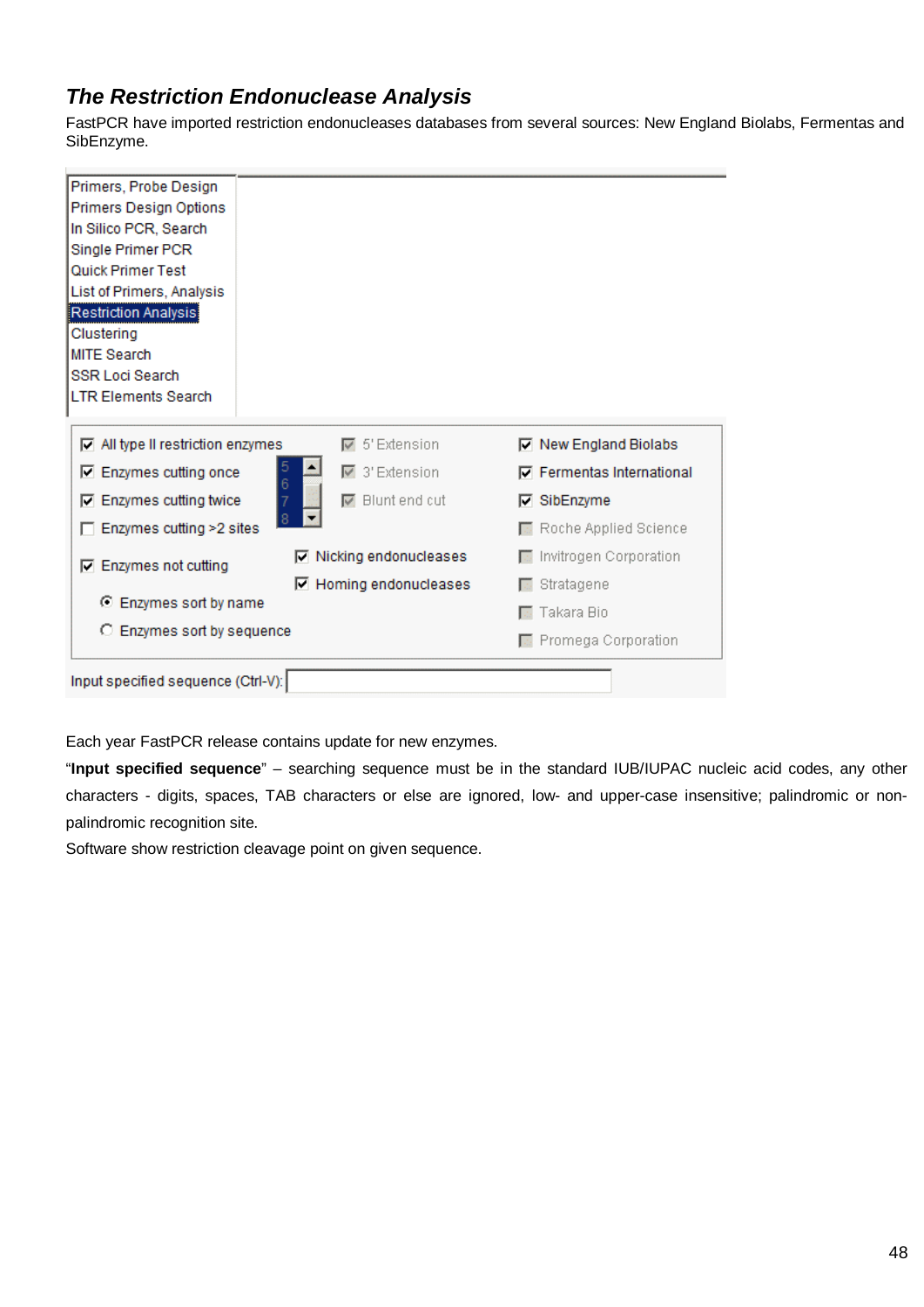# *Acknowledgements*

The author thanks to **Dr. Raymond E. B. Ketchum**, [\(Institute of Biological Chemistry, Washington State University\),](http://ibc.wsu.edu/research/ketchum/index.htm) **Dr. Cédric Moisy** [\(University of Helsinki\),](http://www.biocenter.helsinki.fi/bi/) **Prof. Young S. Hong** [\(Dept of Tropical Medicine,Tulane Health Sciences Center\),](http://www.som.tulane.edu/mcb/faculty/alphabeticalA-J.html) **Dr. François Sabot** [\(Laboratoire Génome et Développement des Plantes\)](http://lgdp.univ-perp.fr/presentation.html), **Dr. Marco Vukich** (Università di Pisa, Dipartimento di biologia delle piante agrarie)**, Dr. Milan Theurl** [\(Universitätsklinik für Innere Medizin\)](http://www.meduniwien.ac.at/krebszentrum/), **Dr. Oliver Homann** ([Johnson Laboratory @ UCSF\)](http://www.ucsf.edu/), **Dr. Ingunn Berget** [\(Norwegian University of Life Sciences\),](http://www.umb.no/) **Dr. Peter Brick** ([Blackett](http://www.bio.ph.ic.ac.uk/xtal/structure.html) [Laboratory, Imperial College\)](http://www.bio.ph.ic.ac.uk/xtal/structure.html), **Dr. Tuija Vasara** ([University of Helsinki\),](http://www.helsinki.fi/ecology/info/tuijavasara.htm) **Dr. Wlodek Mandecki**, [\(PharmaSeq\)](http://www.pharmaseq.com/), **Dr. Jaakko Kurkela** [\(FinnZymes\)](http://www.finnzymes.fi/), **Dr. Panagiotis Pantelidis** [\(St. Thomas' Hospital, Pan-Pathology Molecular Diagnostics](http://www.clinchem.org/cgi/content/full/49/11/1945) [Laboratory\)](http://www.clinchem.org/cgi/content/full/49/11/1945), **Dr. Feingold Sergio** [\(Instituto Nacional de Tecnología Agropecuaria \(INTA\), Laboratorio de Biotecnología](http://www.inta.gov.ar/) [Agrícola\)](http://www.inta.gov.ar/), **Prof. Jim Lorenzen** (University of Idaho), **Dr. Miao Jinming** [\(Shanghai Biochip Company\)](http://www.shbiochip.com/english/Company.asp), **Dr. Fred Fack** ([Laboratorie national de Sante - Div.Immunology\),](http://www.crp-sante.lu/en/LI_OC.shtml) **Dr. Ari Pekka Mähönen** [\(University of Helsinki\),](http://www.biocenter.helsinki.fi/bi/) **Marko Jääskeläinen** [\(University of Helsinki\),](http://www.biocenter.helsinki.fi/bi/) **Dr. Caroline Stuart-Rogers** [\(University of Helsinki\)](http://www.biocenter.helsinki.fi/bi/) for help, advices and discussion.

Many thanks to **Tanj Bennett** (Microsoft) for C# code optimisation and useful programming teaching.

# *References*

- 1. Allawi HT, SantaLucia J 1997. [Thermodynamics and NMR of internal G-T mismatches in DNA.](http://pubs.acs.org/doi/full/10.1021/bi962590c) *Biochemistry,* 36:10581-10594
- 2. Allawi HT, SantaLucia JJr 1998. [NMR solution structure of a DNA dodecamer containing single G\\*T mismatches.](http://nar.oupjournals.org/cgi/content/full/26/21/4925) *Nucleic Acids Res,* 26(21):4925-34
- 3. Bommarito S, Peyret N, SantaLucia J 2000. [Thermodynamic parameters for DNA sequences with dangling ends.](http://nar.oupjournals.org/cgi/content/full/28/9/1929) *Nucleic Acids Res,* 28:1929-1934
- 4. Breslauer KJ, Frank R, Blöcker H, Marky LA 1986. [Predicting DNA duplex stability from the base sequence.](http://www.ncbi.nlm.nih.gov/entrez/query.fcgi?cmd=Retrieve&db=PubMed&list_uids=3459152&dopt=Abstract) *Proc Natl Acad Sci USA* 83: 3746-3750
- 5. Chou SH, Chin KH. 2001. [Solution structure of a DNA double helix incorporating four consecutive non-Watson-Crick](http://www.ncbi.nlm.nih.gov/entrez/query.fcgi?cmd=Retrieve&db=PubMed&list_uids=11575931&dopt=Abstract) [base-pairs.](http://www.ncbi.nlm.nih.gov/entrez/query.fcgi?cmd=Retrieve&db=PubMed&list_uids=11575931&dopt=Abstract) *J Mol Biol,* 312(4):769-81.
- 6. Fiandaca MJ, Hyldig-Nielsen JJ, Gildea BD, Coull JM 2001. Self-Reporting PNA/DNA Primers for PCR Analysis. *Genome Research*, 11(4):609-613.
- 7. Freier SM, Kierzek R, Jaeger JA, Sugimoto N, Caruthers MH, Neilson T, Turner DH 1986. *Biochemistry,* 83:9373- 9377
- 8. Gabrielian A, Bolshoy A 1999. Sequence complexity and DNA curvature. *Computer & Chemistry*, 23:263-274.
- 9. Gadberry Michael D, Malcomber Simon T, Doust Andrew N, Kellogg Elizabeth A 2005. Primaclade—a flexible tool to find conserved PCR primers across multiple species. *Bioinformatics*, 21(7): 1263-1264.
- 10. Gilson MK, Given JA, Bush BL, McCammon JA 1997. The statistical-thermodynamic basis for computation of binding affinities: a critical review. *Biophys J*, 72(3):1047-1069.
- 11. Jakob Fredslund, Mette Lange 2007. Primique: automatic design of specific PCR primers for each sequence in a family. *BMC Bioinformatics*, 8:369
- 12. Jurka J, Kapitonov VV, Pavlicek A, Klonowski P, Kohany O, Walichiewicz J 2005. Repbase Update, a database of eukaryotic repetitive elements. *Cytogenetic and Genome Research* 110:462-467.
- 13. [Kalendar R,](http://www.biocenter.helsinki.fi/bi/bare-1_html/ruslan.htm) GrobT, Regina M, Suoniemi A, Schulman AH 1999. [IRAP and REMAP: Two new retrotransposon-based](http://link.springer.de/link/service/journals/00122/bibs/9098005/90980704.htm) [DNA fingerprinting techniques.](http://link.springer.de/link/service/journals/00122/bibs/9098005/90980704.htm) *Theoretical and Applied Genetics*, 98: 704-711.
- 14. Kalendar R, Schulman AH 2006. IRAP and REMAP for retrotransposon-based genotyping and fingerprinting. *Nature Protocols*, 1(5): 2478 - 2484.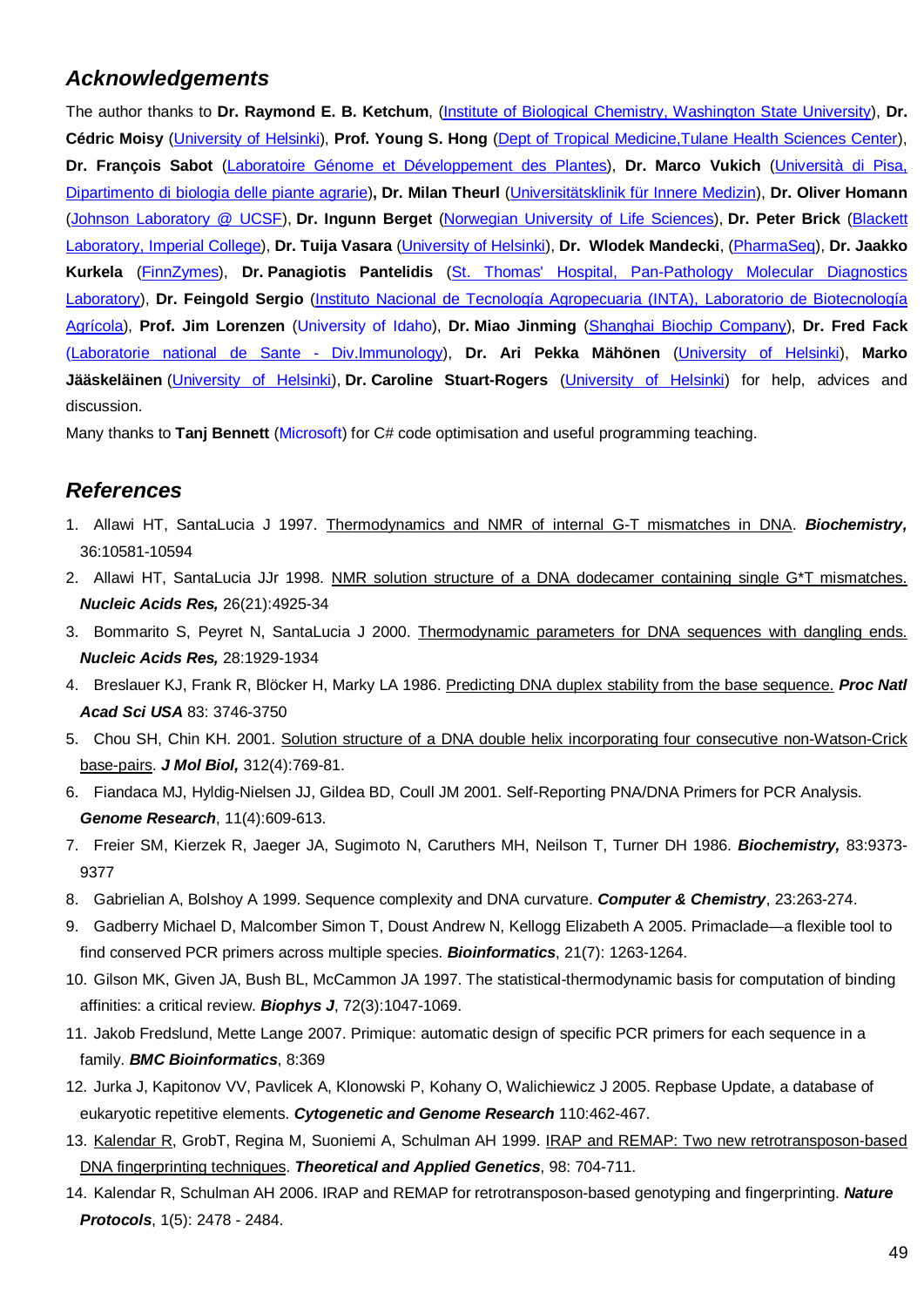- 15. Kurtz S, Choudhuri JV, Ohlebusch E, Schleiermacher C, Stoye J, Giegerich R. 2001. REPuter: the manifold applications of repeat analysis on a genomic scale. *Nucleic Acids Res*, 29(22):4633-42.
- 16. Kurtz S: The VMATCH large scale sequence analysis software. [http://www.vmatch.de]
- 17. Le Novčre 2001. [MELTING, a free tool to compute the melting temperature of nucleic acid duplex.](http://www.pasteur.fr/recherche/unites/neubiomol/SOFTWARES/melting/melting.html) *Bioinformatics*, 17:1226-1227.
- 18. Lefebvre A, Lecroq T, Dauchel H, Alexandre J. FORRepeats: detects repeats on entire chromosomes and between genomes. *Bioinformatics*. 2003, 19(3):319-26.
- 19. Lexa M, Horak J, Brzobohaty B 2001. Virtual PCR. *Bioinformatics*, 17(2):192-193.
- 20. Lexa M, Valle G 2003. PRIMEX: rapid identification of oligonucleotide matches in whole genomes. *Bioinformatics*, 19(18):2486-2488.
- 21. Lowe T., Sharefkin J., Yang S.Q., Dieffendach C.W. 1990. [A computer program for selection of oligonucleotide](http://www.ncbi.nlm.nih.gov/entrez/query.fcgi?cmd=Retrieve&db=PubMed&list_uids=1692404&dopt=Abstract) [primers for PCR.](http://www.ncbi.nlm.nih.gov/entrez/query.fcgi?cmd=Retrieve&db=PubMed&list_uids=1692404&dopt=Abstract) *Nucleic Acids Res*, 18: 1757-1562.
- 22. McCarthy EM, McDonald JF 2003. LTR\_STRUC: a novel search and identification program for LTR retrotransposons. *Bioinformatics*, 19(3):362-367.
- 23. Morgenstern B. 1999. [DIALIGN 2: improvement of the segment-to-segment approach to multiple sequence alignment.](http://bioinformatics.oupjournals.org/cgi/content/abstract/15/3/211) *Bioinformatics*, 15, 211 - 218.
- 24. Nazarenko I, Lowe B, Darfler M, Ikonomi P, Schuster D, Rashtchian A. 2002. [Multiplex quantitative PCR using self](http://nar.oxfordjournals.org/cgi/content/full/30/9/e37)[quenched primers labeled with a single fluorophore.](http://nar.oxfordjournals.org/cgi/content/full/30/9/e37) *Nucl Acids Res*. 30: e37
- 25. Nicolas von Ahsen, Carl T. Wittwer, Ekkehard Schütz 2001. [Oligonucleotide Melting Temperatures under PCR](http://www.clinchem.org/cgi/content/full/47/11/1956#R18) Conditions: Nearest-Neighbor Corrections for Mg<sup>2+</sup>[, Deoxynucleotide Triphosphate, and Dimethyl Sulfoxide](http://www.clinchem.org/cgi/content/full/47/11/1956#R18) [Concentrations with Comparison to Alternative Empirical Formulas.](http://www.clinchem.org/cgi/content/full/47/11/1956#R18) *Clin Chem*, 47: 1956-1961.
- 26. Nishigaki K, Saito A, Takashi H, Naimuddin M 2000. Whole genome sequence-enabled prediction of sequences performed for random PCR products of Escherichia coli. *Nucleic Acids Res*, 28(9):1879-1884.
- 27. Novère Le 2001. MELTING, a free tool to compute the melting temperature of nucleic acid duplex. *Bioinformatics*, 17, 1226-1227.
- 28. Orlov YL, Potapov VN 2004. Complexity: an internet resource for analysis of DNA sequence complexity. *Nucleic Acids Res,* 32: W628–W633.
- 29. Owczarzy R, Tataurov AV, Wu Y, Manthey JA, McQuisten KA, Almabrazi HG, Pedersen KF, Lin Y, Garretson J, McEntaggart NO, Sailor CA, Dawson RB, Peek AS. 2008. IDT SciTools: a suite for analysis and design of nucleic acid oligomers. *Nucleic Acids Res*.
- 30. Peyret N, Seneviratne PA, Allawi HT, SantaLucia J. Jr. 1999. Nearest-neighbor thermodynamics and NMR of DNA sequences with internal A.A, C.C, G.G, and T.T mismatches. *Biochemistry*, 38:3468–3477.
- 31. Rho M, Choi JH, Kim S, Lynch M, Tang H 2004. De novo identification of LTR retrotransposons in eukaryotic genomes. *BMC Genomics*, 8:90.
- 32. Rubin E, Levy AA 1996.A mathematical model and a computerized simulation of PCR using complex templates. *Nucleic Acids Res*, 24(18):3538-3545.
- 33. Rychlik W, Spencer WJ, Rhoads RE 1990. [Optimization of the annealing temperature for DNA amplification in vitro.](http://www.ncbi.nlm.nih.gov/entrez/query.fcgi?cmd=Retrieve&db=PubMed&list_uids=2243783&dopt=Abstract) *Nucleic Acids Res*, 11; 18(21): 6409-6412.
- 34. Bommarito N, Peyret JS Jr 2000. Thermodynamic parameters for DNA sequences with dangling ends. *Nucleic Acids Res*, 28(9): 1929 - 1934.
- 35. SantaLucia JJr, Allawi HT, Seneviratne PA 1996. [Improved nearest-neighbor parameters for predicting DNA duplex](http://pubs.acs.org/doi/full/10.1021/bi951907q) [stability.](http://pubs.acs.org/doi/full/10.1021/bi951907q) *Biochemistry,* 35: 3555-3562
- 36. SantaLucia JJ 1998. [A unified view of polymer, dumbbell, and oligonucleotide DNA nearest-neighbour](http://www.pnas.org/cgi/content/full/95/4/1460) thermodynamics. *Proc. Natl. Acad. Sci. USA.*, 95, 1460-1465.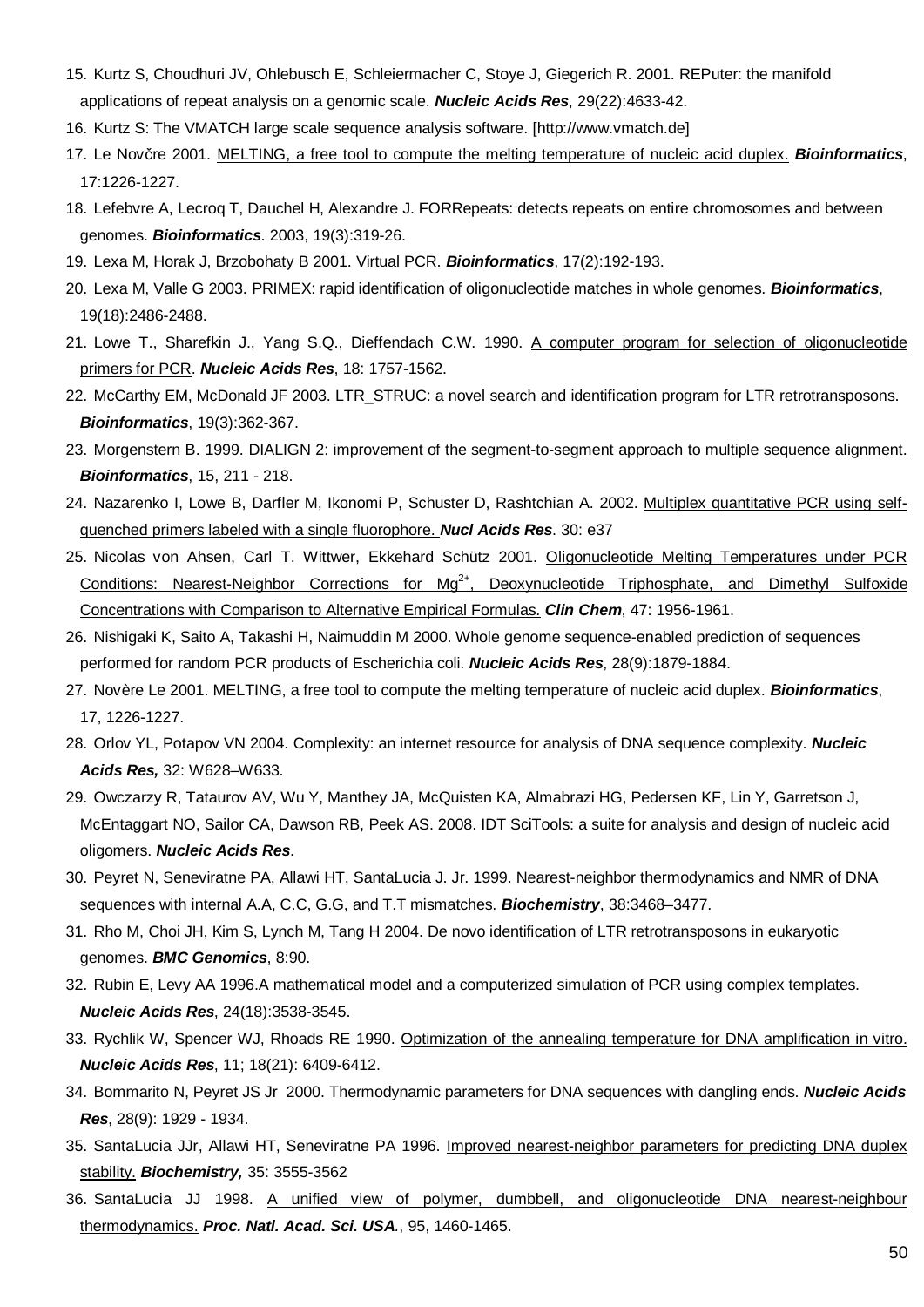- 37. SantaLucia JJr, Hicks D 2004. [The thermodynamics of DNA structural motifs.](http://arjournals.annualreviews.org/doi/abs/10.1146/annurev.biophys.32.110601.141800?cookieSet=1) *Annu. Rev. Biophys. Biomol. Struct*., 33, 415–40.
- 38. Steve Rozen, Helen J Skaletsky 2000. Primer3 on the WWW for general users and for biologist programmers. In: Krawetz S, Misener S (eds) **Bioinformatics Methods and Protocols**: Methods in Molecular Biology. Humana Press, Totowa, NJ, pp 365-386
- 39. Sugimoto N, Katoh M, Nakano S, Ohmichi T, Sasaki M 1994. [RNA/DNA hybrid duplexes with identical nearest](http://www.ncbi.nlm.nih.gov/entrez/query.fcgi?cmd=Retrieve&db=PubMed&list_uids=7525350&dopt=Abstract)[neighbor base-pairs have identical stability.](http://www.ncbi.nlm.nih.gov/entrez/query.fcgi?cmd=Retrieve&db=PubMed&list_uids=7525350&dopt=Abstract) *FEBS Letters,* 354: 74-78
- 40. Sugimoto N, Nakano S, Katoh M, Matsumura A, Nakamuta H, Ohmichi T, Yoneyama M, Sasaki M. 1995. [Thermodynamic parameters to predict stability of RNA/DNA hybrid duplexes.](http://pubs.acs.org/doi/abs/10.1021/bi00035a029) *Biochemistry,* 34: 11211-11216
- 41. Sugimoto N, Nakano S, Yoneyama M, Honda K 1996. [Improved thermodynamic parameters and helix initiation factor](http://nar.oupjournals.org/cgi/content/full/24/22/4501) [to predict stability of DNA duplexes.](http://nar.oupjournals.org/cgi/content/full/24/22/4501) *Nuc Acids Res.,* 24: 4501-4505
- 42. Vos P, Hogers R, Bleeker M, Reijans M, van de Lee T, Hornes M, Frijters A, Pot J, Peleman J, Kuiper M, et al. 1995. [AFLP: a new technique for DNA fingerprinting.](http://www.ncbi.nlm.nih.gov/entrez/query.fcgi?cmd=Retrieve&db=PubMed&list_uids=7501463&dopt=Abstract) *Nucleic Acids Res,* 23(21), 4407-14.
- 43. Waugh R, McLean K, Flavell AJ, Pearce SR, Kumar A, Thomas BB, Powell W. 1997[. Genetic distribution of Bare-1](http://www.ncbi.nlm.nih.gov/entrez/query.fcgi?cmd=Retrieve&db=PubMed&list_uids=9079879&dopt=Abstract) [like retrotransposable elements in the barley genome revealed by sequence-specific amplification polymorphisms \(S-](http://www.ncbi.nlm.nih.gov/entrez/query.fcgi?cmd=Retrieve&db=PubMed&list_uids=9079879&dopt=Abstract)[SAP\).](http://www.ncbi.nlm.nih.gov/entrez/query.fcgi?cmd=Retrieve&amp;db=PubMed&amp;list_uids=9079879&amp;dopt=Abstract) *Mol Gen Genet.* 253(6), 687-94.
- 44. Welsh J, McClelland M [Fingerprinting genomes using PCR with arbitrary primers. 1](http://www.ncbi.nlm.nih.gov/entrez/query.fcgi?cmd=Retrieve&db=PubMed&list_uids=2259619&dopt=Abstract)990. *Nucleic Acids Res*, 18, 7213- 7218.
- 45. Wetmur JG 1991. [DNA probes: applications of the principles of nucleic acid hybridization.](http://www.ncbi.nlm.nih.gov/entrez/query.fcgi?cmd=Retrieve&db=PubMed&list_uids=1718662&dopt=Abstract) *Crit Rev Biochem Mol Biol,* 26: 227-259
- 46. Williams JGK, Kubelik AR, Livak KL, Rafalscki JA, Tingly SV 1990. [DNA polymorphisms amplified by arbitrary primers](http://www.ncbi.nlm.nih.gov/entrez/query.fcgi?cmd=Retrieve&db=PubMed&list_uids=1979162&dopt=Abstract) [are useful as genetic markers.](http://www.ncbi.nlm.nih.gov/entrez/query.fcgi?cmd=Retrieve&db=PubMed&list_uids=1979162&dopt=Abstract) *Nucleic Acids Res*, 18, 6513-6535.
- 47. Xia T, SantaLucia J, Burkard ME, Kierzek R, Schroeder SJ, Jiao X, Cox C, Turner DH 1998. [Thermodynamics](http://pubs.acs.org/doi/full/10.1021/bi9809425) [parameters for an expanded nearest-neighbor model for formation of RNA duplexes with Watson-Crick base pairs.](http://pubs.acs.org/doi/full/10.1021/bi9809425) *Biochemistry,* 37: 14719-14735
- 48. Xiaohan Yang, Brian E Scheffler and Leslie A Weston 2006. Recent developments in primer design for DNA polymorphism and mRNA profiling in higher plants. *Plant Methods*, 2:4 doi:10.1186/1746-4811-2-4
- 49. Xu Z, Wang H 2007. LTR\_FINDER: an efficient tool for the prediction of full-length LTR retrotransposons. *Nucleic Acids Res*, 35(Web Server issue):W265-8.
- 50. Zietkiewicz E, Rafalski A, Labuda D. 1994. Genome fingerprinting by simple sequence repeat (SSR)-anchored polymerase chain reaction amplification. *Genomics,* 20, 176-183.

### *FastPCR Professional, end-user license agreement*

You should carefully read the following terms and conditions before using this product. It contains software, the use of which is licensed by PRIMER DIGITAL Ltd. to its customers for their use only as set forth below. If you do not agree to the terms and conditions of this agreement, do not use the software. Using any part of the software indicates that you accept these terms.

Grant of license: Dr. Ruslan Kalendar and PRIMER DIGITAL Ltd. (the "licensor") grants to you this personal, limited, nonexclusive, non-transferable, non-assignable license solely to use in a single copy of the licensed works on a single computer for use by a single concurrent user only and solely provided that you adhere to all of the terms and conditions of this agreement. The foregoing is an express limited use license and not an assignment, sale, or other transfer of the licensed works or any intellectual property rights of licensor.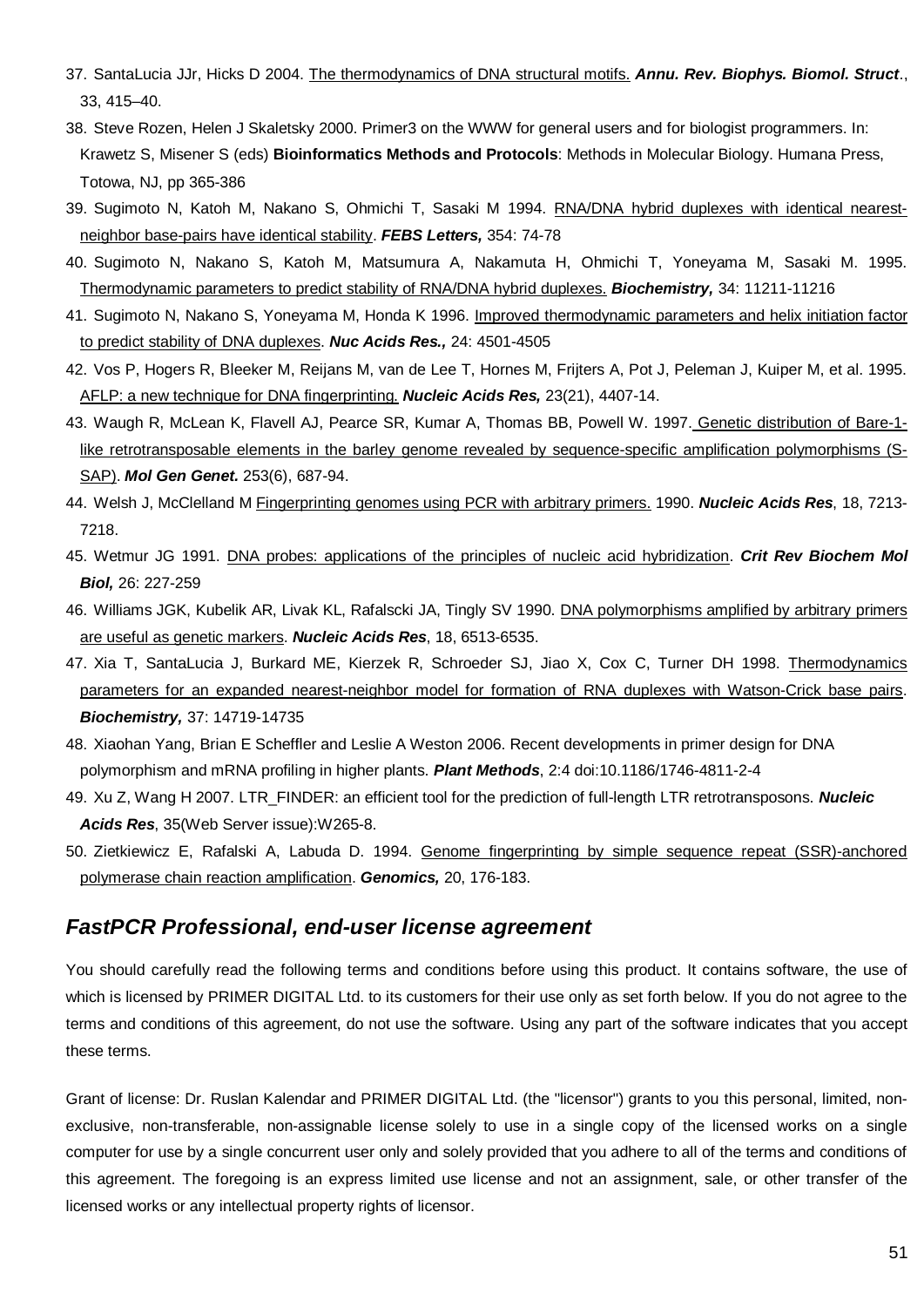assent: by opening the file package containing this software, you agree that this agreement is a legally binding and valid contract, agree to abide by the intellectual property laws and all of the terms and conditions of this agreement, and further agree to take all necessary steps to ensure that the terms and conditions of this agreement are not violated by any person or entity under your control or in your service.

ownership of software: the licensor and/or its affiliates or subsidiaries own certain rights that may exist from time to time in this or any other jurisdiction, whether foreign or domestic, under patent law, copyright law, publicity rights law, moral rights law, trade secret law, trademark law,

unfair competition law or other similar protections, regardless of whether or not such rights or protections are registered or perfected (the "intellectual property rights"), in the computer software and hardware, together with any related documentation (including design, systems and user) and other materials for use in connection with such computer software in this package (collectively, the "licensed works"). All intellectual property rights in and to the licensed works are and shall remain in licensor.

No transcoding: you are prohibited from using this software with a commercial software or hardware product ("commercial product") whose purpose is to "transcode" or convert FastPCR content into an alternate program. A commercial product is one that directly or indirectly generates revenue for its author and/or publisher.

### *Restrictions:*

(a) This software cannot be used in any commercial enterprises.

(b) The citation of FastPCR is necessary and co-authorship for minimum 10% participation in publication result.

(c) You are expressly prohibited from copying, modifying, merging, selling, leasing, redistributing, assigning, or transferring in any matter, licensed works or any portion thereof.

(d) You may take a single copy of materials within the package or otherwise related to licensed works only as required for backup purposes.

(e) You are also expressly prohibited from reverse engineering, decompiling, translating, disassembling, deciphering, decrypting, or otherwise attempting to discover the source code of the licensed works as the licensed works contain proprietary material of licensor. You may not otherwise modify, alter, adapt, port, or merge the licensed works.

(f) You may not remove, alter, deface, overprint or otherwise obscure licensor patent, trademark, service mark or copyright notices.

(g) You agree that the licensed works will not be shipped, transferred or exported into any other country, or used in any manner prohibited by any government agency or any export laws, restrictions or regulations.

(h) You may not publish or distribute in any form of electronic or printed communication the materials within or otherwise related to licensed works, including but not limited to the object code, documentation, help files, examples, and benchmarks.

Term: this agreement is effective until terminated. You may terminate this agreement at any time by uninstalling the licensed works and destroying all copies of the licensed works. Upon any termination, you agree to uninstall the licensed works and return or destroy all copies of the licensed works, any accompanying documentation, and all other associated materials.